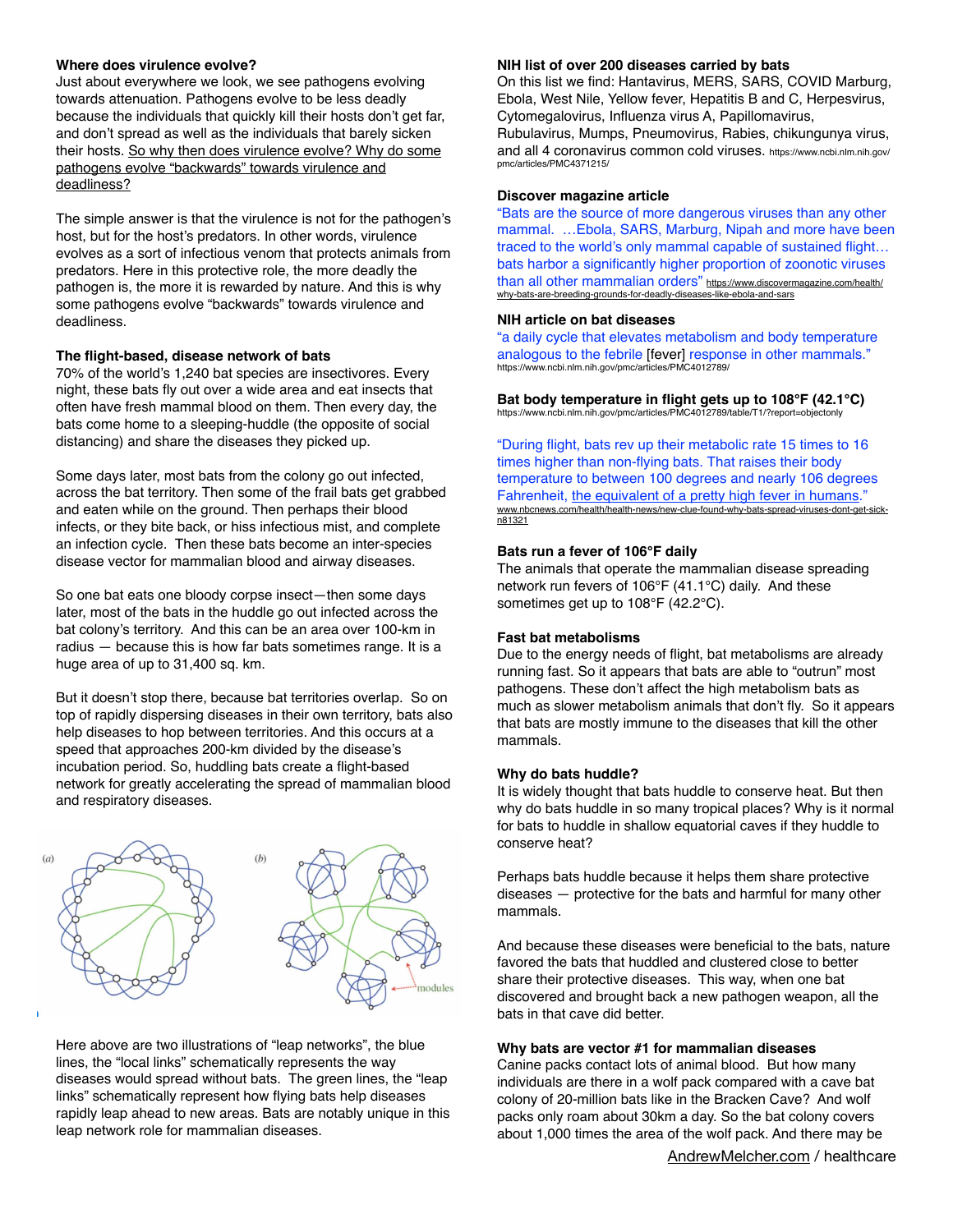hundreds of rats in a colony, but the territory is only about 100 meters in radius. And while birds do cover a large territory, and some species nest together, they have substantially different metabolisms. Therefore birds don't work well as a vector between mammals.

So for zoonotic diseases jumping between and infecting mammals: Bats (the only flying mammals) seem to be responsible for nearly all of it. And particularly, the bats that huddle closely in great numbers — because these have the greatest network effect in spreading and evolving diseases.

### **The giraffe's neck — the Cheetah's speed**

Many animals have a special adaptations. With bats, part of their's seems to be evolving and spreading protective diseases. The frail bats might not be viable without their protective diseases.

### **Rabies is somebody's venom**

That Rabies both kills and spread via bites strongly suggests that it is some animal's venom. Which species is that? Which mammal species benefits most from rabies? Which animal can live longest with rabies?

### **Rabies: It's got what bats need**

Always deadly Rabies is exactly the sort of pathogenic "venom" that fragile bats need for protection from the much stronger animals that might grab them on the ground. In other words, the diseases that best protect bats from predators are the best venom for bats. So evolution favors deadly diseases for bat predators. And this is certainly part of why Rabies is always deadly.

#### **Metcalf's law: Bigger networks evolve exponentially faster**

The giant cave-bat networks of up to 20-million bats rival mankind as the largest daily-contact mammalian networks. But these are evolving in "reverse", and evolving diseases (like Rabies) towards virulence. And aside from humans, there are simply no other mammalian networks anywhere near the scale of a bat cave. Therefore huddling bats appear to be the main source of counter-attenuation and virulence and deadlyness in mammalian diseases. This in addition to being the main interspecies vector for mammalian diseases.

## **Bats giving diseases back**

1/ Which bat species will never bite another animal even when it is dying of hunger?

2/ What if the bat is attacked, which species never bit back? 3/ What if the bat has rabies and is acting like a mad dog? Which species never bite?

4/ What happens to animals that eat a rabid bat? What happens to the various animals that the bat sneezes next to, due to its lingering coronavirus "cold"?

## **Cats, raccoons, foxes, and skunks**

These are the four animals (in the US) most likely to be rabid. All are nocturnal and might grab a bat.

## **Stressed vampire bats bite each other**

Here is a study where a reduction in food caused a population of vampire bats to all bite each other. In fact, they bit each other so many times that they lost much of the hair from their heads and shoulders. The inference is that when vampire bats get

hungry, they stop merely carrying blood infections themselves. Instead, they seem to all bite each other and pool whatever infections have arisen in their group, from each individual's contacts and stress response. Notably, they bite each other repeatedly, assuring that the diseases are spread around well. Is this behavior unique to vampire bats, or can we induce it in other bat species under extreme food stress? https://academic.oup.com/ jmammal/article-abstract/40/3/439/849328?redirectedFrom=fulltext

#### **Incriminating behavior**

The bat species that bite each other repeatedly under stress and pool diseases certainly seem to be using germ warfare against all the other mammals.

### **Flugacious flues**

The flu is "flugacious" or fugacious=fleeting, sometimes returning once in decades. So the inference is that we have probably not found all the diseases carried by bats. [https://](https://www.ncbi.nlm.nih.gov/pmc/articles/PMC4371215/) [www.ncbi.nlm.nih.gov/pmc/articles/PMC4371215/](https://www.ncbi.nlm.nih.gov/pmc/articles/PMC4371215/)

### **The pathogens keep trying all their old keys And the bats are flying them around**

All pathogens are constantly trying their keys on all the doors of all the animals they contact. The more doors they knock on, the more likely it is that they eventually evolve a new key that gets them in.

## **The pathogens have their own agenda**

After enough inter-species introductions thanks to their bat vectors, the pathogens eventually evolve to spread among a new species. Then once they start spreading, they start reattenuating to spread better in their new host species. So pathogens seem to evolve one way (towards virulence) among bats, and then they evolve the other way (away from virulence and towards attenuation) among most other "normal" hosts.

#### **The counter-attenuation, re-attenuation cycle**

The diseases become more virulent in bats and they become less virulent and more attenuated when they are out among the other mammals. This repeated cycle might be responsible for most evolution in mammalian pathogens.

## **Bats, famine and drought**

In droughts, it isn't just the output of human crops and livestock that suffers. In drought years, there is also less overall plant, animal, and insect life. So the insect and blood eating bats tend to be hungrier. Then their infections tend to re-surface due to the hunger stress. Also, bats crazed with hunger are probably more fearless and irregular about what they will try to eat/bite. And with many animals gone, the remaining animals get bitten more by the bats, which are also more virulent. And all this is on top of the reduced immune response in malnourished animals/ people.

#### **Bat, pangolin, civet cat, or what?**

\_\_\_\_\_\_\_\_\_\_\_\_\_\_\_\_\_\_\_\_\_\_\_\_\_\_\_\_\_\_\_\_\_\_\_

If a disease exists in several species including bats, the bats are probably the main interspecies vector — the hub vector. Bats after all, are quite adapted for that role due their high metabolisms, huddling and nightly contact with bloody insects.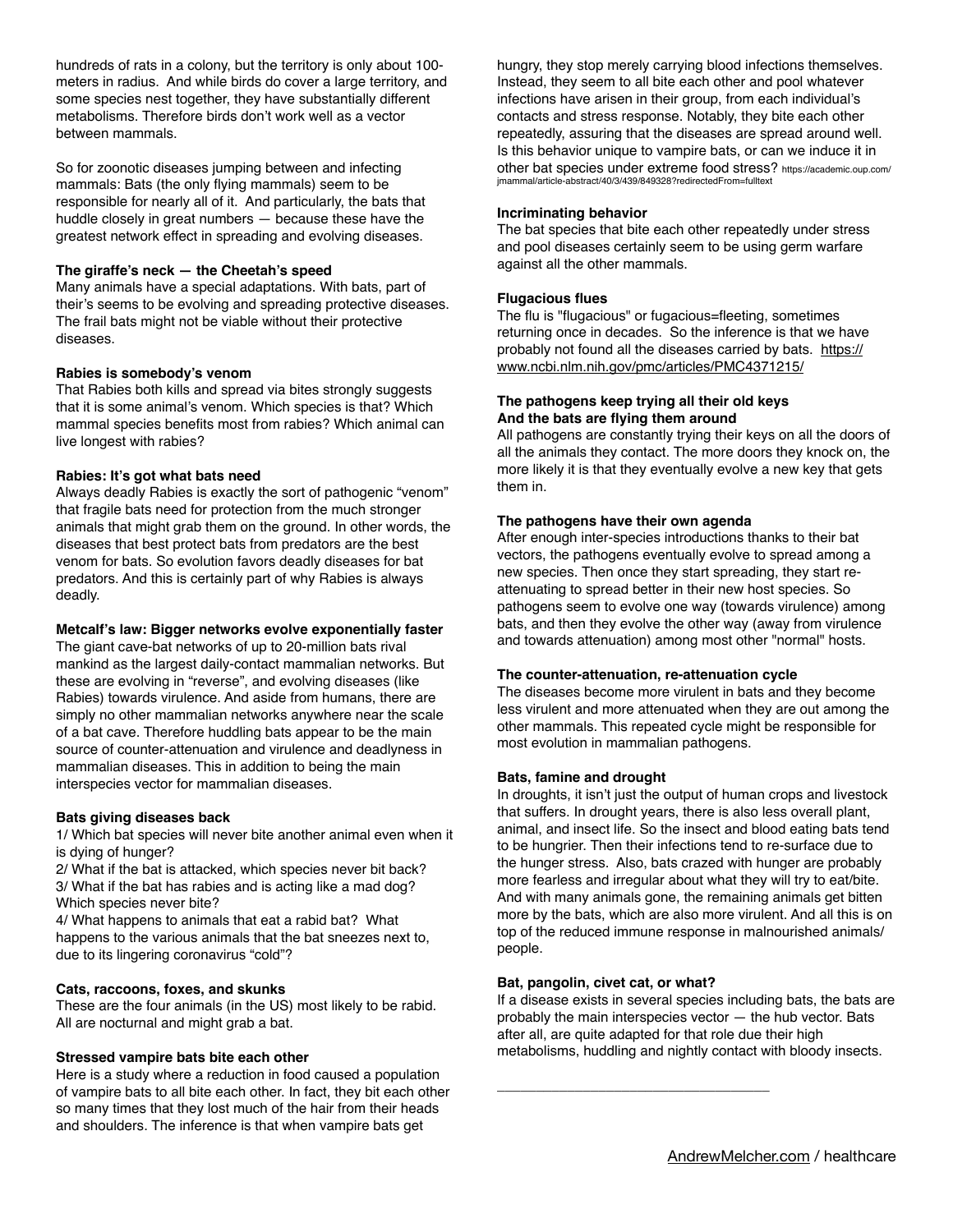### **How to stop any insect-borne epidemic**

In Asia, people have consumed Chrysanthemum for over 3,500 years, so it appears to be relatively safe. Chrysanthemum contains natural pyrethroids, a powerful insect neurotoxin. And because insects have different organs and metabolisms, what is "nerve gas" to insects can be relatively harmless to vertebrates.

So if people take a small and mostly harmless amount of Chrysanthemum flower, their blood can be made deadly to the insects biting them. And if all the animals of a community takes this natural insecticide, it will stop the mosquito epidemic in one mosquito life cycle (4-5 weeks).

Today millions of people inject micro-doses of deadly botulism toxin (botox) for vanity. Perhaps our infectious disease arsenal should also include micro-doses of insect poison to stop raging insect-borne epidemics.

## **The pesticides are much less deadly than the insect diseases**

Insect-born diseases kill over on-million people a year. On the other hand, we never hear of any agricultural-worker pesticide exposure syndrome. Surely the people applying the pesticides have thousands of times higher exposure. If pesticides are so dangerous, why don't we see a syndrome among agricultural workers? Clearly the insect diseases are a much greater health risk than the pesticides.

## **Insecticide prophylaxis risk**

What difference does it make how we stop malaria from killing 400,000 people a year? And if we can accept a certain negative outcome ratio for a COVID vaccine, then surely we can accept a similar negative outcome ratio for taking micro-doses of insecticide.

#### **Get blood — mate — find water — lay eggs**

Where mosquitos have access to both blood and water, they become intolerable. Denying them water to lay their eggs completely halts their reproduction in many dryer places. However, there are still wetter places where this will not work. In these places, we can use chrysanthemum extract or a synthetic pyrethroid to interfere with the mosquito's ability to survive its meals and reproduce.

#### **Why are insect-borne epidemics getting worse?**

#### **• Why are cases increasing?**

#### **• Why are territories expanding?**

Aside from global warming, nobody has a good reason for why this is happening. Here's a reason: It is due to the natural food movement, and how now farmers are:

1/ Not using insecticides.

2/ Using insecticides that break down quickly, before people can eat them.

3/ Using less insecticide because it is the "right" thing to do. So today we all have lower levels of insecticide residue in our blood than in recent decades. Now more of the insects biting us are living to lay more infected eggs.

#### **Pesticide residue as protector**

Improved drainage & sewers get most of the credit for totally protecting the rich nations from insect-born diseases. But even the famously clean and organized city-state of Singapore — a mere 31 x 17 miles in size — has mosquitos nearly everywhere.

So how do we get total disease protection from partial mosquito control? Maybe we don't. Maybe it is not improved sanitation that has protected the modern world from mosquito disease. Maybe it is the pesticide residue in our blood that is protecting us.

Maybe the simplest thing we can do to reduce malaria deaths is to use pesticides that don't break down so fast. Thus everyone has pesticides in their blood. Either that, or people take measured milligram doses of pesticides by pill if everyone will take them.

### **An experiment**

Get 400 volunteers. For a weeks, expose them as follows: 1/ Give 100 of them fresh vegetables that were normally sprayed in the fields with the old pesticides. 2/ Give another 100 of them fresh vegetables that were normally sprayed in the fields with new pesticides. 3/ Give 100 of them a cup of chrysanthemum tea daily. 4/ Give 100 of them nothing as control group. At the end of 3, 7, and 14-days, expose all 100 to three hungry mosquitoes each. Take the visibly full mosquitoes and house them in their own individual jars, with water for laying eggs. Which mosquitos die before they can lay viable eggs? How much chrysanthemum and other pesticides are needed to kill 100% of the mosquitoes?

### **Bug poison as anti-epidemic treatement**

If we can harmlessly keep a tiny residue amount of insecticide in our blood for some months, and the alternative is to suffer a multi-year insect-vectored plague, why not take a little relatively harmless bug poison? At least we should have the tool in our arsenal for when people are dying in great numbers from one of the many insect borne diseases.

#### **Dosage**

It is the lowest dose where 100% the mosquitos biting people die. Any less than this and we lose protection from blood sucking insects. We also breed insecticide resistance. Any more than this and we suffer unnecessary chemical exposure.

#### **Pesticides as drugs**

People take lots of toxic chemicals as drugs, for example: chemotherapy drugs for cancer, and toxic antibiotics for MRSA. We take these strong and sometimes deadly chemicals because experience shows that they are less harmful than the thing killing us. The same mental model should be used for insecticides — especially the insecticides that protect us from the diseases of blood sucking insects that kill over 400,000 people every year.

Many people think: "The less insecticide the better". Yet it is worth repeating, there is no widespread syndrome associated with contact with pesticide residue. This in sharp contrast to the great and well documented harm that insect borne pathogens bring us, for example: Malaria, Dengue, Lyme, Zika, Bubonic plague.

#### **The mosquitos that die after biting people**

It is simple to test for toxicity to blood eating insects. All you need are people willing to get bitten: 1/ Are there people that kill most of the mosquitos biting them

and others that do not kill them?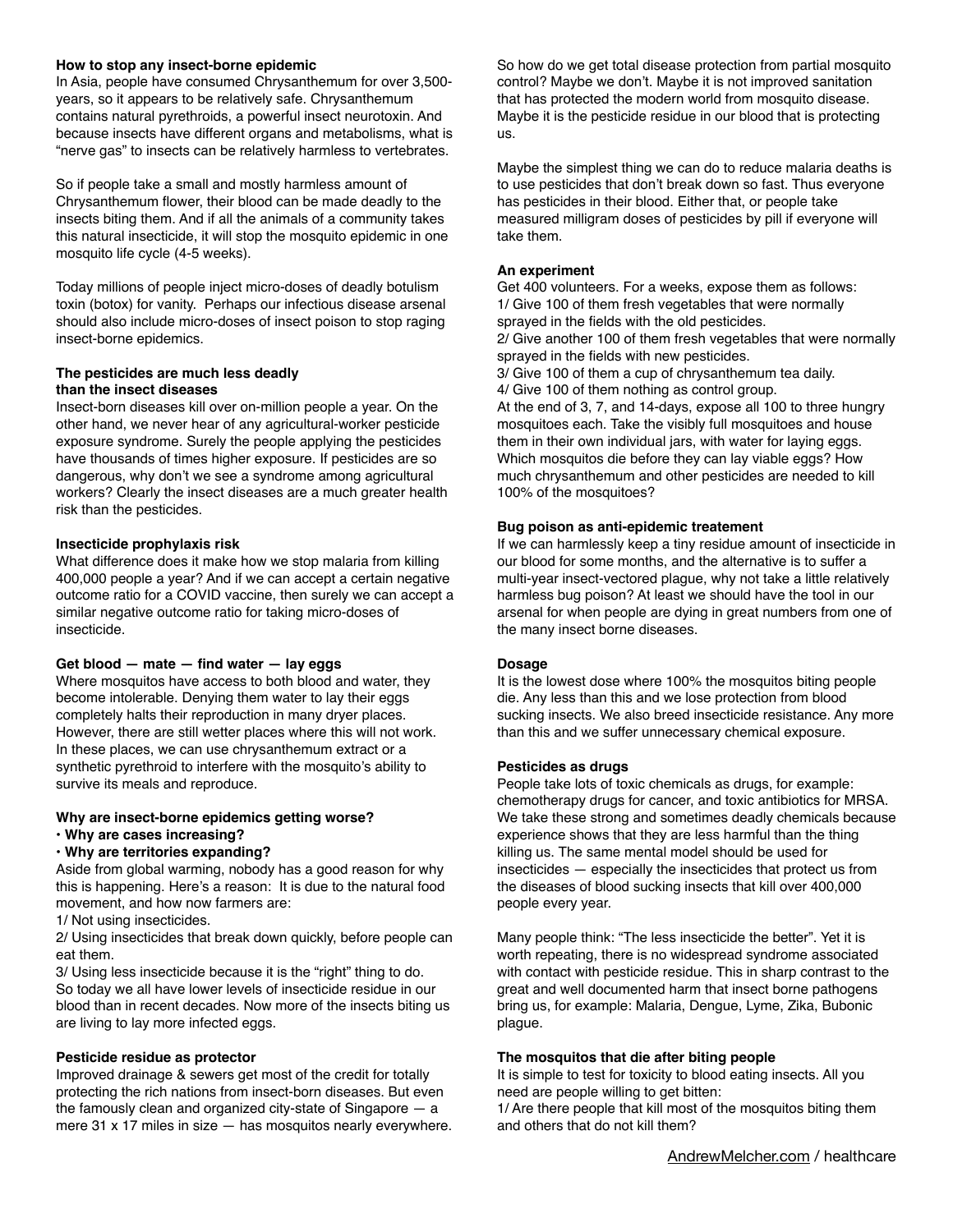2/ What percent of the people kill the mosquitoes biting them in the various parts of the world? Why is this happening? What pesticide residues are causing this.

## **Ancient Greek chrys•anthemum = golden•flower**

## **Pesticides in wild animals**

Is it such a bad thing that we expose the world's animals to trace amounts of these relatively harmless chemicals that help prevent illness from the blood sucking insects that so often afflict them? Large numbers of grazing animals are already eating chrysanthemum flowers. What is the harm if we feed them each a handful of harvested flowers to kill the mosquitos biting them?

## **The animals around us**

We might also put the Chrysanthemum or another less harmful insecticide in "summer" pet food, deer corn, squirrel bait, and bird seed. We might also have it in watering troughs near our communities, so wild animals consume it. This will reduce mosquitoes, ticks, fleas, and lice. Near our cities, we might also drone-disperse fresh "wet" super-aromatic animal pellets that most animals find irresistibly delicious and can smell from some distance away. These have some Chrysanthemum, or maybe some other pesticides and anti-parasite drugs. Thus all the animals that eat these kill all the fleas, ticks and mosquitos that bite them. We imagine a ring of treated animals (wild and domesticated) around each community. Thus the community can substantially keep new mosquitoes out with this ring of animals protecting it.

## **Blood-insect energy efficiency**

What happens to tick populations when 4 out of 5 ticks die before laying eggs due to insecticide in the blood they are consuming? Certainly cutting reproductive efficiency by 80% will cause ticks to die out entirely in many areas.

## **Chrysanthemum is a fruit**

The flower is essentially a drug fruit like marijuana, coffee, and opium. And like with these other drug plants, the animal-luringfruit is not sweet and bio-energy expensive for the plant to produce. Instead, the plant offers milligrams of an energy "cheap" drug to benefit the creatures that disperse the plant's seeds. Also, Chrysanthemum may have other valuable drugs in the background, like how Marijuana also has THC and CBD.

## **The salivary glands of blood insects**

Malaria migrates to the salivary glands of mosquitoes. We should look hard for other nasty pathogens here, in the salivary glands of the various blood sucking creatures.

## **Where to look for undiscovered plant drugs**

1/ With marijuana, we see how evolution has caused a plants to evolve numerous animal drugs: THC, CBD and CBN among others.

2/ With tobacco, we see largely the same thing, although the tobacco family of drugs mostly seem to be poisons that have all adapted to addict and then kill tobacco symbiots for their fertilizer value.

3/ The same evolutionary pressures and paths that cause a plant to evolve one drug often cause the evolution of other similar drugs — as well as perhaps opposite or cancelling drugs.

4/ The best place to look for new drugs may not be deep in the Amazon jungle, but deep in the genomes of plants that already produce other drugs.

5/ There might be a good opioid-addiction drug in the poppy genome, as a sort of cancelling drug to the main opioid drug of the poppy.

## **Ancient Greek chrys•anthemum = golden•flower**

## **Pyrethroid corn**

Given the number of carcinogens (malignant drugs) that have evolved in tobacco, it is hard to believe that anyone would be so dumb as to use ANY part of the tobacco genome in food plants. Yet it was widely done. What about the Chrysanthemum genome? That appears to be both more effective against insects and less toxic to mammals. What if we developed corn that had very low levels of pyrethroids in its leaves and husks, and perhaps none its seeds? How do the bugs get in to the seeds?

## **It works on all insect born disease**

Ingesting small amounts of insecticide works on all insect-borne diseases like Malaria, Yellow Fever, Dengue, Zika, Bubonic Plague, Lyme, etc.

## **If Malarial people take chrysanthemum…**

It kills all the mosquitoes that bite them and then nobody else gets Malaria from them.

## **Is Chrysanthemum safe?**

Here we have a plant that has this symbiotic trick for the animals that eat it. It knocks down the herd following blood sucking bugs when the herds eat it. Then these herds prosper and the Chrysanthemum develops herds of seed dispersing symbiots to spread its seeds.

Certainly Chrysanthemum started out being safer than unchecked outdoor bugs in a marshy summer. But subsequently it should have evolved to be both deadlier to insects and safer to the plant's mammal symbiots. And especially the latter. Chrysanthemum has been optimized and re-optimized for countless migratory mammal species over many millions of years. So it would not be surprising if natural Chrysanthemum had one of the greatest differences between insect toxicity and mammal harmlessness of all the 1,000+ pyrethroids.

## **Lyme disease insecticide prophylaxis**

\_\_\_\_\_\_\_\_\_\_\_\_\_\_\_\_\_\_\_\_\_\_\_\_\_\_\_\_\_\_\_\_

Lyme disease can't burden its tiny baby tick host very much, so it exists in utterly tiny quantities in the tick's gut. Then it takes some days for the Lyme disease to grow a load in the tick's gut, and to migrate to the tick's salivary glands. If the new host's blood is poisonous to the tick, then it should be less likely that there will be Lyme disease transmission. What about the other tick-born diseases?

## **Pathogens that surf species.**

Infected host populations do die out, so pathogens that can move between species have a big advantage.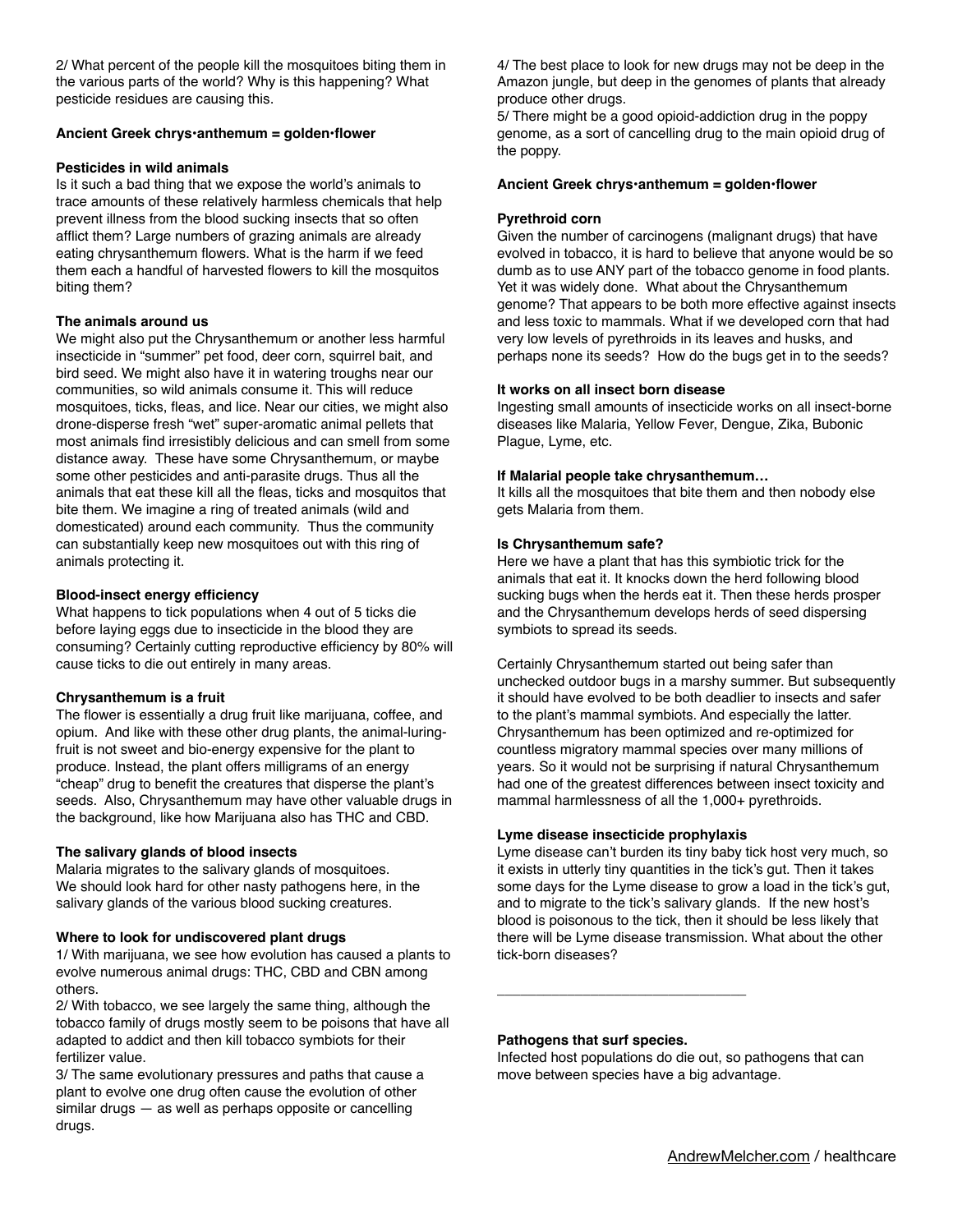### **Inter-species infections = the new world**

A pathogen's survival imperative is to spread and infect as many individuals as possible. Every time a new species is infected, it is a hugely important event for the pathogen, an event akin to the human discovery of new continents.

### **Species surfing pathogens**

It seems that there are pathogens that specialize in being versatile and being able to jump from one species to another. That is their magic trick, and that is what has made them successful. Also, it would appear that most of these diseases (when mammalian) are heavily dependent on huddling bats to get between species.

### **Diversification and why pathogens kill**

In general, pathogens don't spread as well when they kill their hosts. A host walking around normally spreads/disperses the pathogen much better than a stationary dead animal. However, a bit of a diversified strategy might also sometimes be beneficial in small amounts. This is apparently why many diseases kill a sliver fraction of the individuals they infect. If say 1% of infections die and are consumed by carnivores, scavengers, and then insectivores eating blood-filled corpse-insects — Then these blood eating mammals will frequently carry the pathogen off to a fresh new species to infect. So pathogens do often benefit greatly from killing a sliver fraction of their host species.

### **Why zoonotic diseases kill**

When pathogens kill, it is not normally to help the pathogen spread among the same species. Attenuation is normally how a pathogen spreads among the same species. Pathogens kill to spread to other species — mostly via the carnivores, scavengers, and insectivores that consume the blood of the dead host. In other words, Occasionally killing their hosts tends to lead to the zoonotic (zoo•nautical) jumps to metaphorical "new continents".

### **Recessive genes**

The genomes of pathogens (like every other living thing) are always trying out their ancient and once useful tricks that have become recessive and occasionally expressed. So when pathogens jump to a new species, or infect a new population over time they tend to try out all the old and once successful traits that have evolved to become occasionally expressed recessive variations. And most pathogens have a whole basket of these recessive traits to try out occasionally… because occasionally expressing these golden oldies in new combinations tends to lead to success in a new evolutionary niche much more than random mutation.

One old favorite trick of pathogens is to kill a few individuals in one of the many old and proven ways that have proven to be occasionally beneficial to the survival of the pathogen. And if this killing works better than not killing, the pathogen individuals with the killing trait become more of the species, the pathogen's species.

#### **Symbiots vs. parasites**

When the pathogen graduates from parasite to symbiot, it can make its host produce vastly more copies of itself. In fact, the pathogen can turn its host-now-symbiot into a pathogen shedding and spreading/dispersing factory in direct proportion to the benefit that the pathogen gives to its host and symbiot. And

this might boost reproductive output for the pathogen by several orders of magnitude. So achieving symbiosis is another sort of a new continent sort of thing for parasites.

#### **Counter-attenuated predator diseases**

Komodo dragons (the big lizards of Indonesia) have a pathogen in their saliva that is always fatal if it enters the blood. This apparently helps the big slow low-metabolism reptile to prey on fast moving mammals.

Now what if a pathogen killed it's true host's predators (instead of its prey) and thus helped its true host to survive? Wouldn't this pathogen tend to evolve towards being always fatal?

So for secondary hosts that are the predators, or competitors of a primary host, the natural pressure towards attenuation can work backwards. And here is the main reason why nature evolves diseases that kill. This sort of relationship favors strains that are super-virulent to the other species — when this helps the pathogen's true host to survive. So Bubonic plague was selected for virulence because it helped its true host (the marmots) to survive predators. And the same with Rabies, Ebola, etc.

### **CAP diseases = Counter-attenuated predator diseases**

### **Always fatal blood diseases**

Rabies, Ebola, Hepatitis, HIV, and TB all eventually kill their hosts, and all attenuation only delays death.

#### **Komodo dragon saliva pathogen**

\_\_\_\_\_\_\_\_\_\_\_\_\_\_\_\_\_\_\_\_\_\_\_\_\_\_\_\_\_\_\_\_

Maybe we should survey the salivary glands of the entire animal kingdom for pathogens. I bet we find salivary gland pathogen DNA in many forms of cancer.

## **Our salivary "symbiots"**

According to Scientific American, Fuso•bacterium nucleatum, lives "harmlessly" in the gums of humans until sometimes it seems to have a role in helping some cancers to become metastatic. So this pathogen does two things that make it look like an attenuated CAP disease: A/ it lives in the mouth, and B/ it kills.

### **Predator diseases migrate to the biting teeth**

Like with Rabies, many predator diseases tend to "migrate" to the salivary glands, mouth, and periodontal area. Basically they have evolved to go where they are most likely to be dispersed properly.

#### **Where to find CAP disease**

Many seem to "migrate" to the salivary glands where they can infect new hosts with minimal burden to their current host.

#### **Migration to the salivary glands**

More accurately, the pathogen goes everywhere and the immune system kills it... everywhere except the one place it helps the host to survive. So the bat lines that kept the protective pathogen infection in their mouths tended to thrive more than those that did not.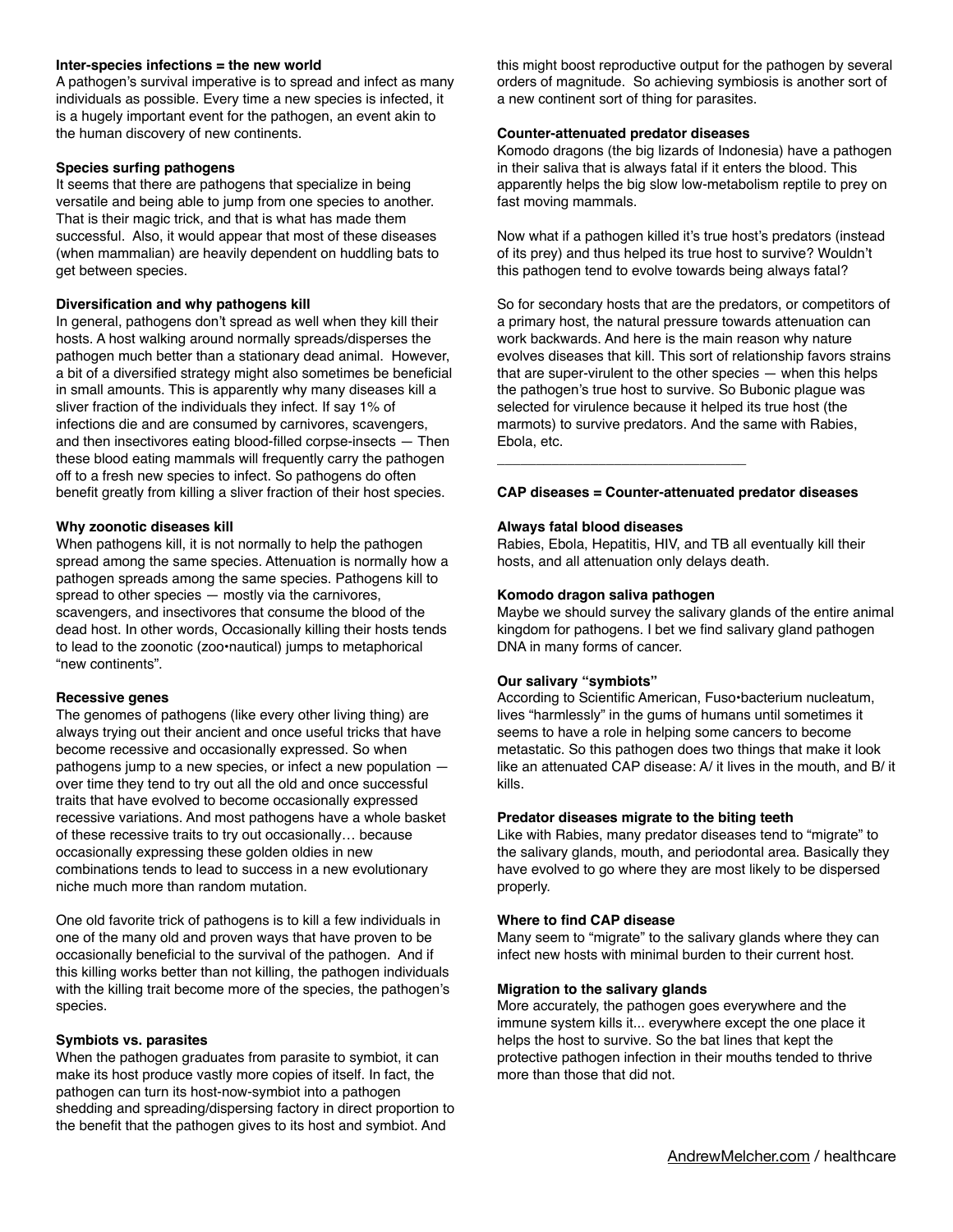## **Rabies is somebody's symbiot**

That Rabies both kills and spread via bites strongly suggests that it is some animal's venom. Which species is that? Which mammal species benefits most from rabies?

## **A good compass**

Which bats are most immune to rabies? Which bats are most immune to the other various diseases that plague people? Collect some of each species. Infect a couple. Lock them up for a time. What percent of the other bats get infected after X days? This is such an easy compass, and it gives hard numbers and a topography that points right to the most problematic species.

## **Rabies madness and biting**

Rabies spread via saliva and blood. It also apparently spreads best when the host animal is walking around infected and "mad" for a while. First this is with no symptom, letting the animal do as usual for some time. Then after a while, rabies typically causes the host animal to change its behavior and go "mad" and act with bizarre aggressive, or fear. This way, the host animal bites lots of different animals in many species.

All these infected animals eventually die. In cats, this can be up to a year  $-$  a year of biting mice that often get away. Then the host become food for predators, scavengers, and corpse insectivores. And any one of these animals might bring the disease back to its kind and infect many of them. So there are clearly some diseases like Rabies & Ebola that don't attenuate like "normal" because this impairs how well they spread as predator/ corpse/ blood diseases.

## **Why so many diseases hardly ever kill**

Dogs can follow individual people and prey animals by the faint residual smell they leave in the surroundings. Dogs can also sniff out particular diseases. They can also discern the healthy from the sick, and the sick from the dying. So dogs can probably also remember the smell of a pathogen on an animal that died of an infection. And after exposure to this particular smell, the dogs might carefully avoid this smell in the future. And doubtless many animals are a bit like this. This seems to be why so many diseases hardly ever kill. If many animals come across dead bodies, then they start to avoid living animals that smell anything like that way. Then the pathogen can't spread.

## **Fruit bats also carry deadly diseases**

1/ Marburg virus has been isolated in fruit bats.

2/ Nipah virus is spread when fruit bats lick and urinate on date palm sap. Humans become infected when they consume the raw infected date palm sap. Nipah kills 70% of its victims. So here with Nipah virus is an example of a CAP disease carried by fruit bats.

## **Does bird flue come from bats?**

Bird flue is what bats need, it eliminates bat competitors and predators.

## **Why kill the old pt. 1?**

Maybe it is not simply that the old are weaker and die easier. Maybe it is also that the old have more varied smells. Maybe pathogens have been conditioned by their environment to kill the old because it is harder to discern the smell of the pathogen.

Thus the pathogen can kill more without causing animals to avoid its smell.

## **Why kill the old pt. 2?**

1/ Old animals have already reproduced, and their death does not matter as much from the standpoint of a parasite notburdening its hosts.

2/ Killing the old animals may be symbiotic, especially if they are old, or male. This appears to be part of why males die 18.6% younger than females in many mammals, and 8% younger in humans.

### **Fusobacterium nucleatum and cancer**

This "harmless" mouth bacteria sometimes becomes part of tumor cells in the colon. Perhaps when it kills in this way, other animals can't fix on the infection's smell. In fact, the prey animal probably smells like it died of cancer and is thus perfectly safe to eat. So the predator/scavenger eats and becomes infected, instead of avoiding the infected meal.

## **Pathogens known to cause cancer**

- 1/ HIV
- 2/ Human Papilloma virus
- 3/ Helicobacter pylori
- 4/ Hepatitis B
- 5/ Hepatitis C
- 6/ HTLV-1 (Human T-lymphotropic virus-1)
- 7/ Human Herpes virus-8
- 8/ Merkel cell Polyoma virus
- 9/ Simian virus-40
- 10/ Chlamydia Trachomatis
- 11/ Epstein Bar Virus.
- 12/ Fusobacterium nucleatum

Here we see 12 examples of CAP diseases that have attenuated to the point that they cause a fatal type of cancer later in life. And notably, none of these diseases kill by means of a stinky infection. So the prey animal is much more likely to be eaten and the pathogen spread to a new host.

### **Attenuation vs. counter attenuation**

1/ Counter attenuation only occurs in the bodies and evolutionary reality of prey species. Once the disease starts spreading among a new host species that is not a prey animal, normal attenuation takes over.

2/ There are two sorts of reality for CAP diseases. One reality is in the prey species reality, where the disease benefits a bit from killing the predators of its reservoir host. The other reality, is where the disease never wants to kill its hosts in a way that smells like the disease.

3/ This back and forth is where many pathogens evolved to kill late life in a way that smelled like natural causes.

## **Are viruses nocturnal like bats?**

Even indirect sunlight is deadly to micro-organisms. Maybe the bats are nocturnal because their protection diseases are not as contagious in the daylight. Clearly the vapors droplets dry up faster in the day and also the sunlight kills the pathogens inside the water. Maybe flu season is from this. And maybe all crowded covered public places with less than 6-foot distancing should maintain daylight-like levels of UV light as a sanitation measure.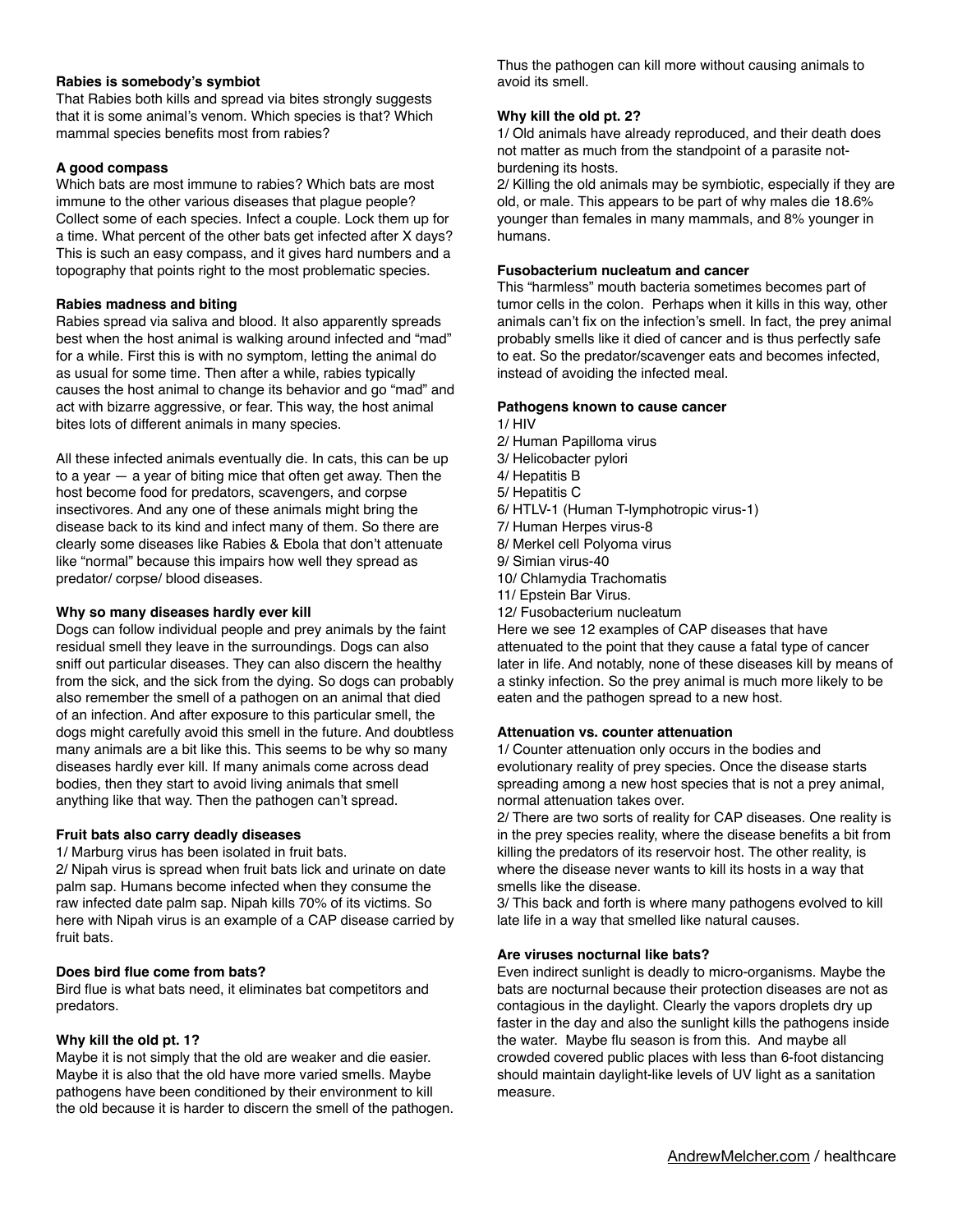## **The pathogen-cancer DNA search-engine project**

We sequence all the bat viruses, bacteria and fungi for all the bats and then we look for DNA matches in all the various sorts of cancer, vascular tissue, Alzheimer's brain tissue, etc. Maybe we should also take samples of various sorts of clogged-up arteries and aneurisms from cadavers and look for bat pathogen DNA matches there too.

### **Basal cell carcinoma**

Is the DNA of some virus commonly present in basal cell carcinoma? What about other skin lesion diseases? Clearly this non-fatal slow-acting condition is exactly what a pathogen needs to spread best.

### **Cancer: hereditary, toxin, or pathogenic?**

The toxin cancers from tobacco and asbestos were easy to spot. And there are probably more. The hereditary cancers are also also easily spotted. We don't seem to have come nearly so far with pathogenic cancers.

### **How HIV kills by stealth**

1/ That HIV kills by cancers, cardio vascular disease and secondary infections are olfactory cloaking devices that allow the disease to kill and not smell like an infection death. 2/ That HIV kills in so many different ways make it is harder to detect by smell.

3/ HIV is a very old and very highly evolved pathogen that has evolved many ways to do the same thing. Why does it need so many ways to kill? So it can't be easily identified by smell. 4/ We should make a graph where all the known diseases are given an increment in a bar graph for all the known ways they kill. The one's that kill in the most ways are probably oldest.

#### **Blood diseases must be stealth killers**

So the scavenger is sniffing the dead corpse. Many can tell when animals died of infectious diseases, and it knows to stay away from this smell and not to eat it. So what do the blood diseases do? They kill by stealth, by cancer, or any indirect way they can evolve. So the blood diseases as a class look like they are probably causing many late life problems in humans.

## **A dog and rat experiment**

Take some rats and kill them with an infection that is deadly to dogs:

1/ Do hungry doges eat the infected rats, or can they smell the disease?

2/ If the dogs don't eat the rats, do they avoid eating still living rats afterwards that are infected and smell of the disease that killed the other rats?

3/ Is the dog behavior any different than the dogs encountering still living rats that smell of disease without encountering the dead ones?

## **Bone marrow and blood cell diseases**

1/ That HIV gets into the bone marrow is the pathogen diversifying into the bone eater niche — a 4th class of corpse eating mammal. Bone eaters give valuable longevity to the pathogen's kills. So getting into the marrow is a big thing for these diseases that kill.

2/ Brain and nerve diseases also look like diseases for bone eaters.

3/ The image of hyenas breaking the bones of an infected animal needs to be on the office wall of everyone studying bone marrow and blood diseases as well as nervous system diseases. This reality is probably key to understanding where these disease come from, and what they are doing. 4/ We might find for bone diseases and antibodies in "hyena" saliva, as well as canine saliva. Maybe we should put extra attention into matching canine saliva diseases to cancers.

#### **Emphysema = wearing your lungs out disease**

Like every other part of your body, you lung tissues can only regenerate so many times. Emphysema is when a person has caused their lung tissues to regenerate excessively and many of the cell lines have died.

### **Pathogenic lung cancer**

1/ There seem to be pathogens of the respiratory tract that live "outside the body" on its airway surfaces. Some go into hiding and repeatedly pop up. Thus they repeatedly cause inflammation of the lungs, probably where they landed first. 2/ This repeated inflammation causes the cells to age, a process that is inherently carcinogenic.

3/ The pathogens that caused greater aging, to the point of lung cancer manage to kill while hiding their smell. These got eaten more by the predator, scavengers, bone eaters, and insectivores, and these individuals became more of the pathogen species.

4/ The viral cancer process seems similar to that of asbestosis. In both cases we seem to have this foreign irritant causing cells to die quicker and age faster, until they make a mistake in replicating and become a cancer.

### **Allergy or lingering infection?**

Maybe the people who get pneumonia and then develop asthma have not developed an auto-immune problem, but are instead still suffering from the pathogen that caused the pneumonia. Maybe the asthma is the pathogen reactivating in what we call an asthma attack. Maybe some forms of asthma are from lingering infections.

## **Denatured proteins**

For people with food sensitivities, cooking the proteins for a long time denatures them and frequently prevents a reaction.

#### **Hay fever**

The pathogens that evolved to wake up when there was lots of pollen in the air might have out-survived the ones that did not: This pollen irritation would help them get in better after all. Also, perhaps we contract the hay fever pathogen by going out when the pathogens that spread on pollen are active. Perhaps the hay fever allergies are from the same hitch-hiking pathogen(s). For all these respiratory allergies, maybe it isn't your body that is reacting. Maybe the pathogen is waking up and getting your body to help with its agenda of spreading. Maybe that is why you sometimes notice the Gerd before you notice the smell of the thing that triggered it.

#### **Selective aging**

Why do some sorts of cells age faster in some people? Perhaps it is from pathogen infections killing certain types of cells faster than the others. And this is exactly what we expect from pathogens that want to kill in a whole bunch of different and natural smelling ways.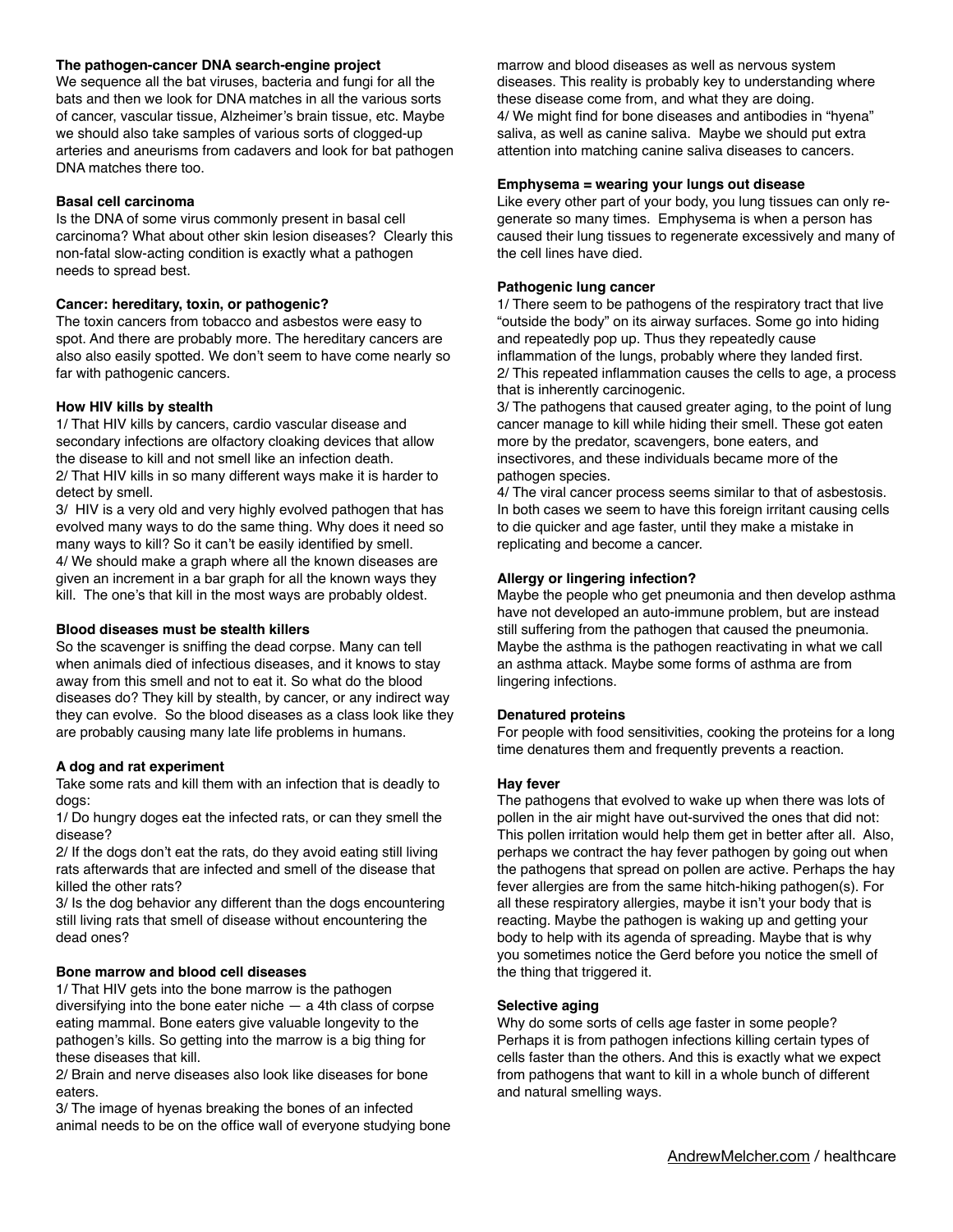Many diseases have tended to evolve to target one type of cells or another. And these tend to be the cells they live in and burn up. So we should especially look for pathogen DNA in these faulty tissues. What traces do we find using our pathogen DNA search engine?

## **Why DNA spirals**

Is it because the spiraling makes the DNA less vulnerable to breakage by stretching, like the spiral wire on an old-style telephone receiver cord.

## **Loss of taste/smell in COVID patients**

1/ This gets many host animals eating things they should not eat and dying as a result. And they die in a way that has no smell of COVID. Thus their blood tends to get eaten more by predators, scavengers, and insectivores. Thus the pathogen perhaps makes it into a new species.

2/ This is/was probably deadly to species that are heavily reliant on smell, species like bats and dogs.

3/ Nasal congestion accomplishes the same thing and is a common way pathogens take aways the senses of smell and taste to kill a few host individuals by stealth.

## **Kerry Mullens**

"There are no old wise men there at the top of science… There isn't an up there. There is no place… the academy of science is just a bunch of idiots just like everybody else. You know the editors of journals… they are just busy with their little lives and stuff. There are no old wise men up there on the top making sure that we don't do something really dumb."

## **What is a retrovirus?**

Even the viruses that make you sick now can be retroviruses. In fact, most infective agent exists in two varieties along a continuum, the now expression and later expression. Although many times the immune system manages to prevent the later strategies from working.

## **HIV looks like an attenuated CAP disease**

HIV is always fatal, and it is most effectively transmitted by the blood. So it looks like it started as a CAP disease, and then evolved into a primate mounting disease like SIV. But it appear to have been symbiotic in how it helped eliminate the nonreproductive males (low-status mounted ape males), so there could be more reproductive females given fixed food inputs.

Here we note that ape mounting behavior make little sense without HIV/SIV, but it make perfect sense with it. The mounting tended to be the eventual kiss of death for the recipients, death by hepatitis and HIV and other gay men's diseases.

## **Statistics**

Let's graph the number of offspring for each male chimpanzee in a troop. Let's also graph the number of times each male was mounted in prior years. The mounted males should not be producing many offspring. And this is the niche that SIV and HIV exploit—getting rid of the non-alpha mounted ape males that didn't produce many children.

## **The retrovirus niche**

Most retroviruses have found a symbiotic niche, that of eliminating mounted males is one niche. Doing this allowed this disease to prosper right along with mankind. What other disease affect males more? Are these from other early-death symbiot diseases? I suspect that we find that many retroviruses are transmitted by sexual contact with mounted males.

## **Hissing animals**

Animals hiss, spit and bark partly because it causes infected "saliva" droplets to go airborne. This helps infect predators with whatever infections the prey animal has  $-$  like say a CAP diseases perhaps. Thus hissing individuals survive better and become more and more of the species.

At first, animals evolved to hiss because the predators that didn't get frightened-off, tended to get sick and die out. Then some predators evolved to fear hissing. Then other animals started hissing because it scared predators away. Now it seems to be a mix of everything.

## **Bat cave colds**

All the human coughing and sneezing and nasal itching, the discomfort, the snot, and the lung mucus. All of it helps the bats diseases spread in bat cave cave huddles. This is what all this stuff evolved for — to help pathogens spread better in a dark bat cave, among sleeping bats, when the cool daytime bat metabolism is good for incubating diseases.

## **Sicker when you go to bed**

This is another thing that seems to from the bat cave. This gave the bats a higher viral load of protective diseases when they huddled to sleep together.

## **Why do predators have strong immune systems?**

1/ This is needed to deal with the diseases they catch from their raw meat diet.

2/ The hard part of being a meat eater is not only catching the prey, but also having a strong enough immune system to cope with blood diseases.

## **People should be more careful about eating**

a/ Undercooked meat, particularly jerky b/ Wild meat, particularly wild varmints (from vermins).

## **Illness monitoring**

We all should have an illness reporting app on our phones. Got a fever, headache, sore throat, runny nose, etc.? Report it. Then the "CDC" can make real-time maps of infectious illnesses. This gives faster data than waiting for people to go to a clinic.

## **Russian roulette**

Let's say you could have a pig pen next to your bed. There is a dryer hose and some little fans that take the air from right next to the pig at its snout, and pumps the air right above your pillow while you sleep. This is a completely awful idea right? You are going to catch something… right? The point I am trying to make is that eating rare meat is probably a greater health risk.

## **Species protection**

Eating undercooked wild "bush" or varmint meat is dangerous for all mankind, not just you.

## **Bubonic Plague seems to comes from squirrels more than rats**

The Black Death apparently comes from the fleas of marmots, which belong to the squirrel (sciuridae) family. And in the US at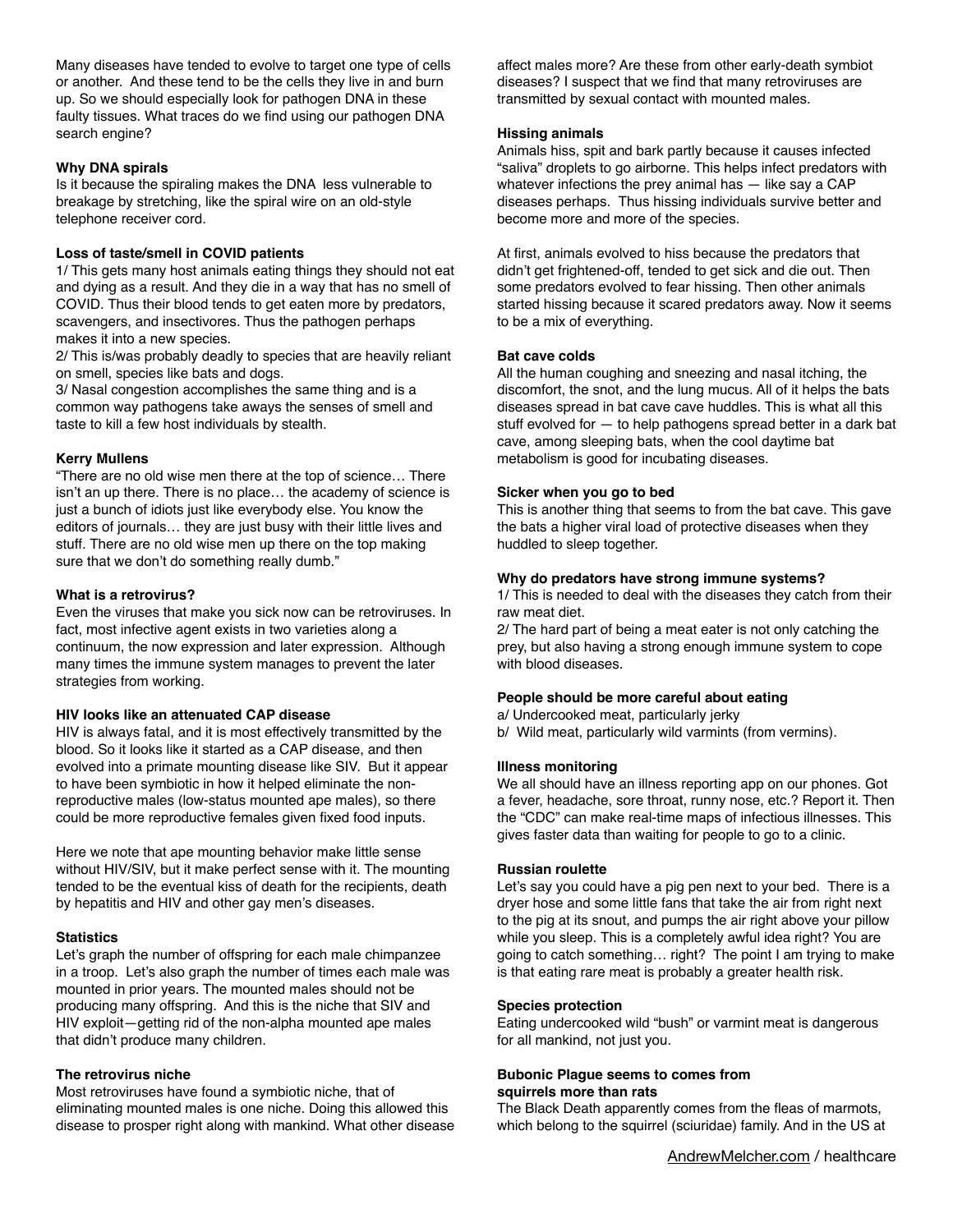least, many primary plague infections seem to come from contact with squirrels. So with plague, we are perhaps wrong to worry mostly about the filthy rats. Instead we should perhaps worry more about the cute little squirrels. We really should do some research about the true proportion. Knowing this proportion might save a great many lives one day.

### **How fast diseases march**

1/ Perhaps the "fast marching diseases" like plague, diseases moving inexplicably fast are vectored by bats.  $2$ / There is probably a formula where march speed = bat range over incubation period.

### **Why did the rodent get big again?**

Rodents are all about being small, low cost, plentiful and expendable. How come some rodent species have abandoned the small and low cost tactic and grown large again? (for example Marmots)… Isn't this like how on islands, many species grow big when they have no predators? Apparently Marmots are on this virtual island as a species—and they don't have to worry much about predators. This apparently is due to the bubonic plague they carry, and perhaps other diseases. What other rodent species have gotten big and fearless due to their germ weapon(s)?

#### **Fearlessness is a symptom of CAP diseases**

Apparently marmots come right up to people. Apparently their species has no need to fear other animals. Thus they can infect and cause no harm themselves. This seems to be another sign of species that harbors a killer disease. Maybe we should trap and sample the blood of fearless creatures.

#### **The strong smell of rodents**

This is like the poisonous snakes with the bright coloring. The rodents are shouting: "stay away from our kind". They are associating their smell with their diseases. They don't care if predators can detect them more easily. Better all the other animals learn to stay far away from their kind.

#### **Just don't eat MY kind**

It is actually better if the predator is still around eating your competitor species, but not your species. So perhaps GERD and other upper digestive ailments are the result of a pathogen like Helicobacter pylori that puts predators off eating certain prey animals. Which species harbor Helicobacter?

#### **The bark of this tree**

Zoonotic isolation will probably prove more valuable than the botany of treatments  $-$  for here we stop the problem at its source.

## **Plague breeding species**

Where is the next super-bug going to come from? Probably where past super bugs came from.

#### **Non-transmissible between humans**

Think about how bird flu has been caught by humans, but does not seem to transmit between humans. There are two possible reasons for this:

A/ The disease (which can already reproduce inside single humans) needs to mutate so that its copies can infect others.  $-$  OR  $-$ 

B/ Bird flu is like HIV and Hepatitis-C. It is hard to transmit. It needs blood-to-blood, or ingestion of blood, or inhalation of dry bird feces, or some precise set of conditions to spread. Here we note how "everyone" touches and occasionally eats raw bird flesh, but few people come in direct contact with human blood or flesh.



## **Hepatitis-C**

Apparently only 3% of people diagnosed with Hepatitis-C pass it on to their long term sex partners. It is one of the most important things in medicine to know how the various diseases spread, and which practices lead to the transmission of which diseases. The red "Plasma virus load" line in the above graph is the viral load for HIV. Note how the viral load is in the thousands except in the initial 12 weeks and in the late stages of the disease. Also note that the viral load can be in the millions for these periods. Now considering that Hep-C swims in the same animal blood ponds as HIV: Maybe we should use the HIV viral load curve as our mental model for the viral load of Hepatitis and many other diseases. And maybe, some of these have a late life pick-up, and some just taper-off.

And maybe with Hep-C, the initial short spike in viral load and infectiousness is only a few days, and these are both many times what they are afterwards during the long tail. Perhaps the 3% number is due to timing and a disease that is only contagious for only a short while. Then, after this the disease is seldom passed between people.

#### **We must do it**

Blood-to-blood exposure is the touchstone for seeing if interspecies transmission is possible. We need to know all the zoological niches for all blood-to-blood transmission of all diseases. And injecting animals in this way is going to bring an early death to a few old/weak/particularly vulnerable individuals in each species. But we will use this knowledge to bring eternally greater health to both ourselves and to all animals.

### **Central Asia Marmots**

If these are the main bubonic plague reservoir species: 1/ The same forces that cause them to develop one disease will also cause them to develop others. So they might carry other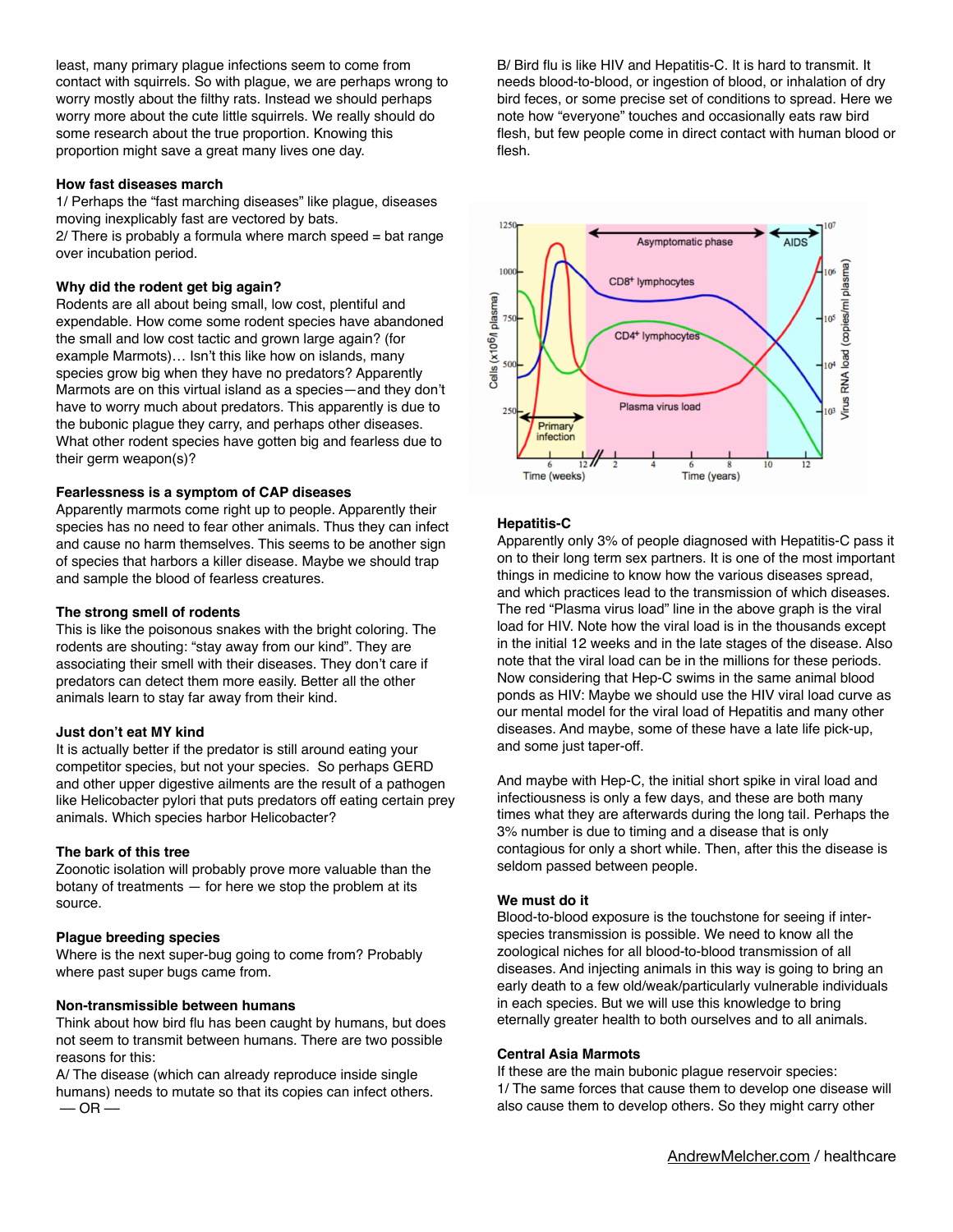nasty diseases. We should first have multiple teams looking for these diseases for some years before culling. 2/ We may want to have a few walled marmot reserves and eliminate the marmots from most of their habitat.

## **Tuberculosis**

TB looks like another counter attenuated predator disease that always eventually kills. And in the process of killing it causes victims to frequently cough up blood clots for years, clots that are surely full of infectious TB germs. Each must smell quite a bit like a bleeding animal or a kill. Thus the TB chunks get carefully sniffed by predators following a trail. And it is a little blood here, and some weeks later, a little blood there, exactly what the pathogen needs to spread best across a wide territory.

This explains why TB is so hard to pass on between humans. We are not generally sniffing the blood other people cough up, like a canine might. Although we might be near while someone coughing up a TB blood clot. We should probably tell everyone who once tested positive to TB that if they have to cough, then they must social distance.

It seems likely that the costly and scarce bacterial "seeds" are only expelled in clot form. And TB is otherwise "1-in-a-million" contagious. Perhaps hepatitis C and many other hard-tocontract diseases follows this model.

The half-life of untreated TB patients is about 5-years. Half of people with untreated TB die every 5-years. So TB is a blood disease, and one that re-attenuated to turn the victims into multi-year blood-spitting spreading-platforms.

### **Look where TB is most prevalent**

North Korea, Burma, Cambodia, New Guinea, Mauritania, Sierra Leone, Djibouti, and all the nations south of Chad and west of the Rift Valley. These places are not just poor, they are also isolated and thus ignorant.

## **A disease of ignorance**

It isn't hard to infer from the countries that suffer most from TB that TB is a disease of Ignorance. Let's do some surveys. How many people in these places have never heard that if you cough up blood, you need to go and see a doctor right away for the relatively easy cure. Do the TB nations score especially low on these surveys?

## **Does knowledge cure TB?**

TB is often called as a disease of extreme poverty. However, maybe this is inaccurate. Maybe TB is actually more of a disease of extreme ignorance. People have to be really ignorant not to have heard that painlessly coughing up a little blood now and then is a symptom of a deadly contagious disease. If this is so, then the easiest thing we can do in the global battle against TB is educating people.

Everyone should know that the half-life for untreated TB patients is 5-years. Half die every 5-years. Also they should know that the blood clots are what is truly infectious, and people are perhaps thousands of times more infectious while they are coughing up TB blood clots. Also, sniffing or ingesting the blood clots seems to be another way to pass the disease.

How much do global TB rates correlate to knowledge about the dangers of coughing up blood? I suspect that people don't see the harm of coughing up a little blood. They also don't grasp that the blood clots they cough up are highly infectious.They also don't know that they will be treated for no money and that they will probably be totally cured in no time. Otherwise, they are probably going to eventually die of TB and they will infect the people around them along the way. So for raising TB awareness and curbing transmission, let's have more public awareness ads about the dangers of coughing up blood in the nations where TB is prevelant. You have to go right away for treatment. It doesn't cost anything, and you get paid time off work if you have to quarantine.

### **Where are the TB blood sputum pictures? Why is it so hard to search for TB sputum pictures?**

If coughed up blood is responsible for 99% of human to human TB infections, why is it so hard to find pictures of this online? How much blood do people cough up? What does it look like in humans and animals? What does TB look like in humans and animals? TB sure seems to be a disease of ignorance, not poverty.

## **Everyone coughing up blood**

Unless there was a recent trauma, everyone must get a TB check if they are spitting up blood. This shall be the rule worldwide.

## **Where is TB from?**

The distribution in southern Africa (including South Africa) suggests at an animal source for TB, probably bats. Which bat species have habitat that matches the highest TB infection rate zones adjusted for TB inoculation?

## **TB among animals**

TB evolved to have the coughed-up clots sniffed as food on the animal trail, or during copulation. The pathogen puts all of its reproductive energy here and completely shuts down at other times so it is undetectable by smell.

#### **Let's keep TB under control**

TB is definitely threatening to break loose of our antibiotic treatments. We really should be doing everything we can to slow down this treatable disease.

## **Ending TB**

The simplest and easiest thing we can do to end TB is to have an information campaign.

#### **Blood pathogen multi-tests and prevention**

Let's have these multi pathogen blood test machines like our insulin testers. A person uses an insulin test needle to get a drop of blood which is touched to a multi-headed version of a sugar monitor insert. One of these devices checks for all the STDs, another for the respiratory diseases, another for diarrheal disease, etc. This is how we get instant self-help results for very little cost. This is how we put an instant infectious disease lab everywhere on earth. This is how we do regular screening.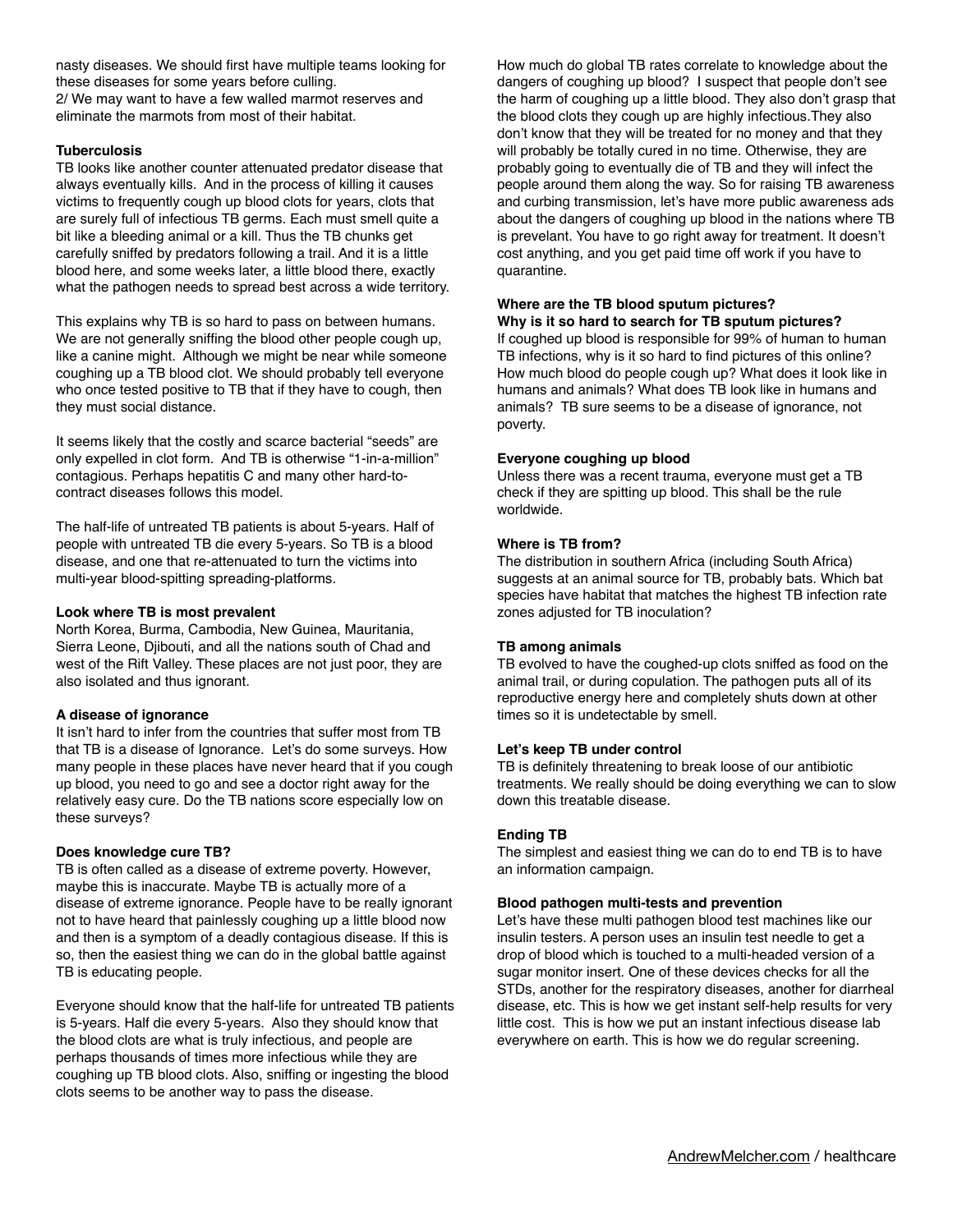## **COVID vs. Tuberculosis**

So far, COVID is on track for killing around 6-million in two years, or about 3-million/year. Tuberculosis kills about 1.5 million a year.

## **TB and snogging**

I bet that TB is pretty easy to catch from snogging. Here is why I would include it on a standard STD test panel.

## **Physical education and respiratory disease**

The most conducive environment for spreading respiratory vectored diseases is to start with kids. First make them exercise in cold winter air so they get cold, and their airways get chapped and lacerated. Then make them take steamy showers together right after they were running around and getting chapped airways. Also, it is very helpful is spitting during or after one's run is considered part of working out.

## **A better TB approach?**

Can't we develop a more effective vaccine than the one we have? The one we have isn't very effective.

## **TB treatment**

We might try administering our antibiotics as both a vapor inhaler to the inside of the lungs and also as pills. Also, perhaps some drugs for lung infections are better tolerated in higher doses by administering the treatment to the lungs.

## **Inhaled vaccines for pulmonary infections**

Pulmonary vaccines and treatments are probably best inhaled where possible.

## **What is TB's main animal transmission scenario?**

TB is always deadly, so it looks like a counter attenuated predator disease, and that points to bats. And maybe the clots are not perfectly adapted for infecting sniffing predators on a game trail. Maybe that is an incidental transmission route. Maybe some species of bats cough up the TB blood clots when they sleep to infect one another (harmlessly probably). And maybe they clots come up when they are fear stressed. These then infect the bat predator/competitor which is mostly sniffing around in the dark.

## **Faking-out TB**

It should be possible to fake-out TB so it goes dormant <https://www.science>[daily.com/releases/](http://daily.com/releases/2021/02/210222124608.htm) [2021/02/210222124608.htm](http://daily.com/releases/2021/02/210222124608.htm)

## **Can bat colonies spread TB?**

Why don't we leave some TB infected animals for some hunger stressed bats without enough food. Which species of bats can pass the TB to which animals?

## **Which diseases can bats network and pass along?**

we should test a variety of bat species for this.

## **The TB portal species**

If we look at a TB prevalence map, the southern part of Africa looks like the most likely place for where TB is being transmitted from animals to humans. After our education, vaccination, and treatment campaign has been in place for some years, we will be able to better see which areas this is.

### **Gay men's diseases**

Aside from HIV and Hepatitis, which diseases (including late life diseases) are more common among gay men? It should be easy to find these diseases, and catalogue them, and generate statistics so people will know the true risks.

### **Pathogens don't normally evolve towards virulence**

Pretty much all pathogens find it hard to spread among modern humans with their medical knowledge and adaptive responses. And the deadlier the pathogen, the more we respond with counter measures. So we should expect that nearly all pathogens, nearly always rapidly attenuate in humans as a result. Also we should expect that when pathogens "mutate" and become deadlier in humans, it is probably from reintroduction rather than actual mutation. After all, the original zoological sources are the only evolutionary route that is driving evolution "backwards" towards virulence.

## **Human epidemics and time**

If virulence only evolves in prey species, then the longer the pathogen exists in human hosts, the more it should reattenuate.

## **Limited pathogen resources**

1/ The pathogen's resources are typically limited given the demands of blind dispersion. So the pathogens evolve to focus their efforts and put their offspring where they will be able to reproduce best and survive.

2/ Pathogens evolved to infect the blood so predator, scavengers, and insectivore will consume the pathogen in the first place.

3/ Pathogens also evolved to infect the nasal and respiratory tracts, urine and feces, so the disease will get blown around in the bat cave, and between other social animals like dogs and rats. It is also so hissing animals will pass the infection.

## **A highly varied appearance… to the immune system**

Pathogens are all masters of disguise when it comes to immune systems. After all, aren't they just burglars sneaking around and re-purposing our bodies—until our immune system can recognize them and eliminate them? So maybe the evolution of pathogens is more about cloaking and disguises than anything else.

## **The pathogen's objectives**

- 1/ Produce lots of offspring.
- 2/ Get offspring dispersed well.
- 3/ Go undetected by current host's immune system.
- 4/ Go undetected by new host's sense of smell.

## **It isn't mutation really**

Most pathogens are not truly mutating very much. Mostly, they are expressing some old and already well refined recessive traits long in their genomes.

## **Antibiotic resistance**

What happens when bats regularly drink livestock blood with antibiotics in it? Does their 20-million cell disease-breedingnetwork then breed pathogens that are resistant to the new obstacle in their objective of virulence? Are bats the main source of anti-biotic resistance?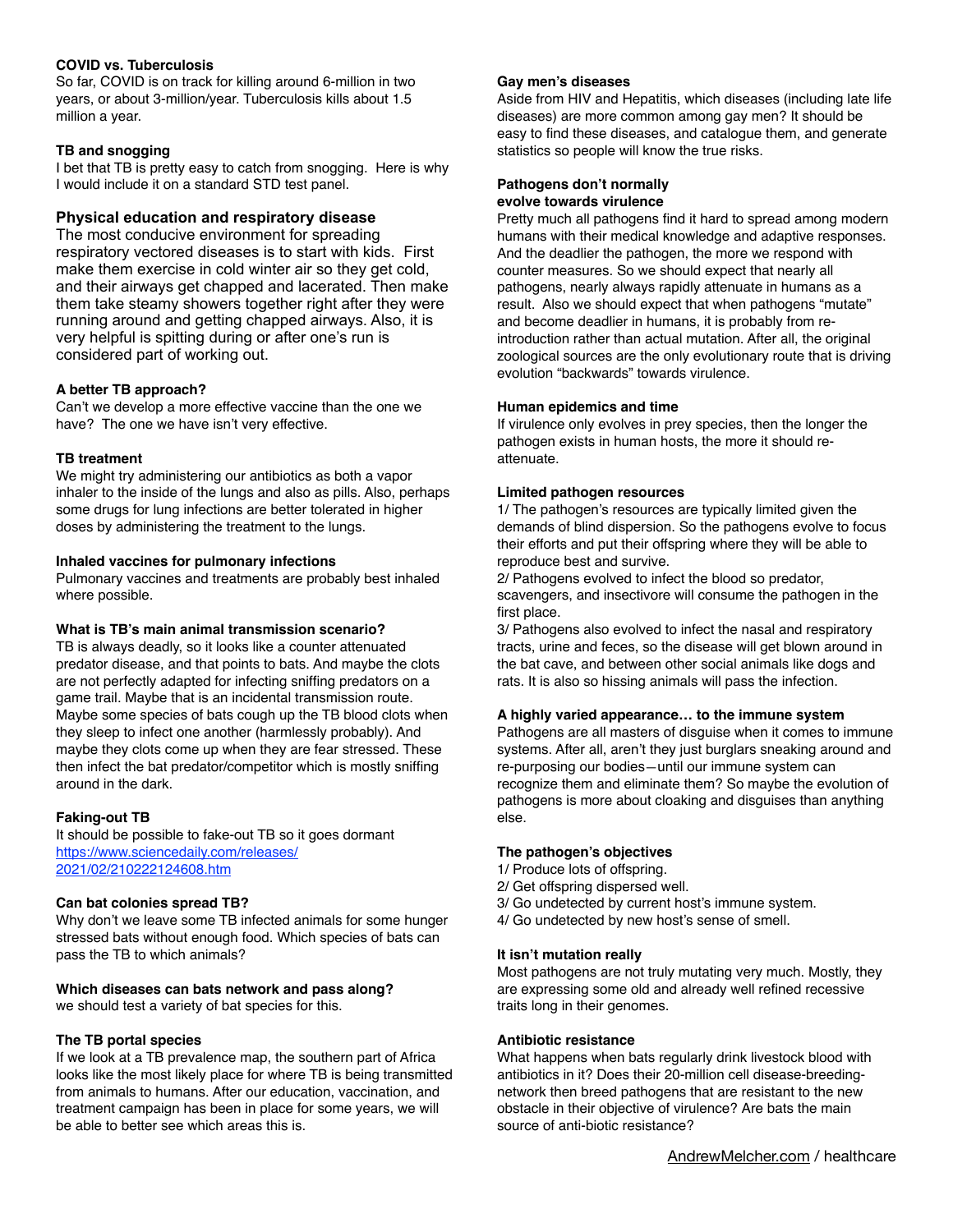## **MRSA**

1/ Bats are known to carry Staphylococcus.

2/ MRSA is not only a thing of hospitals. It also affects farms among other places.

3/ Maybe pathogen resistance evolves in the same place where pathogens evolve in the first place.

# **Is it camouflaged?**

Evolution frequently causes parasites to camouflage and hide themselves. Think of how hard it is to spot flesh-colored tick blood sacks on a dog's belly. Symbiots don't have to camouflage. The rewards of their helpful symbiosis is enough to keep the relationship going by itself.

# **Is it part of a disease family?**

We see several related families of diseases, like the different varieties of Epstein bar virus, coronavirus, herpesvirus, and pox diseases. What are we looking at here? Aren't we seeing the results of a sort of meta-organism relationship budding various different mammalian diseases? Where is that ancient factory if not in the bat networks?

# **Shingles and Herpesvirus skin lesions**

The correct context for these blister diseases seems to be in a crowded bat cave.

# **One infinite loop**

As mosquitos feed on all animals, it would not be surprising if bats also played an important part in the mutability of malaria. So by shutting down the bat networks, we might also be shutting down part of the malaria evolution network.

# **Why the pathogen makes us feel bad**

Think about the flu. Incapacity from sickness must turn many animals into prey, and scavenger pickings, thus they will tend to infect other animal species. But they don't stink like they died of the flu. Yet they tend to become prey and scavenger pickings. That is why you have body aches.

# **Pathogen dispersal trumps all**

\_\_\_\_\_\_\_\_\_\_\_\_\_\_\_\_\_\_\_\_\_\_\_\_\_\_\_\_\_\_\_\_\_\_\_

Just as seeds dispersal is all-critical to plants, infection dispersal is all-critical to pathogens. So we need to realize that infectiousness is the main objective/ benefit to a pathogen. And little else really matters in comparison. Whatever works survives and becomes the species.

# **Pigeons**

Pigeons fly out over a large area scavenging food and dead animals from our cities. Then they roost together rather like bats. They may not be mammals (like bats) with similar metabolisms, but on the other hand they live much closer to us, and in great numbers. So they spread fewer diseases, but they are still a vector network. For example histoplasmosis fungus is spread by dry dust from both bat and bird droppings. Cryptococcosis and psittacosis are two other less deadly bird dropping diseases that we know of because they produce immediate symptoms. There may very well be other attenuated bird dropping diseases that only produce problems later in life. If we are going to "drain the swamp" and get rid of the worst disease vectors, urban pigeons should be on the list.

# **Nobody cried for small pox**

Nobody cried when we made smallpox go extinct in the wild because it is a "criminal species" in the "society of living things". Likewise, nobody can rightfully object to killing all the ticks or rodents or pigeons infesting a city.

## **Vermin**

All creatures that transmit human diseases are vermin when they come to live with us. All should be eliminated from every human community on earth as best we can. 1/ Mosquitos

- 2/ Ticks 3/ Fleas
- 4/ Rodents (including squirrels)
- 5/ Bats
- 6/ Pigeons

## **Sub-zero parasites?**

Do mosquitoes, ticks, and fleas benefit the ecosystem in any way at all? What about bats? I bet we eventually realize: 1/ That removing insectivore bats does not increase insect populations by a detectable amount.

2/ That the disease spreading bats are more of a problem than the insects they eat.

## **Criminal species**

Species that harm other species, their habitat, or people, and especially if they harm people — these species should be thought of as criminal. Criminal species may be brought into captivity, and made extinct in the wild. This will greatly reduce disease  $-$  all disease  $-$  including a lot of late life diseases that people take for natural aging.

## **Eliminate from the wild?**

It might greatly benefit mankind and the other mammals if we took some germ-warfare, or plague-carrying species into captivity, and eliminated the rest from the wild: 1/ Vampire bats and certain other types of huddling bats that eat corpse insects for example. 2/ Certain oversized rodents. 3/ Wild pigs.

## **Places without a certain animal**

What late life diseases are less common where there are no bats? What about where there are no dogs, squirrels, pigeons, or pigs? What about people bitten by certain animals, what late life diseases do they suffer more from?

## **Staying away from wild animals**

There needs to be more public information about this. And people need to understand that the risk is not that one individual will get sick and die, but that a new disease like COVID will be unleashed upon mankind. This is why people should avoid contact with wild animals.

## **Many animal species mixing at the zoo**

Zoos are a terrible idea from an epidemiological standpoint. And "the world famous San Diego Zoo" is perhaps the worst. This is because the San Diego zoo is right by the airport of a huge tourist attraction city. And landing in San Diego, you fly right over the beautiful zoo and interesting-looking Balboa Park. (Quite Beautiful and interesting from the air.) So people from all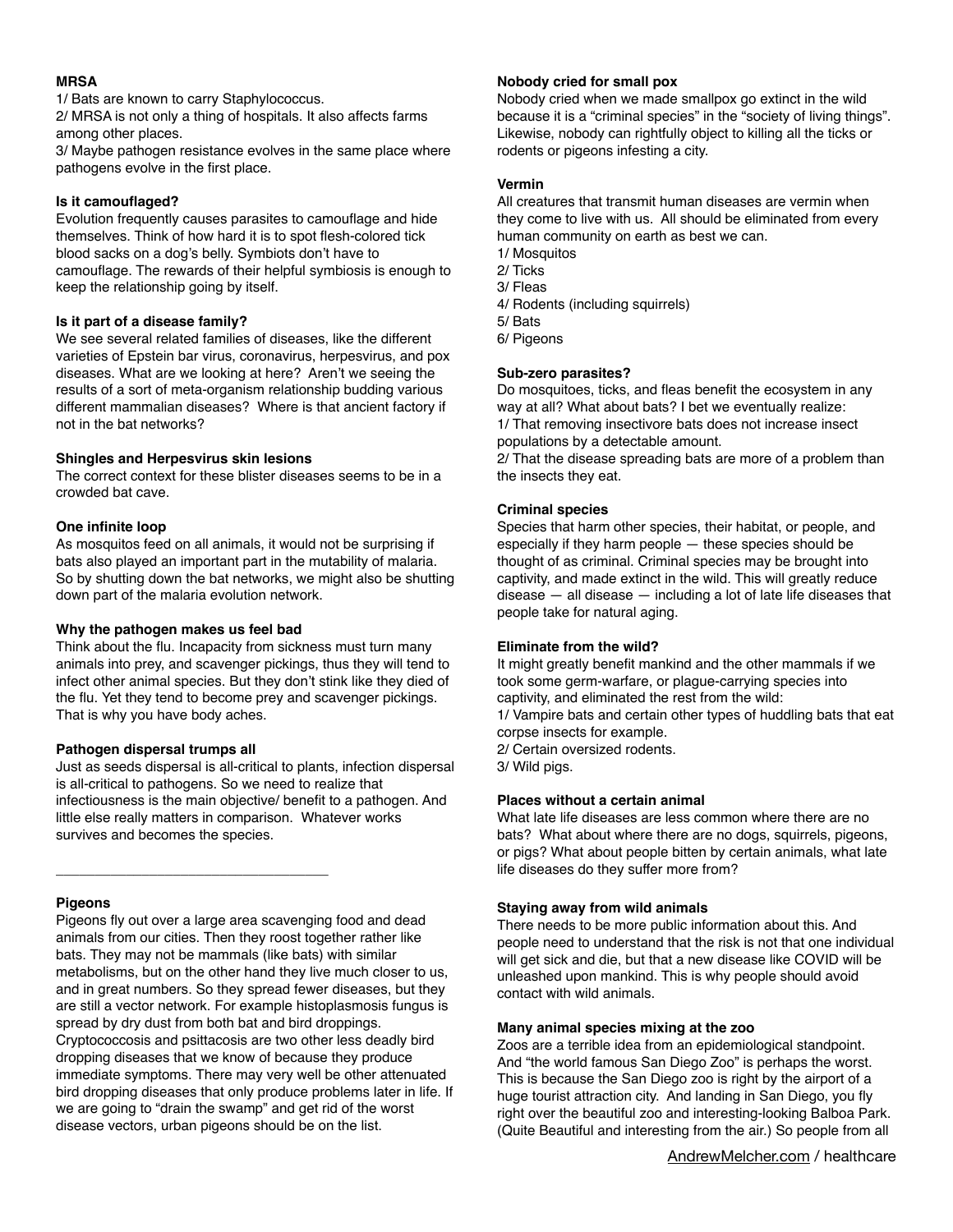over the world arrive, and many go straight to see the "World famous San Diego Zoo" before doing anything else. Thus, one of the world's largest animal collections is constantly exposed to fresh diseases from all parts of the world. And many other people visit the zoo on the way out. These people get exposed to the world's largest animal collection right before heading-out to all parts of the world. And many people bring their kids, which crawl around and touch everything, and then put their hands in their mouths, or rub their noses, or eyes. The alternative is to put all our zoos far away from big cities, and more spread out, or behind glass.

## **Varmint jerky**

This is sold by the roadside in so many places around the world —and few people have any concept of the dangers. There really should be a worldwide campaign about how dangerous it is to eat wild varmint jerky—and also to butcher varmints. We need to explain how it is not enough to dry meat and prevent it from spoiling. There are other pathogens and parasites in the meat that are not killed in the drying process. And again, it's not just the jerky eater's health that is at risk. Eating under-cooked jerky puts everyone's health in danger. So selling under-cooked meat, particularly under-cooked wild meat should be illegal worldwide.

## **Stop the varmint hunting**

Hunting varmints for food:

- 1/ Occasionally causes terrible plagues.
- 2/ Causes much late life disease.
- 3/ Is bad for species conservation.
- 4/ Is inefficient and wastes a great deal of time.
- 5/ Is not a significant source of food.

### **Varmints in cages**

Varmints in cages are certainly more infectious than dead varmints. The trade in live wild animals for food or pets should be entirely halted worldwide on the grounds that it may lead to plagues.

#### **Stay away from sick and fearless animals**

So you found a strangely brave animal that is not running away from you, as normal. Maybe this is because the animal is terribly ill and has a high fever and a massive viral load. And again the risk is not that you will get sick as an individual, but that everyone will get sick from your interaction with the sick animal. The media (particularly the children's media) should not be encouraging or depicting people who find sick animals and nurse them back to health. It should be doing the opposite and telling people to stay away from sick and fearless animals.

## **Rodent to pet to human**

The double jump from rodent to pet to human is unlikely, especially considering the strong immune systems that cats and dogs have. It is better to have the pet kill/ eat/ reduce the numbers of rodents than to leave the rodents around to infect humans.

#### **Separating from the animals**

I bet we eventually realize 3-things about disease: 1/ Most new and nasty varieties of diseases come from other animals.

2/ Most late life disease comes from attenuated pathogen infections decades earlier.

3/ People should be staying away from wild animals, and never butchering them, or getting their blood in their mouth or eyes.

### **Russian roulette for all mankind**

It is Russian roulette for all mankind when people to eat many species of wild animal, or uncooked jerky, or meat. And keeping wild animals as pets is a similar sort of risk.

### **A stay away from wild animals campaign**

If all the new varieties of diseases are coming from other animals, then maybe we should have a worldwide campaign against eating and interacting with wild animals except perhaps those with hooves.

### **Better isolation from a few creatures is how to stop most disease.**

### **Wild animal walls**

What if we walled all the human communities worldwide? What if we put a 6-foot block or precast concrete wall around all the world's communities. This separates all the wild animals and crawling insects from the human community. What if we put a 10-foot flying insect fence/screen above our 6-foot animal wall? This fence is perhaps made of chain link panels, with standardized bug screening panels that clip in. The screening is regularly sprayed with insecticide. As most flying bugs stay close to the ground, most land on the screen and die soon after. 1/ The non-flying insects can be more or less permanently eradicated inside the zone with a single application of pesticides. Also, most of the flying insects are prevented from entering.

2/ Due to the ring of animals on pyrethroids, and the screening, perhaps very few mosquitos will be able to make it into the community.

3/ There are no mice or snake bites, or insects, or road kill. 4/ Six-foot cinder block wall (on 2-foot footings) costs about  $$120/$  lineal foot, or  $\sim$ \$650,000/mile. Then we add maybe \$350,000 for fencing and screening/ mile. So a 20-mile x 20 mile square fenced area (with an 80-mile permitter) might have a one time cost of \$80-million for a city of say 3 million to share. That is a one time cost build cost of \$28 per person. (although tilt-up panels are probably better and cheaper.)

5/ Given the per person cost of building a wall like this, the fences might be 3 stories tall in many cities, so they are more effective at keeping the flying bugs out.

6/ If we spray the inside area with insecticide once, then we have 400 square miles of land where we can live mostly pest free without any additional pesticides. And maybe this pesticide breaks down in a few weeks, and long before human use of the land.

7/ We also imagine fields that are made free of insects by a single initial application to the ground, and then kept mostly free of insects by a grid of insecticide screen walls every so many miles apart. Thus only the walls need regular spraying, not the fields.

#### **Fluoridated water Insecticided water**

Fluoride is terribly toxic stuff, but we only put a tiny amount of it in the water. What if we did this with the pyrethrin in the tap water across Africa's bug zone? What if people were supposed to water their livestock and there were artificial watering holes for wild animals. Then many animals would be made poisonous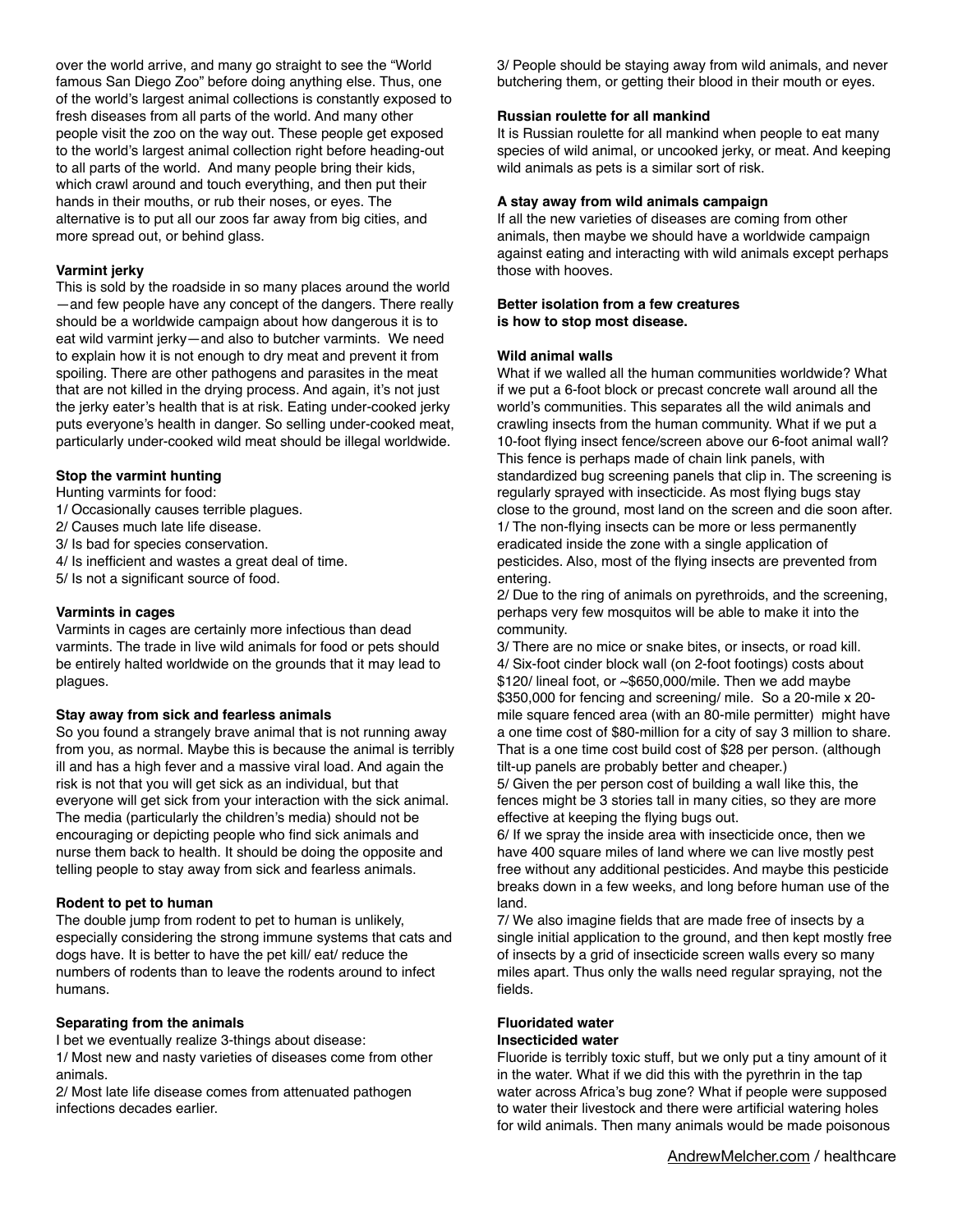to mosquitoes. Maybe the aid water will be insecticided, so it will both be safe to drink and also it will significantly reduce new malaria infections among other mosquito diseases.

### **Illness monitoring**

We all should have an illness reporting app on our phones. Got a fever, headache, sore throat, runny nose, rash, etc.? Report it. Then the we can generate real-time maps of infectious illnesses.

### **Rat dogs in action**

They don't normally draw blood from the rats. Instead, they grab the rodent by the middle (away from both infectious openings) and instantly shake vigorously. It is hard to say what exactly is going on without slow-motion, but this motion probably sloshes the brain of the rodent causing instant disorientation and anesthesia. And once the dog gets going, it develops this towel snap motion that breaks the rodent's neck. The dogs that did not consume much blood, or end-fluids out-survived the ones that killed by biting. That is why they bite in the middle.

### **Jerboas and monkey pox**

This looks like another CAP disease.

### **River animals and infectious disease**

\_\_\_\_\_\_\_\_\_\_\_\_\_\_\_\_\_\_\_\_\_\_\_\_\_\_\_\_\_\_\_\_\_\_\_

Think of the mammals living in runoff water contaminated with the feces, and corpses of other animals. These must already have a high resistance to disease. Which muck rooter is going to survive best?… The animal that carries lots of diseases to plague predators and competitor animals: or the animal that doesn't carry any disease? Here is why so many diseases come from, or via pigs. Here is why all the world's hog populations should be separated and quarantined.

## **The stink of pig manure**

Is the pungent odor of the pig pen like the distinct smell of mice? Is it an infectious animal teaching would-be predators a lesson with that smell? The pigs also perhaps roll in their manure as a 2nd line of defense, another line of germ warfare for predators.

## **China and pigs**

The Chinese character for the word FAMILY is essentially a pig under a roof. And even today, about 20% of Chinese pigs come from small holdings where the pig lives in the same building as the humans. The old Chinese way is that the pigs lives in the not-so-well-sealed-off crawl space under the house. It is these small pigs-in-the-house families that are thought by many to be the world's main source of swine flu epidemics. So this practice should be stopped.

#### **Wiping out swine flu**

Mandatory pig-farm separation and quarantine might add a tiny bit to the price of pork. But it will greatly curb the many swine flu varieties and the late life diseases they cause. So let's change the rules of pig farming worldwide and put a complete halt to pig diseases.

## **New international rules of pig farms Pig farming minus the human diseases**

1/ No hogs may be kept in the same building that people live in or work in.

2/ We want our pig populations fully isolated from each other, from other animals, and from people. Then pig meat will be clean for mankind and good to eat.

3/ There should be a licensing process that make it unprofitable for people to keep less than say 500 pigs. And this should be so for the entire world.

4/ All pig factories must be a safe, and odor-free distance from all communities.

5/ All pig factories should be 100% sealed with regard to contact with land animals, bats, birds and even flying and walking insects. If there are any doors, openings, or skylights, they must be both netted and screened.

6/ As few people as possible should come in contact with live pigs. We should push all hog faming worldwide into robotic factory farms that have mandatory entry and exit quarantines for the few on-site workers. There are robots or shock collars that drive the pigs along, and for their meals, exercise, and a robotic "car-wash. When the pigs are out of their sleeping bowls, their bowl is washed out, and the waste sent down the drain by an overhead robot on overhead rails. So there is no mud or filth in the pig's life. It is a place of skylights and indoor laps on concrete.

7/ This is a big part of how we "cure the common cold" and eliminate most pig-borne colds and flus. It is also how we eliminate a great many attenuated, late life diseases that "colds and flus" tend to give rise to.

8/ All the feral hog populations need to be considered vermin and either relocated to islands or exterminated.

### **Bats and pigs**

If we get serious about eliminating vectors, we probably should keep bats and pigs totally apart. It is not hard to imagine diseases cycling through one network into the other and back again.

## **How much do bats accelerate time for pathogens?**

\_\_\_\_\_\_\_\_\_\_\_\_\_\_\_\_\_\_\_\_\_\_\_\_\_\_\_\_\_\_\_\_\_\_\_

2-fold? 20-fold? 200-fold? Doubtless it depends on the pathogen and bats.

## **Bat diseases & Metcalfe's law**

Metcalfe's law restated for biology says that: Evolutionary speed = population squared. So linear increases to the breeding population: 2X, 3X, 4X, 5X, etc. have an exponential effect on evolutionary speed 4X, 9X, 16X, 25X, etc.

So if a hypothetical Coronavirus is living in 11 equal sized animal populations connected only by bats, removing the bats will cut evolutionary speed for the Coronavirus by 11-squared, or 121-fold. In other words, getting rid of the bats will cut the speed of evolution and adaptation by over 99%.

#### **Metcalfe's law and evolution**

Metcalfe's law (posited by George Gilder) was intended for computer networks, but it also applies to the adaptive speed of biological breeding networks. Metcalfe's law states basically that a network's "value" equal to the square of the number of nodes the network has. With biological networks it might read: The adaptation rate of a breeding network is an exponent (a square) of the breeding population.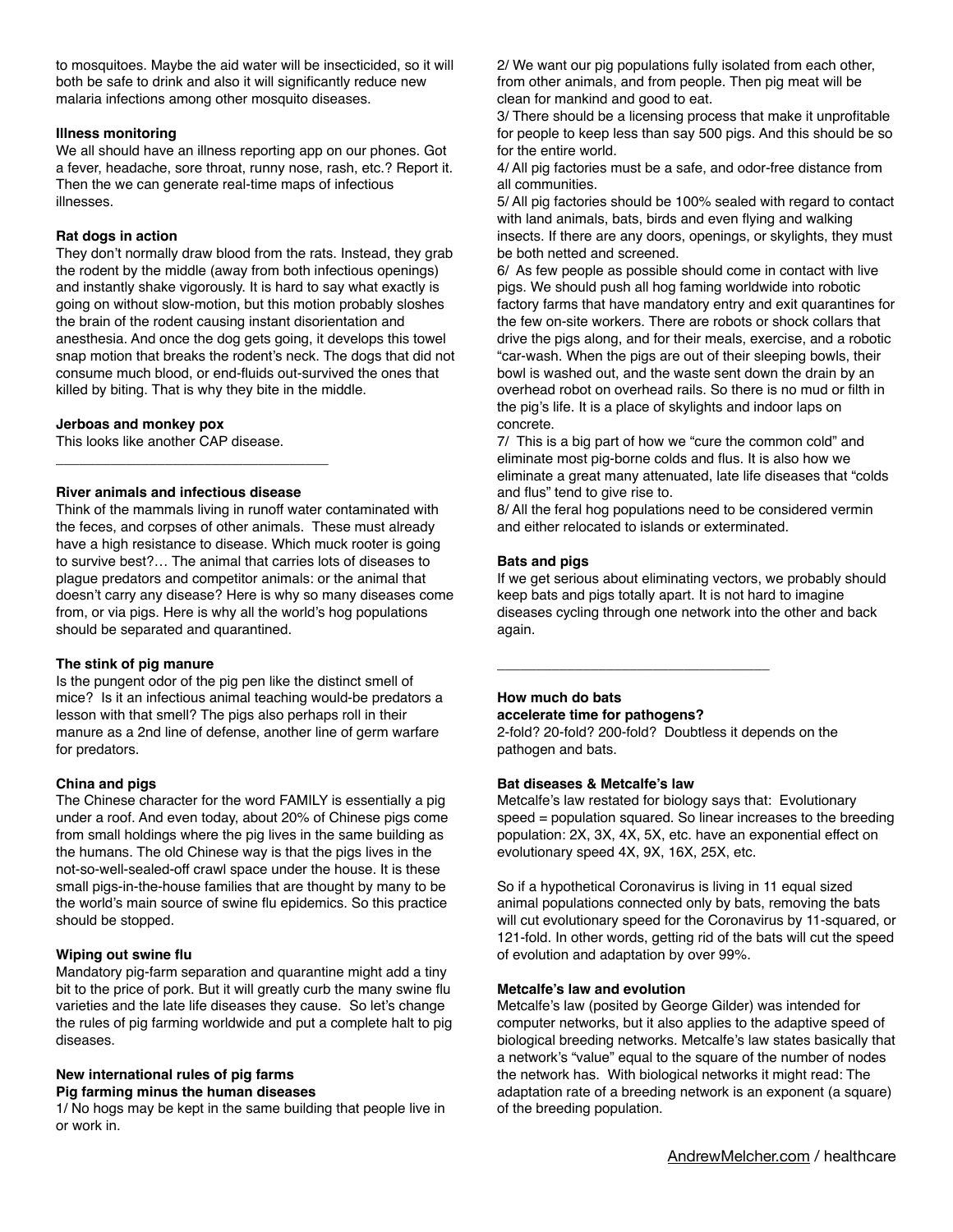So when two equal sized breeding networks are combined, evolution doesn't just happen 2X as fast, it happens 4X as fast. And when we divide a breeding network into two equally sized populations, evolution happens 4X slower.

So if we eliminate bats from a disease's breeding population, we might divide that family into 20 different populations that seldom interact. From here we imagine that eliminating cave bats might cut the adaptive speed of many diseases like those of the Coronavirus family by  $20 \times 20 = 400$ , or 99.75%.

### **The Bracken Cave**

This cave in central Texas is home to 20 million Mexican freetailed bats [Tadarida brasiliensis mexicana (Molossidae)]. On one hand it can be called "the largest warm-blooded non-human vertebrate colony in the world", and on the other hand it might be called "the world's largest network for evolving fresh and super-virulent bat vectored zoonotic pathogens".

Immunologically, we are fighting an evolutionary war with a number of bat vectored diseases. If we find that we must keep the bats, then we might close the largest caves and drive the bats into nearby "bat-coops" man-made apartments that can be slowly spread over a great area a few meters a day. Thus the largest caves are "broken up" into smaller disease breeding networks. This presuming the bats don't fly between coops too much.

Otherwise, we have a huge evolutionary network that is working towards counter-attenuating mammal diseases and making them much more virulent. Also, if we are going to do any intervention, we would be wise to start with the biggest bat metropolises because this is where most of the counterattenuating evolution is occurring. This is where evolutionary time is running fastest.

### **Bats might not be so important in that ecosystem**

1/ What seeds do bats spread that birds do not? (Capture some birds and bats and keep them and feed them until they empty out. Then let them go. Who is passing what seeds?) 2/ Do bats really make that much of a difference in the insect populations? Let's conduct tests. We will eliminate the bats from a test area and see how much insect populations rise. 3/ Do bats swallow seeds, or do they spit them out. Which plants are completely dependent on bats for pollination or seed dispersal?

#### **How to slash bat disease without killing all the bats**

1/ Regularly test bat populations and cull the sick.

2/ Break up the large caves. Maybe we have these styrofoam sandwich mini bat caves: mini-igloos, fiberglass covered and can be carried in on a litter by 2 or 4 men. They also probably have a human door and a human window. Maybe we put lots of these in front of the bat caves before we net-over the cave entrance at 2:00am. Then when the bats return, they go to an igloo to roost. Then we spread the igloos around.

3/ Use two-part "key-lated" (chelated) poison in live bait animals to only kill the vampire bats and remove these 3 species from the wild. Dark goats on even days, light goats on odd days. Bait animals unharmed, blood sucking mammals dead.

#### **Maybe it is just a few species of bat**

only a few species of animals have been domesticated by men and are now our symbiots. Likewise, maybe only a few species/ families of bats have evolved nearly all the major disease families.

#### **Bats feed in 8 different ways**

- 1/ Fruit eaters.
- 2/ Flower feeders.
- 3/ Flying insect insectivores.
- 4/ Ground insectivores. 5/ Vertebrate carnivores.
- 
- 6/ Fish eaters.
- 7/ Blood feeders.
- 8/ Omnivores.

How many human diseases does each type of feeder carry on average? We should have numbers on which species are the most problematic. We should also study what happens when we remove the bats from the wild in isolated areas.

Because of their disease network, bats are actually one of the most important animals to know about, especially for health care people. Let's not kill them all before we have a chance to study them.

## **Bats are running so fast**

Apparently bats run a fever of up to 108°F (42.1°C) when they fly. So bats may not need much of an immune system. They might be simply outrunning most pathogens. Also bats seem to have evolved to help their protective pathogens, to keep them alive. So bat immune systems should get more attention. Also worth considering is bat longevity in relation to their high metabolisms.

#### **Bats don't get cancer much**

1/ Perhaps their metabolism and immune system protects them from the pathogens that have attenuated into causing a late life cancer.

B/ Perhaps it is that their immune system can be more sensitive to cancer because it doesn't have other threats.

X/ I think it is probably only A, but I would not rule out that B is also happening.

## **Bat network functions**

1/ Counter-attenuate powerful mammal pathogens to protect the bats from predators like cats, raccoons, foxes, and skunks. 2/ Rapidly spread diseases between and among mammal species. This is another form of counter-attenuation.

## **The bats at the center of the huddle**

There is often a concentric element to bat huddles. Let's use super-accurate infrared thermometers to monitor the body temperatures of the bats in huddles. Are there a few super-hot infected bats in the centers of the huddles that feel good to be next to? Are all the bats the same temperature? Are the bats at the edge colder? Is there an economy of fever going on here? Will bats huddle around an electric heating element? How much higher are bat disease loads in the morning?

## **Summoning the pathogenic demons**

Bats with their small guts and high metabolisms can get desperately hungry after only one night. Perhaps their immune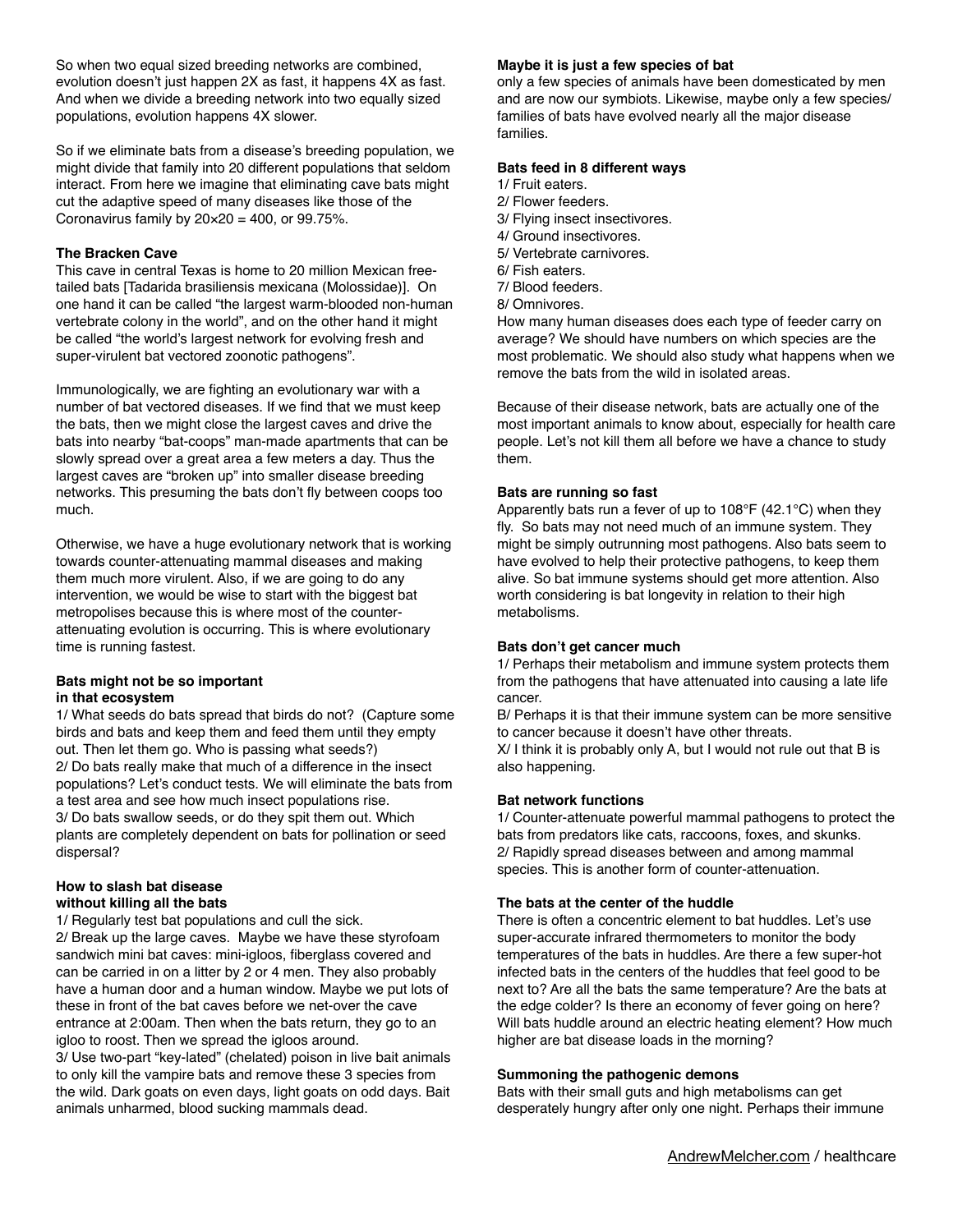systems then start "summoning the demons", the pathogens, by helping the pathogens to surface.

## **Bat diseases as memetic programming**

Did bats evolve to exchange diseases the way humans evolved to exchange ideas? Consider the saying knowledge is power — Knowing many ideas makes you powerful. For bats that saying might translate as: Diseases are power — Carrying lots of diseases makes you powerful.

### **The right way to find bat diseases How to monitoring bat populations for diseases**

The correct way to to monitor bat populations for diseases is to get the bats from the bigger colonies, feed them well for three days with no activity in a cool place. From day 2, they also get immunosuppressants. On the fourth day they get no food. On the fifth day they get a blood draw and euthanized, then we swab their openings and cut off one lower incisors, including some gum tissue. The bats must be destroyed after this because they have been "germ-weaponized" and are too dangerous to release.

## **Collecting bat samples correctly**

When we look for new bat pathogens around bat teeth, we might want to try and simulate, or exceed the force of a bite so the stuff inside the tooth socket will come out. Beware, there may be very nasty pathogens here. Also maybe we concentrate on bats with particularly red gums prior to giving immunesuppressants.

## **Bats as creatures of chronic infections**

Bats are already out-running pretty much all the mammalian diseases due to their fast metabolisms. If they are carrying an infection, it is probably a symbiot like the one in the alwaysdeadly-pathogen in Komodo dragon saliva — a symbiot that the dragon lizards support and definitely benefit from. Bats are known to carry a great many such symbiotic pathogens that kill the animals they come in contact with, in various ways.

## **A dog's sense of smell**

The canine sense of smell seems to have primarily evolved to track prey animals by their scents. But there were also certainly evolutionary pressures for the dogs to tell one disease or health condition from another, helping the dogs to:

1/ Avoid infections that might sicken them.

\_\_\_\_\_\_\_\_\_\_\_\_\_\_\_\_\_\_\_\_\_\_\_\_\_\_\_\_\_\_\_\_\_\_\_

2/ Discern the truly weak from the somewhat weak. Enabling the canines to become symbiots — by culling the unfit, rather than being indiscriminate predators. Thus more predation could occur and canine populations could increase.

## **Dogs learn negative associations with illness smells very fast**

Let's fill a district with lots of pre-diabetics mixed in with healthy people. Many people bring their dogs here each day for a while to see if the dog takes to the training. Everyone in this community has an identical dog treat for each dog that comes near, and the dogs are all conditioned to be hungry at this time of day. And while everyone has a treat, the dog is only given food from the normal people. From the pre-diabetics and diabetics, the dog gets a mild bark collar shock before he can

get the food. After a short while, the dogs will run from people who are pre-diabetic.

1/ We can perhaps do this with schizophrenia and other diseases where we are clueless about their etiology. Finding asymptomatic people that most schizophrenia dogs take for schizophrenic might help us understand the disease better. 2/ A corps of detector dogs will be the easiest and best method of early detection in many diseases.

3/ We can train thousands of dogs at a time to do this, for almost no money, and on an informal basis.

4/ We can train thousands of dogs at a time to do this, for almost no money, and on an informal basis.

## **Dog bites are so common**

Each year, 800,000 Americans seek medical care for a dog bite. These people are at risk of rabies, pasteurella, staph, strep, and capnocytophaga. Surely there are other undiscovered late-life "detective diseases" that dogs tend to carry.

## **Asymptomatic COVID**

Why have no symptoms at all? Why not a tiny viral load and more shedding? It may be because dogs and other animals can then smell the COVID and learn to avoid it.

## **Train dogs to detect COVID**

**…and you've got it made.** 

## **Fast killing pathogens probably stink**

They might have evolved to stink as a means of protecting their hosts. If so we can easily train dogs to detect these diseases.

## **That cold may give you cancer in 30-years**

\_\_\_\_\_\_\_\_\_\_\_\_\_\_\_\_\_\_\_\_\_\_\_\_\_\_\_\_\_\_\_\_\_\_\_

There are a great many late-life diseases that seem to come from pathogens that merely sickened us decades earlier.

## **COVID & high blood pressure**

The COVID virus enters the body through the ACE2 receptors that regulate blood pressure. And high blood pressure does help blood pathogens spread. So high blood pressure looks like it might be from an infectious agent like COVID. We should figure out which viruses attach here, or to the ACE1 receptors, because there's a reasonable chance that one or more of these pathogens are the main source of late life high blood pressure.

## **Is high blood pressure from a pathogen?**

If a pathogen elevates blood pressure, the individual becomes more stressed and aggressive and likely to attack and infect other animals with the blood disease. It is rather like how Rabies makes dogs "mad". But with high blood pressure, this goes on for many years. So pathogens definitely would have benefitted from causing high blood pressure.

## **Does stress activate high blood pressure like it activates Herpes?**

Stress is known to "activate" Herpes and cause outbreaks in a person. Perhaps stress also causes high blood pressure "outbreaks" in people infected with a high blood pressure. Perhaps stress in infected people raises blood pressure, which raises stress in a feedback manner. It is not hard to imagine that predator diseases might have evolved to amplify the stress that is is already present in host animals. This way, the attenuated pathogen was only stressing the host a bit, and was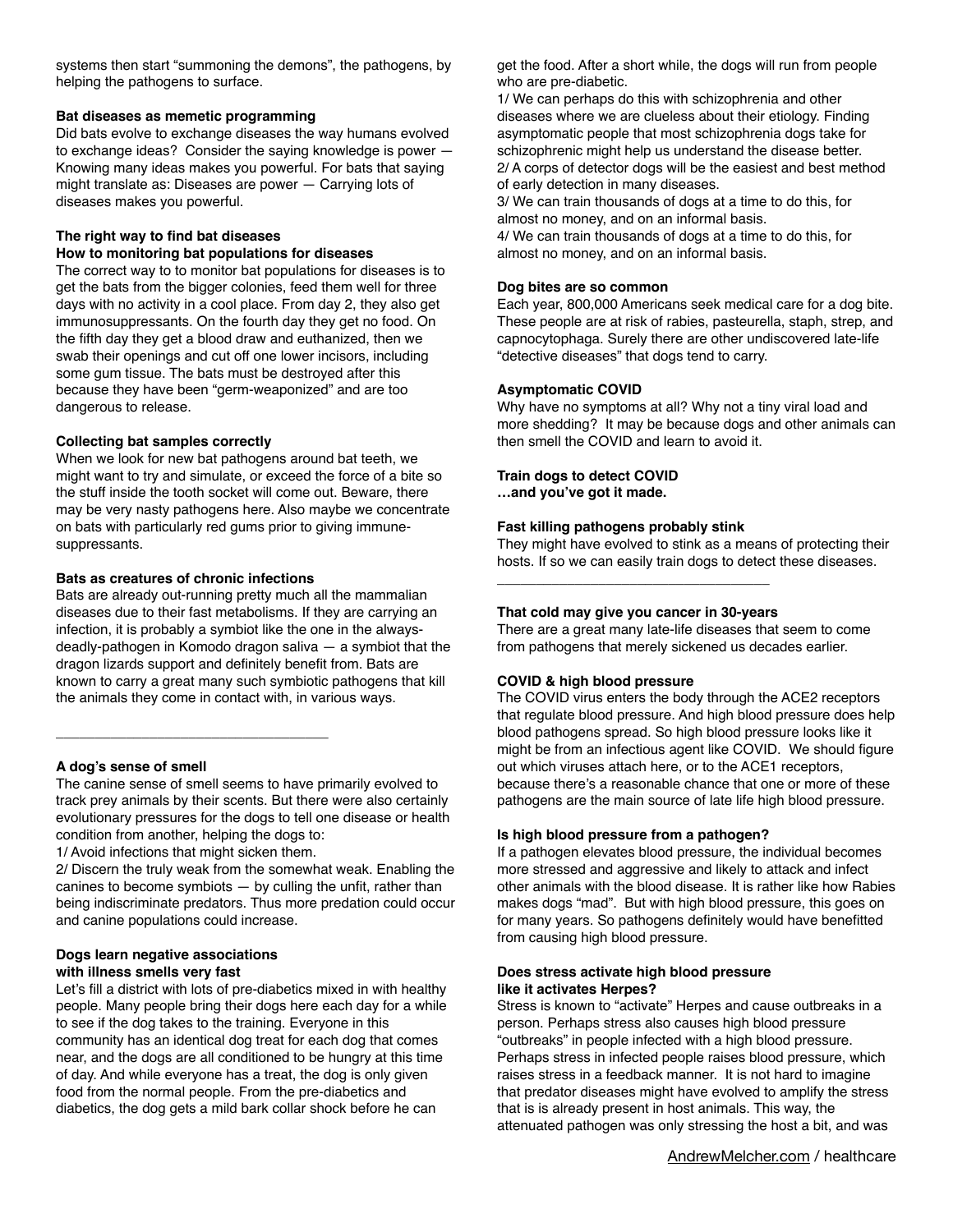hard to detect by smell. Thus these pathogen individuals survived and became the species.

## **Clotting diseases of late life**

COVID definitely causes clotting issues. When it eventually attenuates, it might cause clotting much later, perhaps decades later in life. So here we imagine a route for a delayed onset clotting disease dispersed/ spread by a pathogen much earlier in life. Another way to look at it is that many young people that had mild COVID symptoms today, may in their old age suffer severe symptoms from COVID in the form of high blood pressure. Also, blood clotting proteins are linked to arthritis. So perhaps some types of arthritis are from an attenuated blood disease.

## **COVID and people with high blood pressure**

According to the CDC, around half of COVID hospitalizations are/were people with high blood pressure. Perhaps a different pathogen caused that high blood pressure by damaging the ACE receptors. Now perhaps a second coronavirus infection is causing even more damage to this system, fatal damage.

## **COVID mortality by BP graph**

It is widely known that high blood pressure greatly increases COVID mortality. A little statistical granularity is easy to put together, and it might be very useful. On the X axis we have the last recorded BP prior to the COVID infection. And on the Y axis we have the mortality from COVID. There are two superimposed lines, one for prior systolic and the other for prior diastolic BP.

## **COVID & stroke**

COVID definitely attacks the inside of blood vessels, and this produces strokes in some patients. Perhaps some elder strokes are caused by similar blood pathogens that have attenuated to the point where they are only causing aneurisms and strokes decades later.

## **Viruses & cancer**

The way viruses damage the genetic material of cells is known to be a big source of cellular malfunctions. Apparently the viral gene splicing produces errors, and frequently the same errors, the same sorts of cancer. So we should expect that some of today's viruses will tend to cause cancers in later decades.

## **Harmless bug, or late onset fatal**

Perhaps a "harmless" cold in our youth will kill us 30 years later. Sometimes it is a virus introducing a mutation that will much later develop into cancer, or perhaps the infection will cause heart disease, or vascular disease, or stroke decades later.

## **Detective diseases**

The pathogens that strike quickly are easy to see. The attenuated late life pathogens are much harder to recognize.

## **Tumors are not disorganized no matter how they look**

The disorganized nature of tumors isn't a cell rebelling, it is a pathogen managing to hide its smell so that it can kill by stealth. So tumors are actually very well organized — organized only to hide the smell of the disease that caused the tumor, so the host animal will be more likely to be eaten by a predator and spread to new territory.

## **Various diseases and shingles**

more likely to be honest.

Which diseases are less common in people who have never had chickenpox? What about people who have had a shingles vax?

## **The German approach for expensive vaccines**

Step 1: Go to doctor and get vaccine prescription Step 2: Get prescription from the pharmacy of your choice. Step 3: Return to doctor for injection. Step 4: The needle is drawn in front of the patient. This approach is a bit slower and more cumbersome, but it is

# **How does antibiotic resistance occur?**

Is it mostly a matter of increased dormancy on the part of the bacteria? Given the way bacteria go dormant, chronic infections might be better treated by a course of antibiotics followed by one prophylactic dose every other days to keep the infection from returning while at the same time outlasting the dormant pathogen individuals.

## **Lure 'em out with immunosuppressants**

Are some hard to treat diseases like herpes, HIV and TB better treated with a course of anti-biotic/anti-viral followed by a some hours of immunosuppressants.

## **A post anti-biotic blood test**

Maybe a real good way to reduce anti-biotic resistance is to test everyone after their course for the presence of the bacteria they tested positive for. I bet a paper blood test kit can spot relapses hours before most people can feel they are relapsing. Maybe everyone has to go a certain time after their last does. Maybe they have to go to a pharmacy and give a drop of blood. I bet we can tell long before people even feel bad again.

## **Turning infections on and off**

It is well known that bacteria go dormant when faced with stress. We need to figure out how the bacteria know to go dormant. If we know this, then we may be able to:

1/ Trigger dormancy with some harmless drug.

2/ Turn-off dormancy so our anti-bacterial drugs work better. 3/ Maybe we can use immune suppressants combined with antibiotics to lure the chronic bacterial infections out and kill them once and for all.

4/ Do sulfur sponging drugs increase the effectiveness of antibiotics?

## **Excessive stress response**

It seems that the body's excess stress response can wear out like its excess sugar response. So perhaps our stress response should be viewed as another aspect of the body that can wears out. Perhaps ACE-2 pathogens help our stress response to wear out faster.

## **High blood pressure kills by stealth**

Here is a pathogen killing some of its host in a way that probably doesn't smell like an infection. In fact, it may smell just like a very stressed prey animal dying of old age.

## **Addicts, old gay men, and virgin**

The late-life illness statistics for these groups should be studied closely because every departure from the norm points to a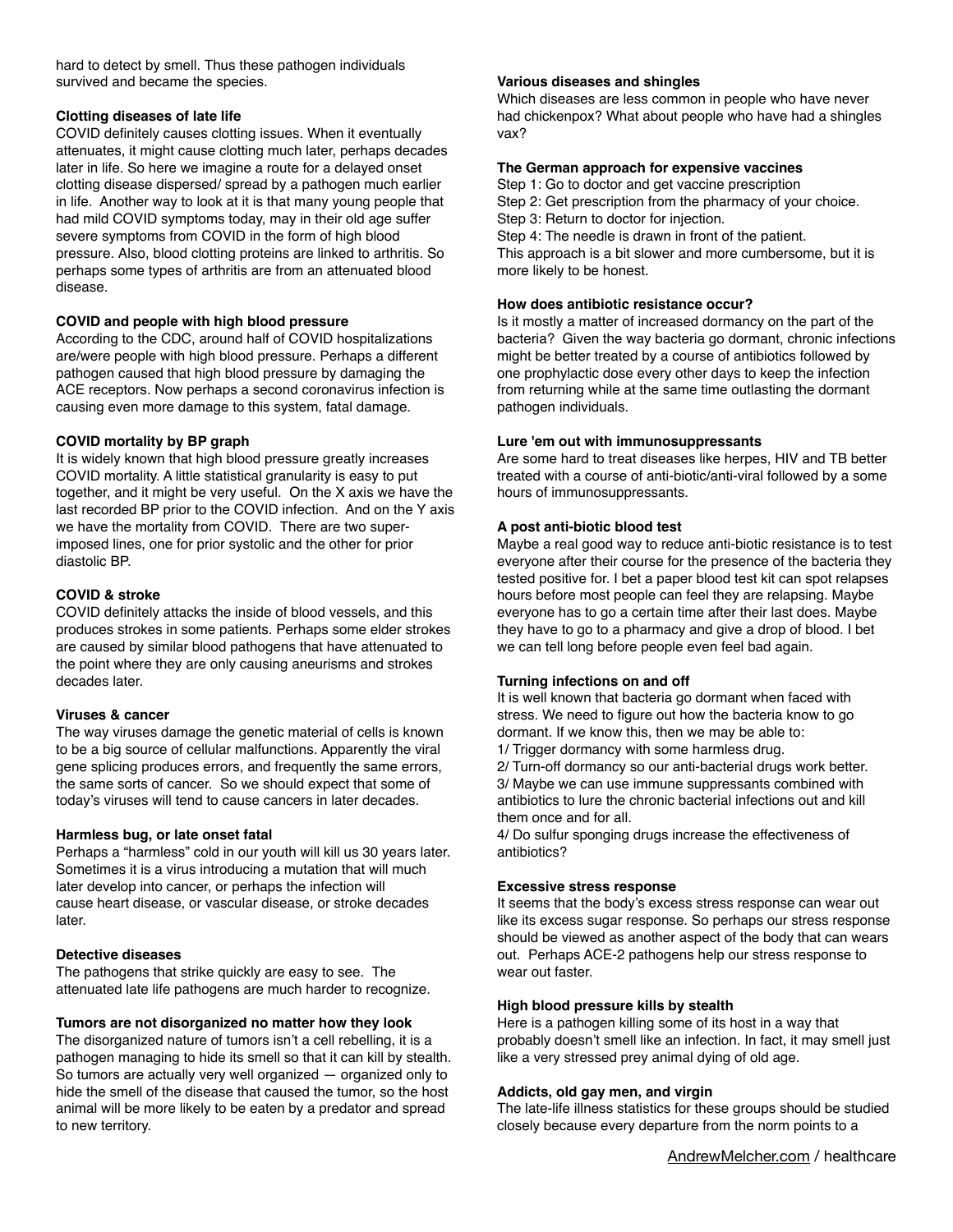contagious disease or lack-thereof. Is there a higher or lower rate of any late life disease in any of these groups? What late life conditions are virgins free of? What about remote people who have never been around a large group of people? What about New York subway passengers? What about people who let lots of dogs lick them on the mouth.

#### **What polyps, aneurism, and stroke are**

Some pathogens infections only cause localized inflammation. The inflammation causes the inner layers of cells growing faster than the outer layers. When this happens a polyp forms. With blood vessels, the polyp is called an aneurism.

### **The cholesterol deposits that supposedly cause aneurisms**

If aneurisms are caused by pathogens, then the arterial plaque deposits look like the pathogen armoring itself against the immune system with a shell of calcium and cholesterol from the blood. So the plaque doesn't actually cause the aneurism per se. Instead it acts like a limpet or abalone shell, keeping the immune system out and allowing the pathogen to thrive at that site. Then this local thriving pathogen community will often cause a polyp. True "bulb" polyps are apparently even better at keeping the blood and immune system out. Once these have developed, the pathogen can reactivate, and the immune system simply can't easily reach it.

### A**neurism treatment**

1/ If polyps and aneurisms are pathogenic in origin, we may be able to use a test to detect the bacterial proteins in the blood. 2/ Maybe we can use an angioscope to focus UV/ laser/ heat/ microwave/ cold or antivirals to kill local vascular infection if the plaque/ polyp is not too advanced.

3/ If the plaque is advanced, then perhaps we can use a mild acid squirts interspersed within a suction nozzle to remove the plaque. This like we do with the lemons and electric kettle buildup. But this seems unlikely except under suction due to the risk of break-away plaque in the bloodstream.

## **Diverticulitis**

This looks like a pathogen that embeds in the gut wall, but apparently cannot use the circulatory system. Once embedded, the pathogen either irritates or kills the cells where it embeds. If the pathogen merely irritates, this eventually causes a polyp to form. The pathogen also seems to have evolved to use sugar to rapidly form gas, before it can be digested. This results in gas which causes the polyp to pop out into the peritoneum where it creates a cul-de-sac for itself that is safer from the immune system. Eventually the pathogen goes into kill mode, causing the gut to perforate, killing the host after many years. Then the host is eaten and the disease spread.

## **Gut flora transplants**

Sprinkling crop seeds in the middle of a forest doesn't work. The trees must be cut down before the seeds are planted. Otherwise the trees will get all the light and the seeds will not grow. Perhaps in a similar way, the surface of the gut must be cleared of existing bacteria before the new bacteria can be expected to take hold. Maybe we need to use a water spray or UV kill off the existing flora in a few spots, so the new healthy transplanted flora we apply can take root.

#### **Blood pathogens and vascular disease**

When the blood pathogen gets into another animal, it is racing

against time and being recognized by its new host's immune system. So for many blood pathogens, it makes sense to attacks what they come to first: vascular linings. Here is where the pathogen gets a first toehold, perhaps its biggest toehold before the immune system responds. Here is where the pathogen can establish a citadel for itself and change into slow vascular sabotage mode. First it builds up arterial plaque as a shield. Then it ramps up irritation of the blood vessel, eventually producing an aneurism pocket to use for hiding its offspring. Then the aneurism ruptures and kills the animal, "100% naturally", with not a hint of disease odor.

### **Bats connect periodontal & vascular disease**

The blood pathogen migrates to the bat's teeth and makes them bleed.

### **Painful teeth are a symptom**

Wherever we see infectious disease accompanied by painful teeth, we should note the symptom as this implicates a blood disease. Also, the salivary glands and nearby periodontal areas are another good place to look for otherwise undetectable predator diseases. The under the tongue salivary gland (a squirting gland) should tend to have other diseases still, hissing diseases perhaps.

### **Bats with bleeding gums**

If nature favors bats that spread diseases best, then perhaps the bats that occasionally bite mammals have evolved to support an infection that causes chronic oozing periodontal bleeding. So when the bat bites, its blood mingles better (in two directions) with the blood of the victim. Thus diseases can transit via the blood of the bat directly into or out-of the blood of other mammals. We really should be culturing bat oral pathogens and looking for the same thing in human oral cultures. Also, maybe we should do some studies about what percentage of bats transmit diseases with one bite.

#### **A close up on vampire bats biting victims**

1/ We imagine infected bat fangs that are not needed for chewing because the bat is wholly focused on blood drinking. These teeth are only needed for one bite in 24-hours, mostly. So these teeth don't have to be very strong. So we imagine the bat's tooth sockets as being perhaps spongy and chronically abscessed and full of infected blood. This starts oozing out when the bat bites and applies pressure to its teeth. 2/ When the bat's infected and bleeding teeth bottom-out in skin of the victim, the bat keeps biting. Thus the bat's blood is pressed out of the tooth socket and directly into into the wound of the victim.

3/ We imagine that the bat blood has evolved antibodies or some other means of coagulating its blood and bonding on contact with the victim's open tissue. This is perhaps accomplished by a bat symbiot microorganism. Also, perhaps this blood binding pathogen is the cause of the clotting issues that COVID and some other blood pathogens cause. 4/ The exact mechanics of vampire bat biting should be studied under high speed video, especially with infected teeth. 5/ A great many otherwise hard to spread diseases seem to regularly flow into this species and that one thanks to the global bat disease network.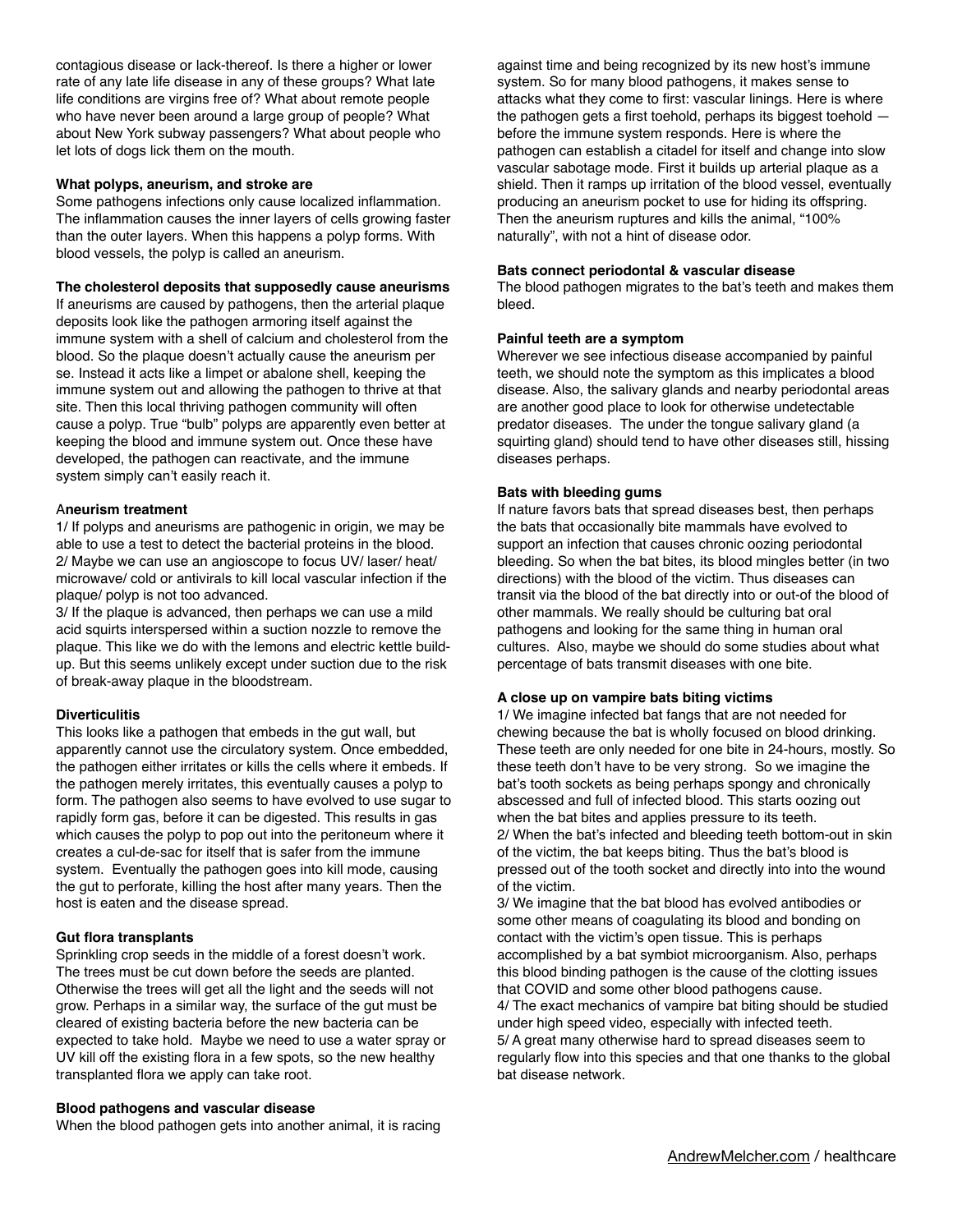## **Vampire bat teeth**

The small fangs close together in the front seem to be for thin skin. The longer teeth in the back seem to be for thicker skins like cow hide. There are only a few teeth because vampire bats have chronically bleeding gums to facilitate disease transfer in both directions. The energy burden of chronically bleeding teeth is reduced by eliminating unnecessary teeth.

Also, when bat species evolved to have missing teeth, it suggests chronically bleeding gums… which evolved to better transfer biting diseases in both directions. Perhaps we will realize that these species need to be culled in the wild because they are a key factor in transmitting diseases.

## **What bats pathogens need for spreading**

1/ Mouth ulcers have what bat diseases need.

2/ Cold sores have what bat diseases need.

3/ Chapped lips have what bat diseases need.

4/ Nose bleeds have what bat diseases need.

5/ Bleeding gum disease and tooth decay have what bats diseases need.

6/ Coughing asthma, and damaged airways have what bat diseases need.

7/ Sneezing and nasal sneeze allergies have what bat diseases need.

8/ Urinary tract diseases have what bats need especially when they cause infected urine to spray and get airborne more easily. 9/ Frequent urination has what bats need when it causes urination during the night and infection of the other bats when they are gathered.

10/ Sleep disorders have what bats diseases need. This gets the bats up and active at night when the other bats are gathered around.

11/ Night time acid reflux burps have what bat diseases need… body fluids airborne.

12/ Farts have what bat diseases need… body fluids airborne.

13/ Diarrheal illness has what bat diseases need.

14/ Rashes have what bad diseases need.

15/ Bed wetting has what bat pathogens need. Maybe this is from an infection. What if there is this pathogen that infects young bats and makes them incontinent for life, but only while they sleep. But it only expresses in 1-in-1,000 cases because it also spreads other diseases and burdens the bats quite a bit. The pathogen should be present in the urine. Is there any extra pathogen in the urine of bed wetters? What about urinary tract nerve tissue? How is this tissue damaged by pathogens? Does this teach us anything about other parts of the nervous system damaged by pathogens.

## **What blood diseases need**

All of the following help animals die without smelling funny: 1/ Dry eyes and indeed all eye diseases have what blood diseases need if they make a prey animals blind, so they can die without smelling funny.

2/ Tinnitus and deafness have what blood diseases need if they make prey animals blind, so they can die without smelling funny. 3/ Peripheral nerve damage has what blood diseases need if they make prey animals insensate, so they can die without smelling funny.

4/ Attacking the fingers of the front paws has what blood diseases need if they make prey animals lame, so they can die without smelling funny.

## **Dry eyes pathogens**

1/ The correlation between dry eyes and corneal detachment does not seem to be studied enough. Perhaps dry eyes are from a hit and run infection that sheds almost no copies so as to kill the host in totally natural smelling way.

2/ If you get dry eyes at the same time of day, every day, even if you stay in a hotel, then a pathogenic origin is suggested.

3/ Does exposure to sunlight help with your dry eyes? If so, then a pathogenic origin is suggested.

4/ Is it better to consume synthetic Vitamin D and avoid sunlight? Or does the UV light in the sunlight act on the infected eyes? We should know this.

## **Sunlight and diseases of old age**

Which diseases of old age are less common among older people who are regular sunbathers? Which are more common among older people who exercise but do not get much sun?

## **Gout, big toes and hooves**

The otherwise puzzling way gout attacks the big toe makes more sense when we realize that hooves are a homologous organ with big toes. In other words, gout looks like a transgenic pathogen that attacks the "big toe" joints of animals with hooves. So perhaps gout comes from contact with certain hooved animals. Furthermore, the similarities between gout and arthritis also implicate arthritis (and indeed much auto-immune disease) as possibly having a pathogenic source.

## **The arthritis/bone niche on the game trail**

Here the viral load is concentrated in the joints of the animal, so the pathogen here seems specialized for scavengers mostly. Rather, we seem to have many diseases that are expressing towards joint location, and this is why arthritis is so variable. This may also be where osteoporosis is from.

## **Chronic diseases that return when the host is stressed**

Many chronic diseases are set off by stress. Here it seems to be that the pathogen evolved to rapidly multiply, and increase viral load when the host is stressed. This focuses the limited bioenergy of the pathogen and increases the chances of infecting a predator. Chronic diseases that "go-off" and rapidly emerge with stress are implicated as pathogenic in origin.

Here also is a model for understanding the connection between stress and inflammation. It is that stress causes pathogen loads to increase, and this results in increased inflammation.

## **Chronic diseases that return with dietary changes**

Many chronic diseases are set off by dietary changes. Here it seems to be that the pathogen evolved to rapidly multiply, and increase viral load when the host migrates into a different habitat with different foods. This increases the chances of infecting other animals and conserves the limited bio-energy of the pathogen. Thus these more efficient versions of the pathogen tend to become their species.

## **Why does Pregnancy help with auto-immune disease?**

1/ Not killing pregnant females is the way of fishermen and shepherds. It also seems to be the way of parasites and pathogens. When we see pregnant females spared, pathogens are implicated.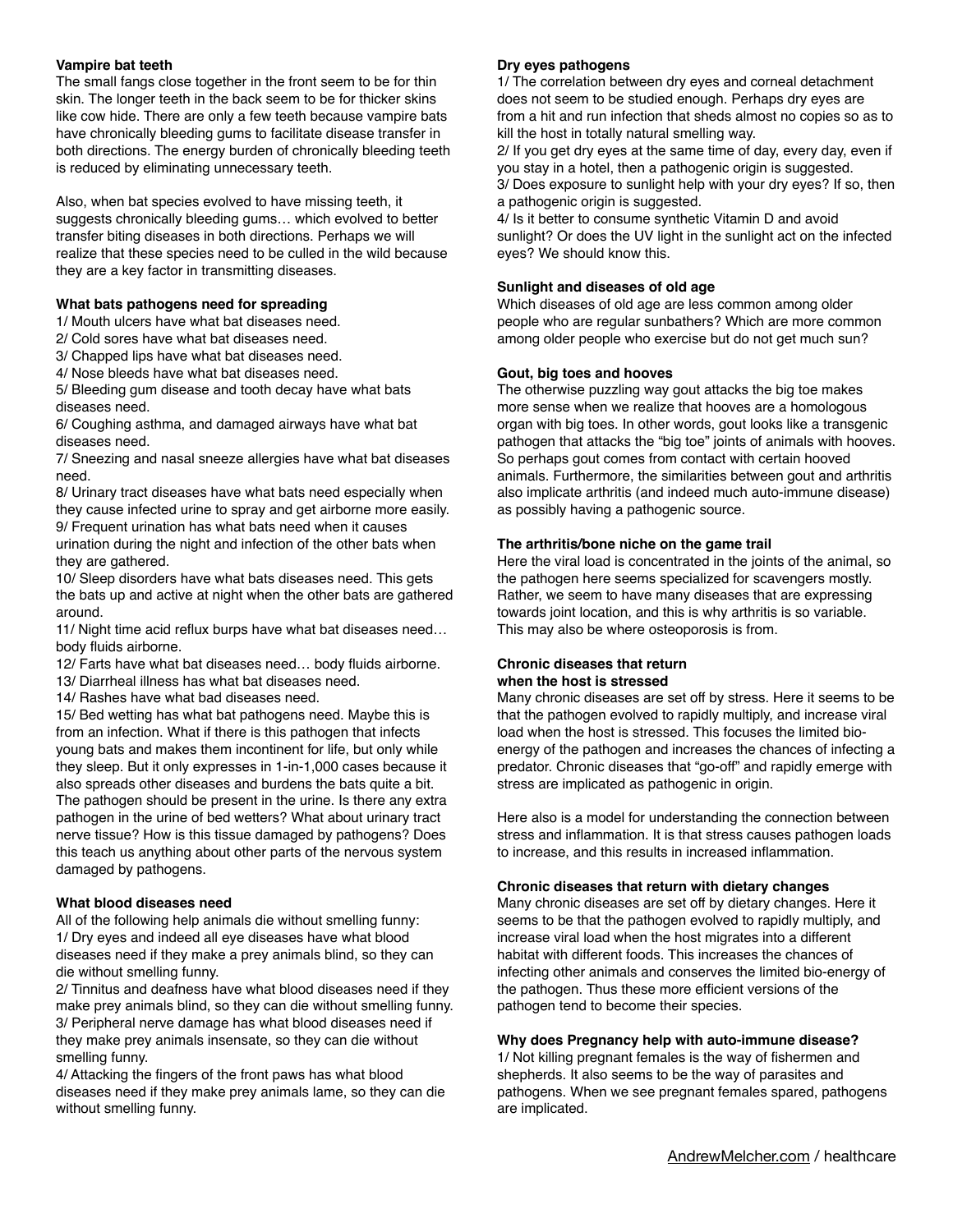2/ Which party has evolved towards eliminating females that are not breeding? Is this from the host species evolved to eliminate non-breeding females, or is this a parasitic pathogen evolved to be more symbiotic by eliminating non-breeding females? The former seems unlikely given how human females live to be 80, but are only fertile until 40. On the other hand, the latter seems likely given that there are several medical conditions that backoff upon pregnancy.

3/ Can we simulate the "pregnancy effect" with synthetic hormones or other chemical markers of pregnancy? Can we improve on nature with our simulated pregnancy markers? Can we trick pathogens into remission? Also, maybe if we look carefully here, we can find the actual bodily malfunction that pregnancy turns off.

### **Johne's Disease**

Many cattle diseases like this one will mostly be conquered if the cows are constantly moving as a front by an electronic herding device. That is to say, if they are not eating each other's waste.

#### **Overlapping symptoms, or Giant stores that sell everything**

Think of how Walmart, Target, Cosco, and others seem to sell everything. Maybe through conjugation, and bats sustaining multiple protective pathogens, the various bat diseases tend to have more of a general store approach to the way they attack the body. Perhaps so many diseases have overlapping symptoms because they evolved from the same bat networks and thanks to conjugation share much of their DNA, particularly the more effective traits.

## **Why Vampire bats are particularly dangerous**

1/They drink the blood of animals, and this mingles with the blood from their bleeding gums. Then they often drink each other's blood, mingling blood, forming a blood mingling network. Then when they bite the next animal to draw blood to eat, they mingle blood from their bleeding gums. So vampire bats create a blood-to-blood network for spreading hard to transmit blood diseases like HIV. In fact, HIV's difficulty of transmission points in no other direction better than it points towards blood drinking bats.

2/ Many pathogens may start out in the bloody periodontal areas of vampire bats, where they don't need to travel anywhere to infect the animals. Then they evolve to make the jump from burdensome bloody teeth, to nearby salivary ducts. Then they evolve to infect the sinus, lungs, and gut.

#### **Which bats carry which fleas?**

Can bubonic plague fleas be carries on bats? Which fleas, lice and other blood sucking insects live on bats?

\_\_\_\_\_\_\_\_\_\_\_\_\_\_\_\_\_\_\_\_\_\_\_\_\_\_\_\_\_\_\_\_\_\_\_\_\_\_

### **Zoonotic Isolation**

The cost of isolating the pigs, bats, insects and other vermin is a tiny fraction of the short-term health benefits this will bring. And that is to say nothing about the later life health benefits.

### **Stop the infections**

Reducing the number of lifetime pathogen infections is probably the biggest and easiest thing we can do to reduce late-life disease.

#### **Teaching the immune system**

Maybe this isn't necessary. Maybe we eventually realize that: 1/ Most old age diseases come from a few germ-warfare species like bats, pigs, and oversized rodents.

2/ People should avoid these animals when they have not been farmed properly.

3/ There should be punishments for people who take risks with all mankind to taste some rare animal's flesh… flesh that tastes a lot like other meats.

#### **How pathogens accelerate aging**

Many pathogens are never completely eliminated. These go on, each slowly killing cells in various parts of the body, which get replaced more often than normal, thus the pathogens accelerate the aging process in a focused way.

#### **Nervous system pathogens**

Like everywhere else, these pathogens can slow down, but only to a point, and many need to kill cells so they can live. This tends to cause the cells to age and die off

### **Alzheimers & herpes**

Herpes infects the nervous system. Herpes is also found in higher levels in the brains of people with advanced Alzheimer's disease. Perhaps it is one of a few attenuated nerve diseases that cause peripheral nerve disease and Alzheimers.

#### **Glaucoma & herpes**

Not only is glaucoma a disease of the nerves, but those with herpes infections are more likely to get glaucoma. Maybe this occurs where the virus first infects the eyes. Or maybe it is from another pathogen that comes from the same place as herpes.

## **Heart disease & herpes**

Maybe some sorts of heart disease are from a pathogen causing a failure of the autonomic nerve cells in the heart. This kills a host on the game trail without any distinctive smell for predators. Notably, the host does not die of the disease, but of the nerve failure cased by the disease.

#### **Nerve deafness & herpes**

The host dies because it has slowly become deaf or slowly developed tinnitus, not because it has a raging infection which will smell funny to predators.

## **Attenuated Rabies**

The most common way that deadly pathogens attenuate is by down-clocking and killing in decades instead of days or weeks. So if we started with a Rabies-like disease that ate up the nervous system and produced madness in weeks and months: What would that look like if it attenuated to a decades time scale? It would look a lot like senile dementia, wouldn't it?

#### **Senile dementia / Alzheimers**

Maybe this is 4 brain and nervous system pathogens that have all attenuated and produce vaguely similar mental decline symptoms via different mechanisms.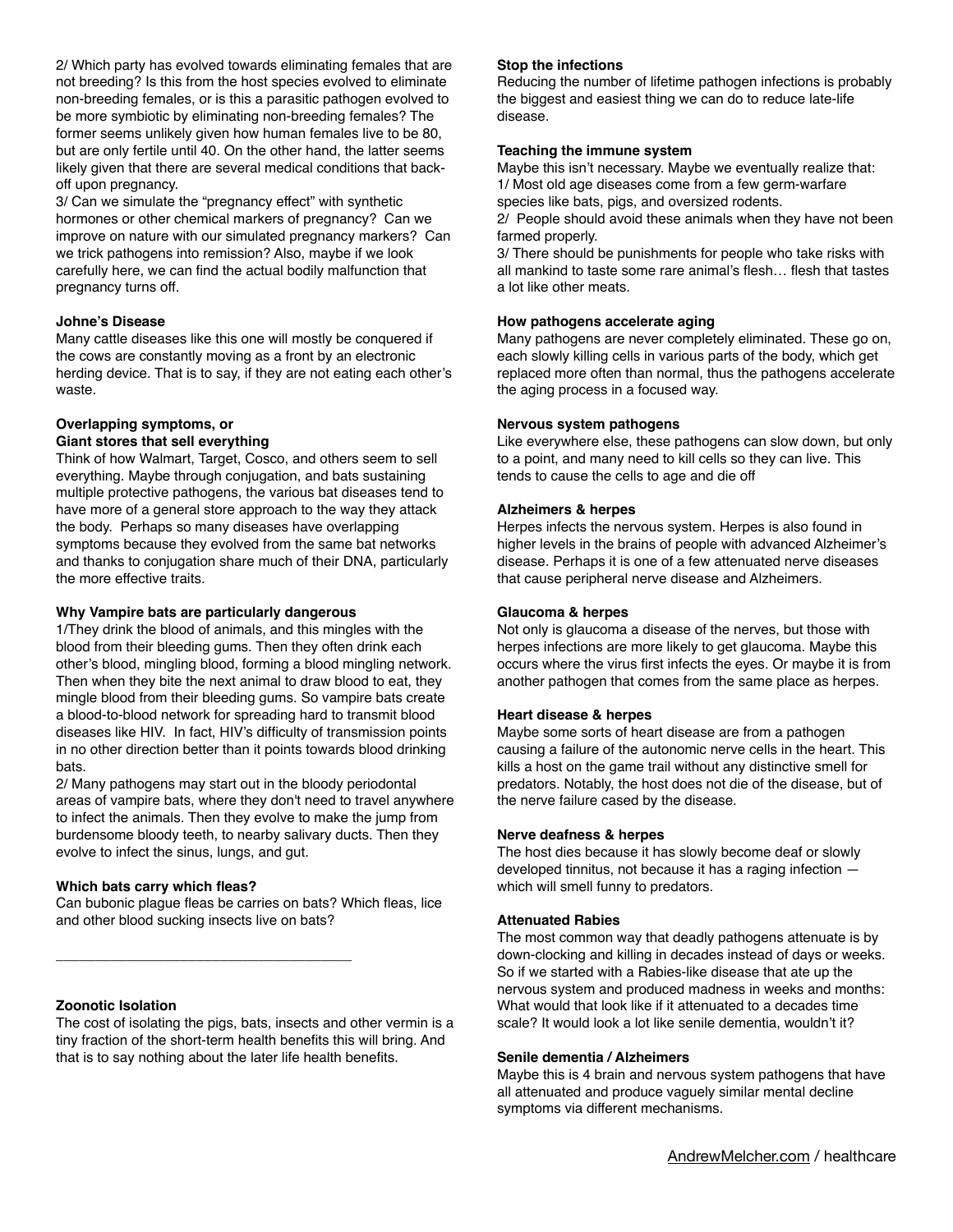## **Curing alzheimers**

The pathogen has been playing Jenga with the mind for decades. And now that the tower is wobbling you want a cure? The time to prevent Rabies is in the early stages of the infection.

## **Peripheral nerve damage =**

## **Playing jenga with the nervous system**

Nerve cells don't recover from infections well. So nervous system pathogens tend to be degenerative. The only question is how fast?… And which nerve cells get killed first?

Some nervous-system pathogens have evolved to kill peripheral nerve cells first, and to kill them slowly. Either that or they mostly go for the unused cells, unless they are all gone. But this killing of the peripheral nerve cells is how the pathogen keeps its host alive the longest — the pathogen's shedding/spreading/ dispersal platform. Once a pathogen starts playing Jenga with a host's brain, it ruins the mind (as in Alzheimers) and the host dies soon after. However, before Alzheimers, there may be a measurable loss of nerve function in this or that place that serves as a herald of Alzheimers.

## **Do antivirals help slow the onset of Alzheimers?**

What do antivirals do for the onset of Alzheimers and Crohn's disease and diabetes? Are 1000 people who have regularly taken Valacyclovir less likely to develop Alzheimers than those who have not? What about diabetes? What about Crohn's disease?

## **Antibiotics causing peripheral nerve damage**

Is the antibiotic causing the peripheral nerve damage, or is the recovering bacteria killing more of your nervous system when it recovers.

## **What is senile dementia?**

Look at it from a zoological standpoint to really understand what is going on. We have this "dry rot" of peripheral (or nonessential) nerve activity. This is a disease long attenuated to the point of symbiosis.

## **Connecting sleep apnea and Alzheimer's**

They both look like different aspects of a bat disease. Sleep apnea probably helps spread the respiratory disease among huddled bats. The Alzheimers is the disease destroying nerve tissue as slowly as possible so as to stay alive and infectious as long as possible. Eventually the Jenga tower collapses and the person becomes demented or dysfunctional from Alzheimers. Then after decades of being a pathogen spreading platform, the host dies of what smells just like natural causes, so the scavenger train does not avoid the kill.

## **Make the host act boldly**

Consider the aggressiveness and boldness of some animals when they are desperately hungry — then port it to flying bats. So bat feeding probably at times has an element of aggressiveness, boldness, or randomness. And this would help spread bat diseases.

## **Rabies and boldness**

Consider the way rabies makes dogs act with bite other animals. Does rabies do the same thing with infected bats that normally do not bite? Did rabies evolve to make normally nonbiting bats more likely to bite? Are there other diseases that

evolved to make non-biting bats more likely to bite? Is this the source of some forms of severe mental illness?

## **The two sorts of Super-spreader**

\_\_\_\_\_\_\_\_\_\_\_\_\_\_\_\_\_\_\_\_\_\_\_\_\_\_\_\_\_\_\_\_\_\_\_

Most epidemics will have a short "spike" in patients, followed by a long tailing-off Like in the previous HIV graph. It is important to realize that both the short spike and the long tail have their own sort of super-spreader/ super-disperser. The super spreader of the short spike sheds lots of pathogen. The super-spreader of the long tail has a lingering infection that keeps the pathogen in the environment for a long time. Addressing both sorts of superspreader is key to controlling a disease.

## **Viruses humidity & exercise**

Dry air kills viruses faster, but it can also cause people to develop chapped airways, which makes them more susceptible. Humid environments sustain the virus longer but do not cause people to develop airway chaffing. The worst of both occurs when someone is:

A/ Getting winded and chapped in dry air, such as a run in Phoenix, or skiing in thin dry mountain air, and then… B/ Going somewhere moist and crowded right afterwards like a crowded ski lodge.

## **Winter sports and lodges**

The ski resorts of Colorado, Utah, Idaho, and Bergamo were all COVID hotspots before they were shut down. Look at the lifestyle. Days are spent getting winded, internally chapped and hypothermic in cold dry thin air. Then nights spent in a stuffy ski lodge bar with people from all over the world. 1/ It shouldn't be too hard to figure out if getting winded and then going to a crowded place increases one's chances of getting a cold. Let's correlate breathing rate for 10-minutes with increased changes of getting some disease, and let's study how long people must wait for things to return to normal 2/ We might need to close down all the bars and crowded restaurants in our ski areas as public health nuisances. 3/ If it is dangerous to winded and chapped in dry air and then go into a crowded place, then everyone should know this.

## **The PE class run**

How many schools require that the kids go for runs in the cold dry winter air? How many kids get hypothermic noses from this? Then 30-minutes later, the kid is in a poorly heated classroom that is kept stuffy so it stays warm enough. How much of flu season is this causing?

1/ Kids should probably exercise after school, so the microlacerations can seal up overnight.

2/ We should have better temperature, humidity, and aircirculation guidelines for our schools.

## **Cold buildings are a symptom of management theft**

Many building managers stubbornly and absurdly resist reasonable calls to set the thermostat temperature down in summer and up in winter. If the manager is making this decision, the reason is normally that there is more money to siphon off. In other words, poor conditioning of buildings is a symptom of property manager theft.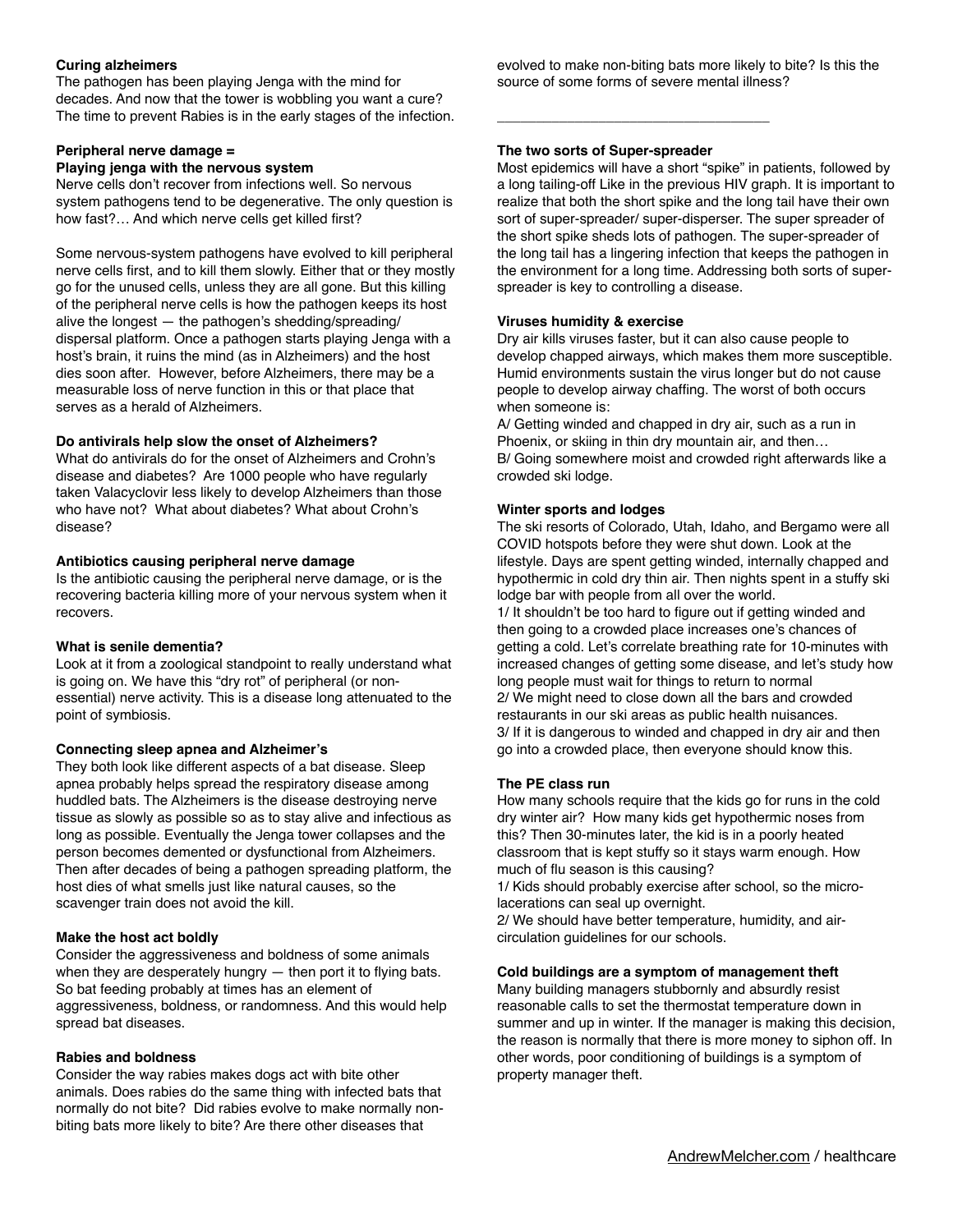## **Plagues taking the old and sick**

We have had it so good for so long that we have forgotten how it was normal for an epidemic to take the old and ill. Taking the old was normal. What happened less frequently was a plague that took many of the young as well as the old.

### **Asymptomatic kids in school**

It isn't only with COVID where kids can have a pathogen infection and frequently show no symptoms. This is the way things normally work with contagious diseases. Kids frequently get the disease and don't know it. Then due to the school classroom huddling, they become super-spreaders in the community.

## **The football huddle**

1/ Get out of breath in dry fall-winter.

- 2/ Huddle closely to plan.
- 3/ Repeat many times.

#### **What is cold and flu season from?**

1/ Is it from indoor air circulating less in winter? 2/ Is it from people getting chapped in dry winter air and then going into crowded places?

3/ Is it from a colder and lower energy winter-Earth stressing cave bats and causing them to share their diseases more? 4/ Is it from a lower immune response in colder cave bats? 5/ Is it from less UV light?

None of these things would be hard to get answers on. What a valuable thing it would be to know which of these is responsible, and which are not. For then we might be able to stop cold and flue season entirely by focusing our energies where they will produce results.

#### **Mouth ulcers**

The main cause of these seems to be the sharp edges on one's adjacent teeth. The dentist can round these edges off in about 2 minutes without anesthesia. Also, having open cold sores probably makes one more vulnerable to a variety of other diseases.

#### **More fever cameras**

In Asia they have many more thermal video cameras in public buildings. We should probably require these in the US at schools, airports, subway stations, and other crowded places.

#### **Coughing or a runny nose**

Even if you know it is from allergies, you are supposed to wear a mask in public, just like in Asia.

#### **High school biology**

How much less reactive and less infectious are the various pathogens after they dry out for 5 minutes, 10 minutes, 30 minutes? There should be a curve. It's just basic sanitation.

#### **Quarantines help attenuate pathogens**

Quarantines are not only a tool for halting outbreaks, they also accelerate attenuation through natural selection.

#### **Forced attenuation**

Step-1: Find a few people infected with a super-mild version of the pathogen.

Step-2: Infect 40 death row inmates with this version.

Steps-3 on: We find the mildest cases and repeat step-2. Eventually we have an attenuated version of the pathogen which we use to infect people. This is something that we should have started doing with COVID in January of 2020. So some months later, people could have opted for controlled infection by an attenuated version of COVID.

#### **Asexual reproduction leaks or**

### **1:10,000 conjugation rates are all fast breeding bacteria need for "infinite" adaptability.**

A great many asexual reproducers seem to engage in genetic material exchange through conjugation at rates of up to around 1:10,000. This seems to be all that is needed for adaptation. This is because 2 to the 10th power  $= 1,024$ , and 2 to the 20th power = 1,048,576, and so forth. So for say streptococcus (with a 40 minute reproduction under ideal conditions), the survivors proliferate quite quickly. They can make up to:

1-thousand copies in ~7 hours, (0.1 exchanges) 1-million copies in  $~14$  hours, (100 exchanges) 1-billion copies in 21 hours. (100-thousand exchanges) 1-trillion copies in 28 hours, etc. (100-million exchanges)

So there is no true asexual reproduction. It is only mostly asexual reproduction, and the small amount of sexual reproduction through conjugation is all that is needed to achieve "infinite" adaptability.

#### **Ambient UV**

If mid-day sunlight kills half of pathogens in a couple minutes, then even reflected and ambient UV probably creates an untenable habitat for those micro-organisms. Perhaps we can actually smell/sense this lack of micro-organisms in brighter places, vs dim places.

#### **Survivors caring for the sick**

There should be videos where the recovered and immune can be taught to help care for the still sick.

#### **Hot air high oxygen ventilation**

People don't burn their lungs in 45° weather, maybe oxygen-rich hot moist air ventilation will harmlessly slow some respiratory infections. I imagine these CPAP-like machines that output hot respiration air at a very precise temperature and humidity and also high oxygen levels for the purposes of treating the membranes of our airways. And maybe they add zinc or antibiotics, or anti-virals.

#### **Ridiculous Coronavirus names**

Let's stop using 229E, NL63, OC43, and HKU1 for Coronavirus names. Instead let's reduce our mental overhead, and call them as Corona-1 to Corona-7. So Corona-1 to Corona-4 are common cold viruses, Corona-5 is SARS, Corona-6 is MERS, and Corona-7 is COVID.

#### **Isopropyl**

Let's stop calling rubbing alcohol as alcohol. Let's drop the alcohol part from the packaging and just call it isopropyl.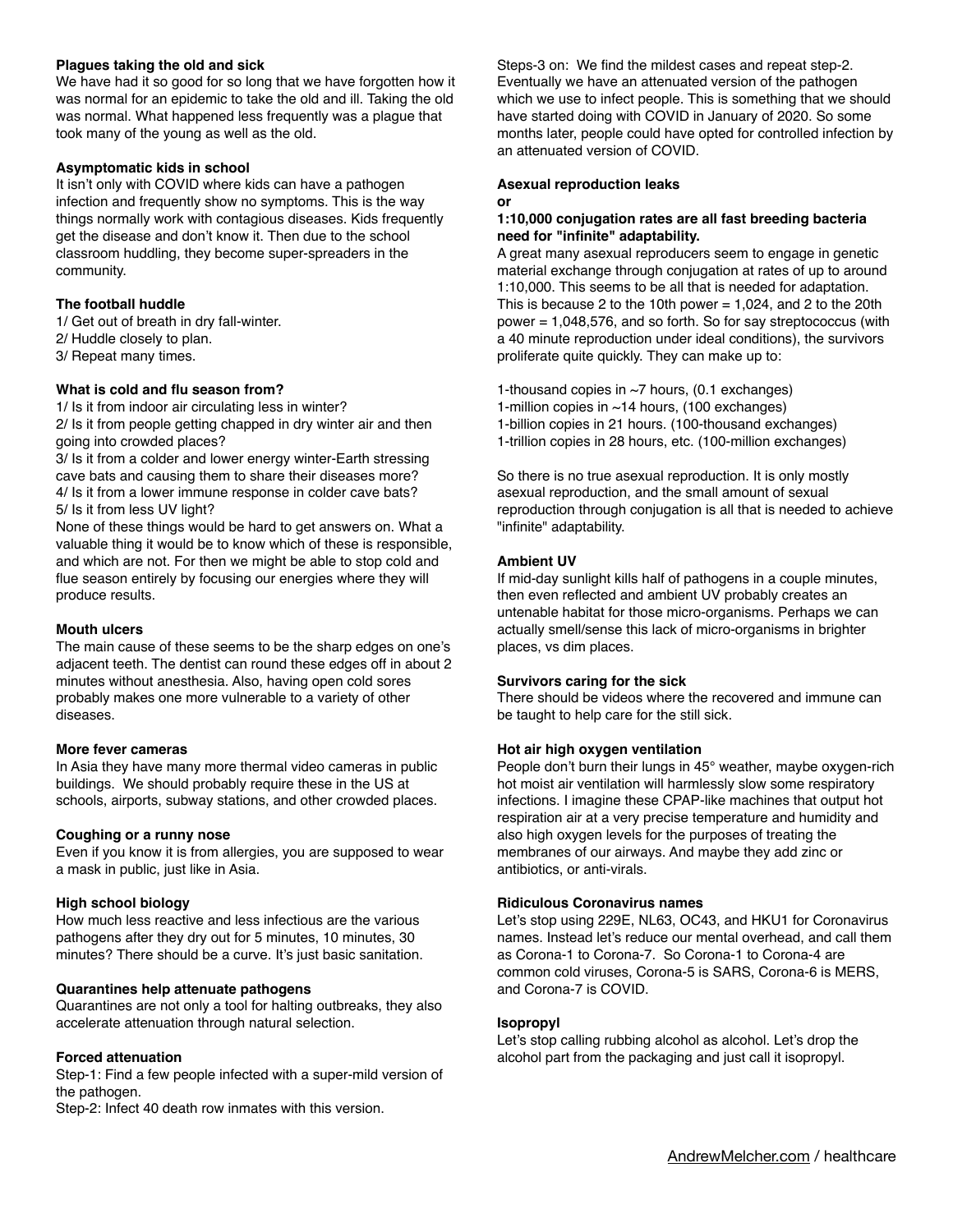## **Avoid unproductive coughing**

We should teach kids to try not to cough except when it brings something up, as this damages the airway tissues.

### **Liquor vapor cough suppressant hack**

When I don't have a cough suppressant, or can't wait for it to take effect, I sometimes use inhaled liquor vapors to anesthetize my lungs. I put a teaspoon of hard liquor on my tongue, tilt my head a bit forward of level. Then almost totally close my mouth and inhale very slowly so as to bubble or "bong" the air through the alcohol. This draws thick anesthetic alcohol vapors into the airways. I repeat a couple times until the urge to cough passes. Then I spit out the alcohol.

## **Antibiotic inhalers please**

Most antibiotics are water soluble. So one can rub a tablet into some water in the palm and create a liquid like skim milk diluted with water. I wish something like this liquid was properly studied and dosed as an inhaler. Also, these will certainly cause problems as do all drugs. It is just that they look like they might be a miracle cure for some people with chronic bronchitis or repeated sinus infections.

### **Antibiotic delivery to the lung surface**

Inhalers seem the way to go for infections of the airway's surfaces. Perhaps we will bind the drugs to a large clunky molecules that cannot enter the body like with Rifaximin. Thus the drug can be more toxic, and more effective.

### **Polymerized Valacyclovir**

With polymerization, much higher dosages can be tolerated. So perhaps we can treat many viral gut and lung diseases in this way. Perhaps we can inject these relatively insert substances into certain diseased organs, or their arteries, like the pancreas, or prostate

## **What is the critical temperature?**

Obviously there is a cold and flu season when it is very cold. and obviously being in very cold environments causes people's noses to run. And obviously the two things seem connected. What is the correlation between temperature (assuming say 1 hour outside) and transmissibility for the various cold/flu viruses? Is there a critical temperature where superficial cellular damage occurs and people become more vulnerable to infections? If this is so, then everyone should know this temperature.

#### **Are masks outside more important?**

If the cold substantially damages our mucus membranes, then maybe covering our faces outside in the snow is more important than covering them when we return back inside and enter a crowded place.

#### **Zinc inhalers**

Does it help respiratory infections to inhale zinc mist?

## **Better inhaler sprays**

For better distribution, the spray needs to occur over 2-3 seconds.

## **Making viruses deadly to study them**

This is a dumb idea. It seems to mostly be a bad excuse for developing bio-weapons. The risk of a superbug getting out is

extreme. The reward seems almost far fetched. People should never be allowed to make pathogens more virulent. It should be outlawed by international agreement.

#### **Immune system elasticity and age**

Immune systems seem to start out strong like so many of the body's systems. Then, as people age, the immune system become "in-elastic" as with the other organs and tissues. Perhaps some old people die of infections because their immune system has recently become too "inelastic" to deal with a major challenge.

#### **Weak links, strong links and Small world networks**

The names "local-links", "leap-links" and, "leap-networks" convey much more sense of the subject than the current vague terms. These terms are much more user-friendly for this important area of science. They will lower mental overhead, and make everyone smarter.

### **Pathogen, auto-immune, or other**

As a rule of thumb, if a disease is more common towards the equator, it looks infectious. And if a disease is more common at higher latitudes where people "hibernate", it look auto-immune. Also, females tend towards less activity than males, so they tend to get auto-immune problems more. If a disease is more common among females it also looks auto-immune.



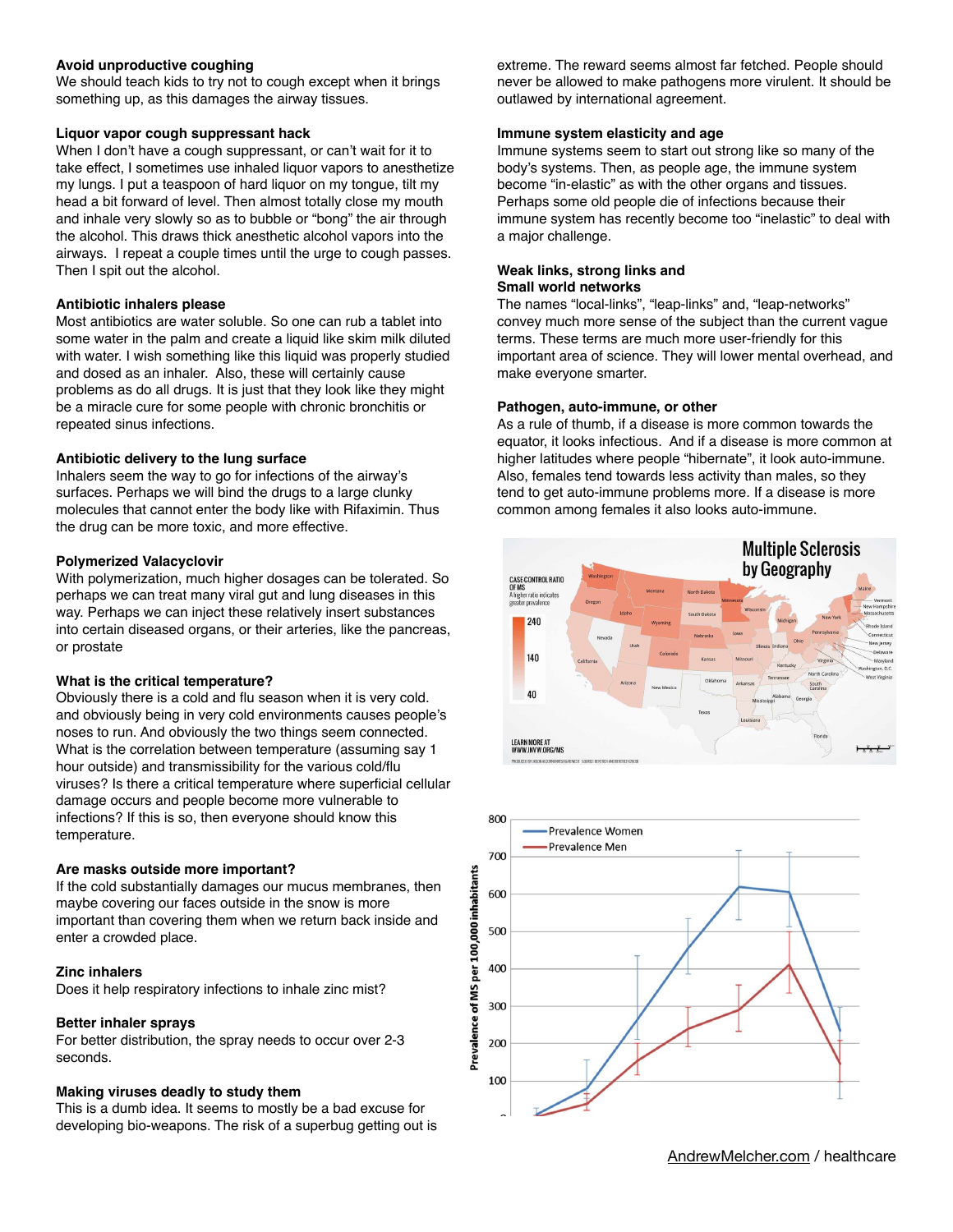MS is both more common at higher latitudes and more common among women. It seems to be a hibernation disease, a condition caused by a synergy between winter break and awful stay-at-home weather. The kids emerge from some weeks of hibernation and exert themselves without enough warm-up and they get an auto-immune syndrome as a result.

## **Auto-immune diseases that strike women more**

Females seem to have stronger immune responses. And this is thought to be due to the bearing of offspring. But maybe it is about activity level in youth. Also, the connection between low levels of Vitamin D and MS could be explained by how girls tend to stay home more than boys when it is cold. Which other diseases are both more common in higher latitudes and among people who "hibernated" or otherwise got torpid for a long time in their youth?



## **Headball**

Perhaps one day some doctors will sign a petition saying: "We ask that the rules of soccer be changed so that it is not allowed to hit the ball with one's head. We think that this is probably harmful, and it is so easy to simply change the rules of the game and make it truly football, instead of a brain-damage version of football."

## **Motorcycles —1:7 Road Deaths — 1:700 Road Miles**

Highway deaths were about 36,000/year, prior to COVID. Of those, about 5,100 were motorcycles. For the road miles number, just look around while you drive, but double the number for time of day, and double it again for time of year. People just don't get that motorcycles are over 100X more deadly than cars.

|      | Car           | motorcycle    |
|------|---------------|---------------|
| Year | <b>Deaths</b> | <b>Deaths</b> |
| 2015 | 35,486        | 5,026         |
| 2016 | 37,806        | 5.337         |
| 2017 | 37,473        | 5,229         |
| 2018 | 36,835        | 5,038         |
| 2019 | 36,096        | 5,014         |
|      |               |               |

Regarding the road miles you see, you might want to double it for time of year and double it again for time of the day.

## **The main starting points of COVID**

1/ It lands in the lungs and causes lung problems first. 2/ It is swallowed and causes gut problems first.

3/ It lands in the nose and causes nasal problems & loss of smell first.

There seems to be 3 main avenues for the infection to enter the body. Is one of these avenues less deadly than the others? Is there another route that is less deadly than these three.

## **The 7-headed Coronavirus family**

The highly successful Coronavirus virus disease family has 7 varieties plaguing many species of genuine life.

## **Is COVID a fresh new cold virus?**

It looks like CV-5 to CV-7 are fresh new common cold viruses like CV-1 to CV-4 — diseases that probably killed a larger portion of the population when they first appeared.

## **China's #1 Bio-weapons lab**

Wuhan is located at the biggest fork on China's biggest river. Wuhan is on one of China's main transport hubs. This is a really dumb place for a bio-weapons lab. Is this: a) Stupidity, or b) An excuse?

## **China COVID statistics**

### **China: 1,400,000,000 people, 4,636 COVID deaths. USA 330,000,000 people, 602,000 deaths.**

In China, the poor crowded epicenter of the COVID epidemic we have **1-in-301,948** people dead from COVID. In the rich spread-out US, far from the epidemic epicenter we have **1-in-548** people dead from COVID. (Covid numbers here as of June 21, 2021)

**301,948 ÷ 548 = 551.** So the people in the rich and spread-out adversary nation at the other side of the world have been 551 times more likely to die than in the poor crowded nation at the epicenter of the outbreak.

## **China: 1,400,000,000 people, 91,629 COVID cases. USA 330,000,000 people, 33,500,000 cases.**

In China, the poor and crowded epicenter of the COVID epidemic we have **1-in-15,279** people contracting COVID. In the rich and spread-out US, far from the crowded epicenter we have **1-in-9.8** people contracting COVID.

**15,279 ÷ 9.8 = 1559.** Thus people in the rich and spread-out adversary nation on the other side of the world are 1559 times more likely to get COVID than at the poor crowded epicenter of the outbreak.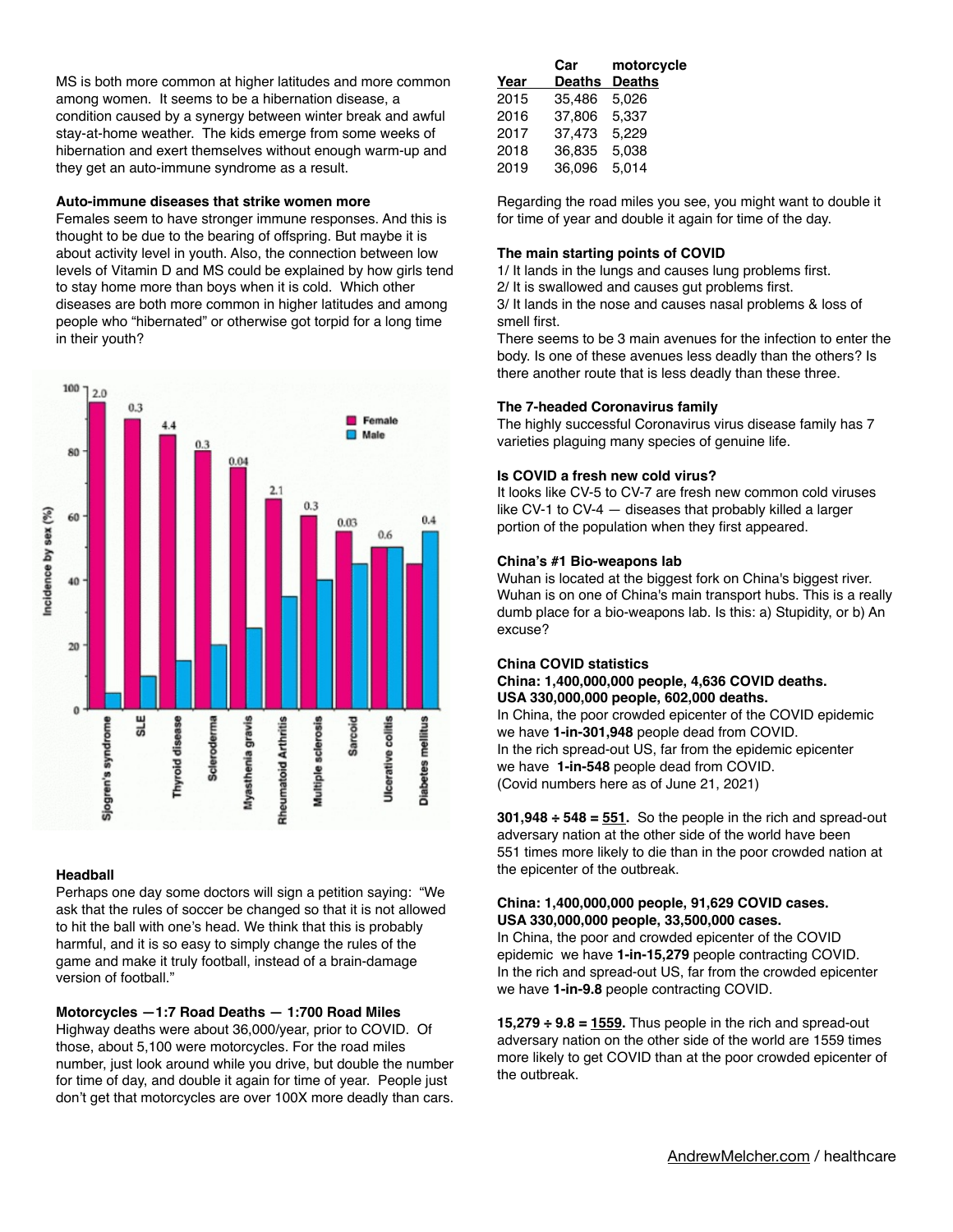## **Was China Immunized?**

The COVID fire burns everywhere but in China. Maybe China isn't under-reporting. Maybe China's isolation tactics are not winning. Maybe a COVID vaccine was quietly added to their other immunizations and China was immunized.

### **Our visitors from the PRC**

Are PRC visitors significantly under-represented in US statistics for COVID patients? If so, then China would appear to have been vaccinated.

### **Diabetes and sugar disease**

\_\_\_\_\_\_\_\_\_\_\_\_\_\_\_\_\_\_\_\_\_\_\_\_\_\_\_\_\_\_\_\_\_\_\_

1/ Diabetes is 1/7 of healthcare spending. 2/ There are 34 million Americans with diabetes (10%). 3/ There are 88 million Americans that are pre-diabetic (27%). 4/ See the staggering cost of diabetes at diabetes.org

### **Diabetes is up 2-3 fold in 30-years**

In the past 30 years, the number of cases of diabetes in the world is more than doubled to 366 million. In the Arab world the diabetes rate has nearly tripled. Given that 10% of Americans now have diabetes, and this results in immense public healthcare costs, perhaps we should tax the sugar content of the things we eat and drink.

## **Is diabetes from fructose + liver damage?**

Fructose is metabolized by the liver and not the gut. When the liver metabolizes fructose, it is turned into glucose, the bane of diabetics. Older people commonly have damaged livers gone "fatty" from years of abuse. These livers become unable to function properly and are not able to break down fructose rapidly. As a result, glucose trickles out into the bloodstream over many hours, and even over night. This results in a steady demand for insulin that wears out the insulin producing cells, resulting in diabetes.

The failure of the insulin producing cells is thus seen as a secondary effect. The primary cause seems to be damage or aging of the liver cells that metabolize fructose. This can result in overnight glucose or high morning blood sugar. This in turn keeps the insulin-producing cells on 24 hours a day until they fail.

#### **Why me?**

1/ It would appear that some people have insulin cells that can operate for ~500,000 hours, while other people have insulin cells that can only operate for ~25,000 hours in their lifetime. Or perhaps most people have insulin cells that can operate 24 hours a day for decades, while others can't do this at all and their insulin cells fail when they are children. So-called childhood diabetes.

2/ Some people binge on fructose and alcohol all day until they ruin their livers. Sucrose is half fructose.

#### **126 grams a day of sugar**

This is 4.5oz, the average US sugar intake.

#### **10KG baby vs. 80kg Adult**

1- yolk  $= 8$ -yolks  $10$ -grapes = 80 grapes 2 strip of bacon = 16 strips

Small kids won't even burp from eating these quantities, because they are still young and this sort of stuff doesn't bother them yet. But how many grapes are there in a jar of grape baby food? And what is the adult equivalent for a jar of baby apple sauce?

#### **Childhood diabetes**

Many mothers seem to be under the impression that they should feed their babies fruit to relieve colic/constipation. Therefore many mothers give their babies a daily does of fruit so much fruit that it has a laxative effect.

Here the baby is given so much fructose, that its liver is overloaded and parasitic bacteria overgrow and eat the fructose instead. This leads to inflammation and fluid which softens the stool. So, yes, if you overload a baby's liver with sugar at every meal, they will get loose stool, meaning liver overload and also perhaps their insulin system is being damaged.

Also, the reason why apples in particular have such a famously great laxative effect for babies is that along with grapes, they have more fructose than other fruits.

Here we start wondering about the entire idea of the daily dump and regularity. For all we know, this daily dump state might wear out our digestive system, including the liver and pancreas 1/3 faster that when we are "irregular". Maybe we should rethink fibre, fruit and fructose.

### **The easiest thing for liver and gut health**

Don't consume so much fructose or alcohol that you get farts, bloating, acid reflux, or loose stool. These symptoms mean that you are overloading and damaging your liver by making it work at maximum output. You are also overloading your digestive system, the normal gut bacteria overgrowing and causing inflammation, fluid, and pre-mature aging.

#### **How to recognize "sugar bloating"**

Do you wake up trim and then become bloated later in the day, all day? Does this bloating not appear if you eat only meat, eggs and oil? This means you are consuming too much sugar and you are already on the path to diabetes.

#### **The most important meal of the day**

People often say that breakfast is the most important meal of the day. Maybe it is most important that you not eat in the morning and BREAK YOUR FAST with a BREAK•FAST meal. Breakfast apparently IS the most important meal of the day. But it is important that you not have it if you need to slow the onset of diabetes.

#### **Break-fast and diabetes**

One thing that is important for preventing diabetes is that you don't break your daily fast, and that you only put sugars in your gut for part of each day  $-$  say lunch to dinner. Apparently the thing that is important about breakfast is that you not eat it, or that you have no sugars at breakfast, only meats, oils and fats. Even a big portion of carbs will result in sugar.

#### **How much of the day do you fast?**

Do you break your fast in the morning, with a sweet break•fast meal of sweet yogurt and cereal that is 1/3 sugar by weight… or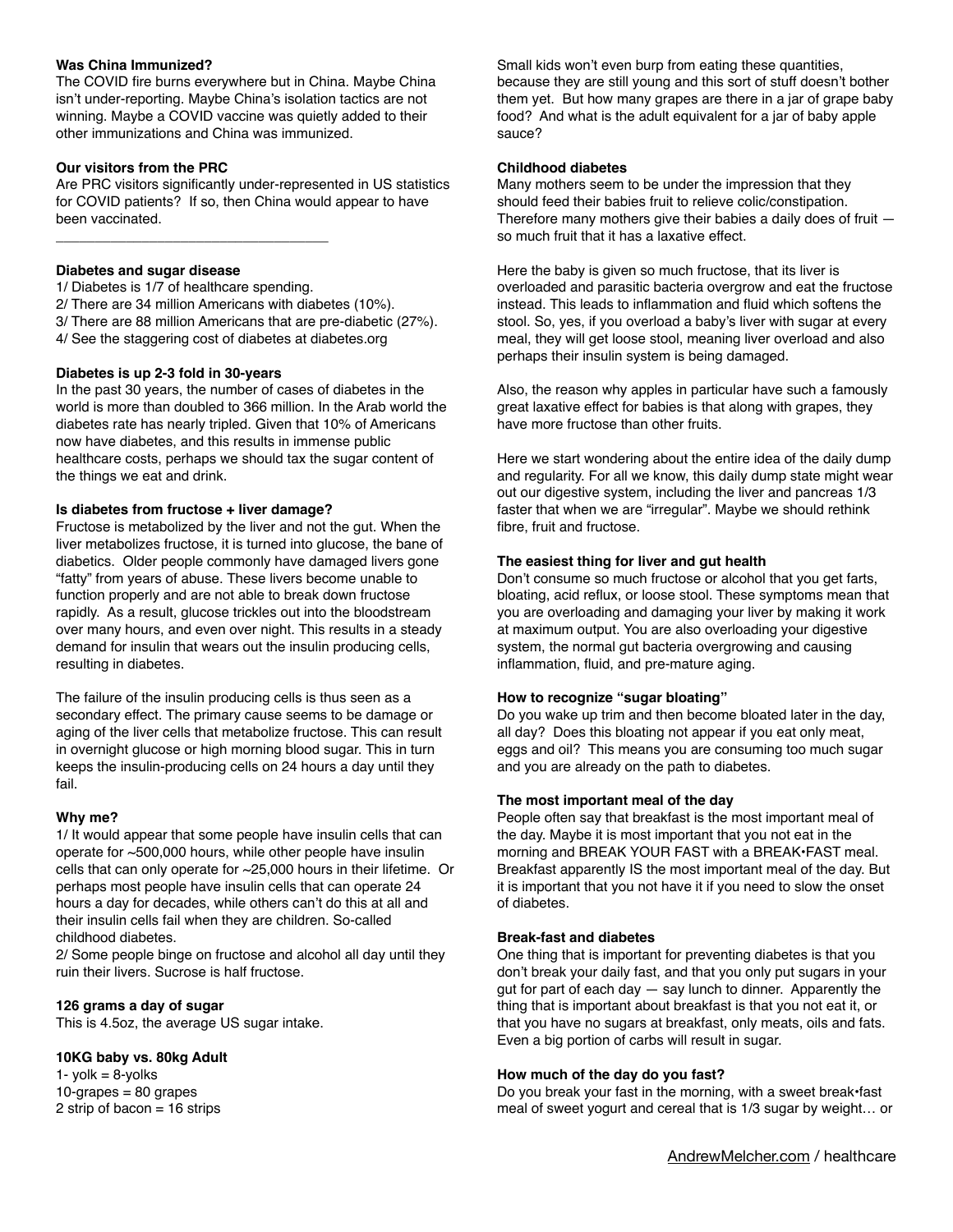do you do the right thing and wait until mid-day to begin eating sugars?

## **Morning fasting**

For pre-diabetics, lengthening the daily fast should give insulin producing cells much needed time to recover.

## **The old dietary ways**

Traditionally people had an evening meal and did not snack after this. In America this was around the time the father came home in the evening. Then they had a breakfast of meat, fat, carbs (hash browns, pancakes, oatmeal) and little sugar. So traditionally (when we had much less of a problem with diabetes and obesity) people really didn't have much sugar or carbs between say 7:00pm and noon the next day. In other words, they spent 17 hours of the day sugar fasting, while today we spend maybe 8 to 12 hours a day sugar fasting.

In recent decades, desserts and after dinner snacks were generally the stuff of special occasions, treats, and were not a daily thing. That is how people ate before we all started getting fat and getting diabetes.

## **Harmfully rich diets**

When the ancients spoke of rich diets, they weren't talking so much about creamy or fatty things. Those things were never so scarce as sweetness was. References to rich things were about honeyed nuts, dried fruit, fresh fruit, fruit juices, beer and wine. That was a rich diet prior to modern times. So the harmful richness of the ancients was about fructose and alcohol mostly.

## **Cloyed = overloaded**

If you are eating so much sugar that you feel cloyed, then that is a binge. That is a sugar overload.

## **Weight gain/loss**

How big is the caloric intake zone where people neither gain nor lose weight? How much does excess caloric intake shorten one's life?

## **Pre-diabetes and a lower calorie diet**

Is pre-diabetes slowed by having a caloric intake at the lowest weight-stable intake? Life expectancy is certainly longer if we do this.

## **Of fat and thin diabetics**

The fat diabetics are not bothered by eating too much. These succumb to the hunger-stimulating effects of insulin. The thing diabetics on the other hand are bothered by eating. So they tend to eat as little as possible and get thin as a result.

## **Less food = less sugar**

With diabetes, the body has a problem with excess nutrition, particularly sugar. So what are we going to  $do - give$  the body lots of nutrition? No. We are going to have scheduled meals with a precise sugar and caloric intake. We dial this down until we start losing weight. Then we back off to a stable intake. And we have pedometers and other ways to input exercise. And the app tells the cafeteria how big your meal portions are.

## **The best liver cleanse**

It is to not drink alcohol and to avoid all sweets. This will help keep two important parts of your body young. What about the

unproven teas and herbal cleanses? Are those more likely to be real or quack remedies? Also be sure to drink enough water.

## **The two forms of fructose**

There are a few types of fructose. Is there any difference between how these are metabolized? Is there any difference in how hard these are on the liver?

## **How does fructose metabolism fail?**

What point does fructose metabolism normally fail? Is it with fructokinase, triokinase, or with one of the other enzymes? Where does fructose metabolism slows with age? **People take the insulin state for normal** 

All around the world, people are now consuming so much dietary sugar that they think this is the normal state.

## **Open kitchens**

This is another thing that is surely contributing to obesity. Maybe we should have closed kitchens in our homes, with time locks that prevent on-site mindless snacking.

## **307,000 hours**

It is not hard to imagine that some people have insulin cells that can work for say 307,000 hours in their lifetime. (12-hrs of insulin daily for 70 years = 307,000 hours.) So once their liver is damaged, they often start using their insulin cells 24 hours a day. So maybe their first 20 years are 12 hours a day insulin and the next 25 years are at 24 hours a day. Then their insulin cells wear out completely and they are diabetic at 45 years old.

## **Chemical machines with a fixed lifespan**

Google says tires last about 60-75,000 miles. But how many years is that? Well it all depends on how much you drive your car and how many sharp turns you take. It is much the same with alcohol and sugar binges in humans. They are like sharp turns for your tires.

## **Lightweights**

It should be common knowledge that being an Alcohol "lightweight" can be an indication of a damaged liver.

## **Don't snack all day long**

If you eat all day, then your insulin level is raised all day… And your body may only be coded to have 300,000 hours of insulin in your lifetime. Or maybe it is 500,000 hours… or maybe only 80,000 hours.

## **Maltose**

The way maltose blocks sugar absorption would seem to contribute to wearing out one's insulin producing cells by keeping them on longer. Are heavy beer drinkers more prone to develop diabetes than people who drink other sorts of alcohol?

## **Why sugar causes weight gain**

1/ Insulin is the hormone that tells your cells to eat. Snacking all day causes your body to release insulin all day. Thus all day long, your cells have their eat switch on.

2/ Insulin tells your muscles, fat, and liver cells to absorb glucose from the bloodstream. It basically tells your cells to eat or don't eat, in an on/off way. So let's say your liver is damaged and is no longer able to metabolize fructose well. Then the liver starts getting these backlogs of un-metabolized fructose… and glucose trickles out of the liver for many hours, and the body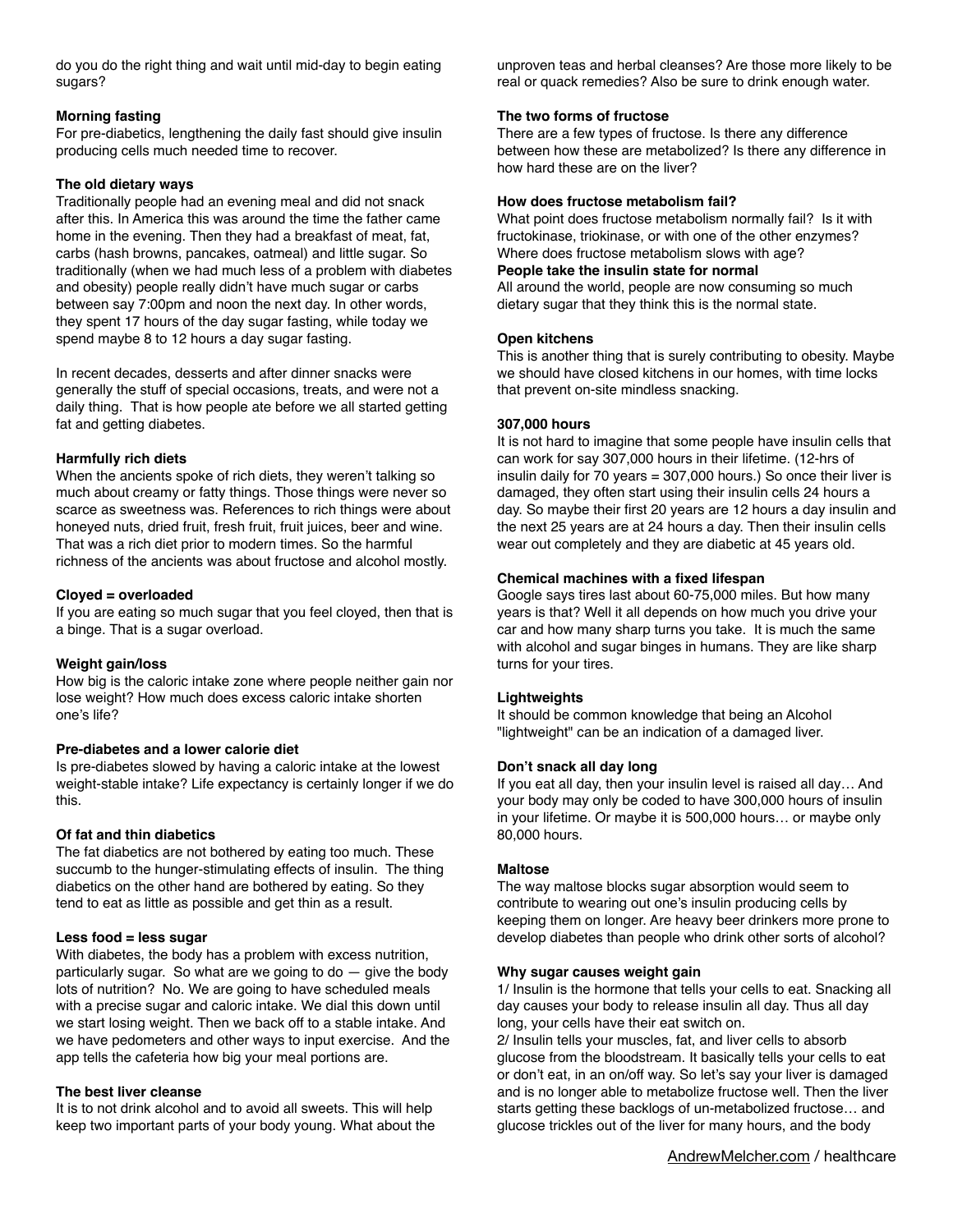handles this by turning on insulin for many hours. In effect, these people have their cellular eat switch turned on for more of the day and that is why they gain weight.

## **Obesity & Diabetes both are from excess sugar**

**Obesity:** Because your insulin is on all day, your cells are being told to eat all day, so they eat and you get fat. And because they are being told to eat all day, you also get hungry all day. **Diabetes:** Because your insulin producing cells are on all day, they age faster and then wear out and stop producing insulin. Then you become diabetic.

## **Insulin stimulates appetite for several hours**

Your blood sugar and insulin levels may be back to normal after 2 hours, but the insulin's hunger effects on your cells seems to last for some time longer. So it takes more than a couple hours for insulin's hunger effect to subside.

## **The idea of sugar ruining your appetite**

This seems to be doublespeak. Sugar actually does the opposite.

### **Why exercise helps with Diabetes**

Exercise creates pre-demand for sugar that will absorb some dietary sugar before one's insulin comes on. So if you are trying to keep your insulin off, exercise is key. This is the easiest insulin cheat. Eat and then walk/exercise so that your muscles will use as much sugar as possible directly.

#### **Moderate exercise for diabetics**

A bit of exercise helps lower your blood sugar, but don't overdo it. Too much exercise wears your body out.

#### **Insulin cheating breakfast**

Stop eating at 6pm. Consume nothing but water after 6pm. For breakfast, have only eggs, meat, oils, fats, and sugar free greens. No sugars, fruits, or grains. If you want a cup of rice or buckwheat (low sugar grains) you must exercise first. Exercise before eating any sugar or carbs as this will create pre-demand for sugar that will help keep your insulin off. With this diet, it is possible to keep your insulin is off from 8pm to noon, or around 16 hours a day.

#### **Sugar is not a good thing**

We can see from the body's response to even small amounts of blood sugar, that sugar is a thing that the body tries to rapidly clear from the bloodstream because it is harmful. So are we wise to have the "sweet life"? Are we wise to dump huge volumes of sugar into our bodies? Sugar can be easily metabolized like alcohol, and like alcohol, one can obtain sustenance from it. But both are hard foods for the body to live on. Both wear the body out in their own ways — rather like Tobacco, asbestos, sunlight, and a host of other things.

## **Least hungry in the morning?**

If you find it is easiest to delay your first meal despite it being so long since you have eaten, this is because your insulin is off. Or rather, this is because your body's eat hormone is off. If you are trying to eat less, stretch out this morning period where you insulin is off. Do this by not eating any sugar in the morning. And if you do eat a tiny bit of sugar with your breakfast (say from rice or buckwheat or other low sugar grains, try to exercise first and create a sugar deficit so your insulin does not come on

from the tiny amount of sugar you had for breakfast. Also, if you are going to have a time to exercise and you are pre-diabetic, you should exercise close to your ultra-low-sugar breakfast, so your insulin can stay off for more of the day. This is also notcoincidentally a very good way keep your hunger/ eat hormone off for more of the day.

#### **Why intermittent fasting works**

It works because it takes hours for the insulin to wear off, and for your cells to stop trying to get more sugar. After this time period, you are no longer "insulin hungry".

### **High protein diets and weight loss**

Maybe it isn't the added protein, but the reduced sugar and insulin that curbs your appetite.

### **Sub-insulin diet**

This is where you exercise and eat no sugars, no alcohol, and limited carbohydrates. It is basically a no-sugar, low-carb diet, but as a way to slow the onset of diabetes, and even perhaps a way for some diabetics to live without injecting synthetic insulin.

### **Alcohol and sugar binges**

There are lots of drugs that people can easily tolerate as 90 doses a month — but if someone takes all 90 doses at once, they will overdose… right? Better you have a drinks a day with your means than all 21 on Saturday night. And surely the same goes for sugar binges.

### **Fructose-free food?**

One of the defining characteristics of modern processed food is how often the ingredients are turned into a fluid mix and injected or sprayed on a mold. Then the spray fluid is normally heated and cooked. But during the time it is in liquid form, perhaps we can neutralize or otherwise eliminate the fructose.

#### **The thirst and frequent urination**

These seem to be from the liver damage rather than the lack of insulin. Maybe the liver is chronically inflamed in some way not related to ASPAT/ALAT. Maybe it is chronically losing fluid as a result. What is different about the content of the urine of thirst and frequent urination people? That will be a good indicator for blood tests. We really should understand what is causing this inflammation. Is this just some form of early liver failure? In what ways does the liver fail and how does this lead to other diseases?

## **Old people, sperm batches, and diabetes**

You get to a certain point in life as a man and you can't comfortably produce sperm more than once per day. Likewise perhaps with your insulin cells after decades of fast aging due to chronic inflammation.

#### **Is there a viral component to diabetes?**

Is diabetes another manifestation of shingles? This would make sense on the game trail as a way for a pathogen to kill and smell "normal". It might smell just like a prey animal that became diabetic though eating too much fructose. Does getting a shingrex vax, going on a sub-insulin diet and then taking Valtrex for 30-days help with sugar metabolism?

#### **Micro liver transplantation**

Is it possible to transplant only the fructose metabolizing cells in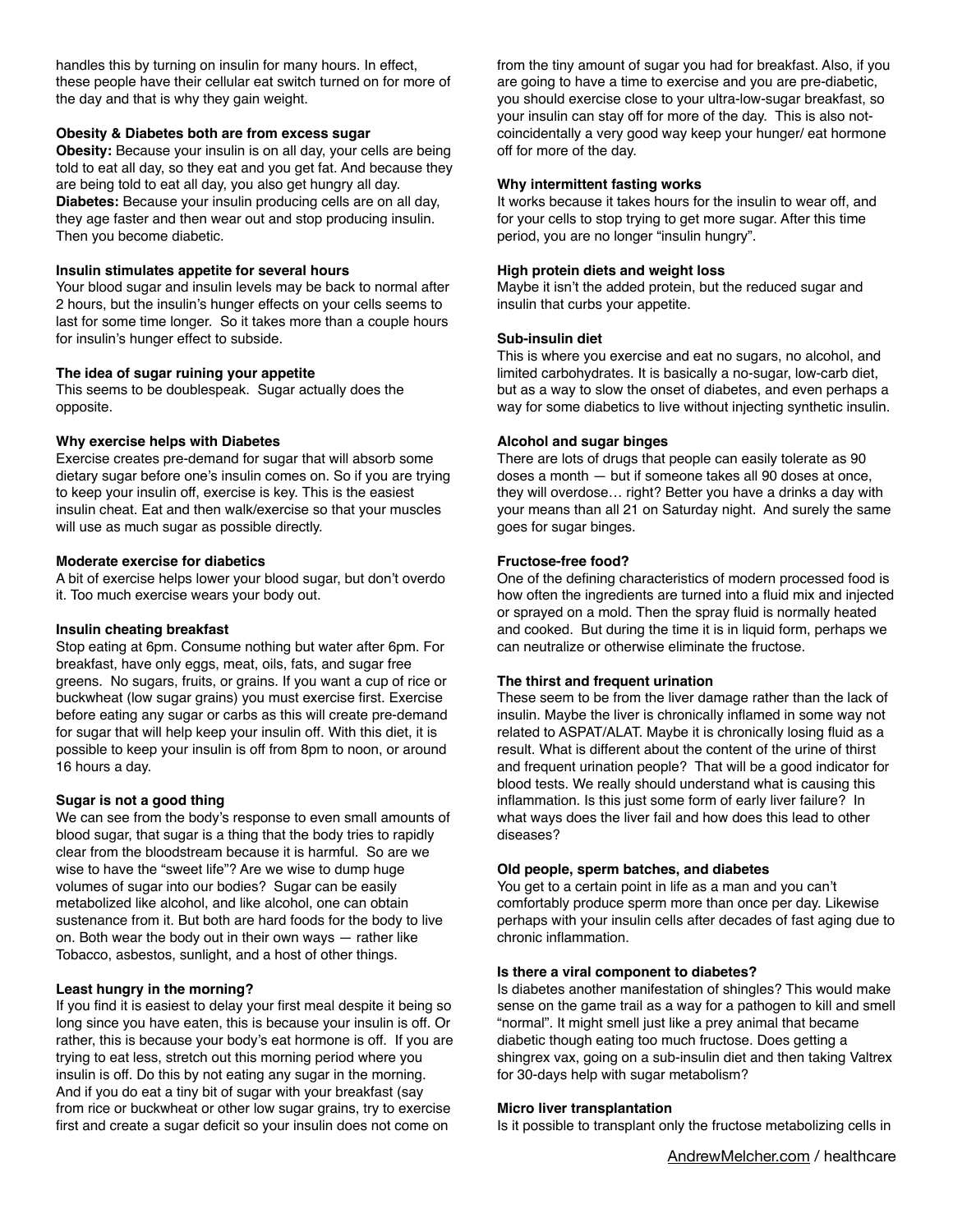a liver transplant so a more favorable outcome ratio can be achieved? Can other liver cells be changed to metabolize fructose? What do fetal stem cells do for fructose metabolizing cells? What do they do for the insulin-producing parts of the pancreas?

## **School poster**

"Alcohol & sugar binges" Feel 30 when you're 40, —or— Feel 50 when you're 40."

## **Metro Poster**

Don't eat all you can. Eat only what you need. You'll live longer, and feel and look better.

# **"You don't need that snack"**

## **"You don't need that drink"**

1/ This is exactly the opposite of what the all the metro ads say today. They say "Kit-Kit", or "Kalu-ahhh" candy alcohol. They say "aren't you hungry", and "it's Miller time". 2/ Maybe we should ban food and beverage advertising because it is unhealthful and contributes to obesity.

## **Food labeling**

All potential toxins should be listed in grams or milligrams per kilo: fructose, sucrose, sodium chloride, sodium nitrate, caffeine, other stimulants, alcohol, artificial sweeteners. And this includes both natural and artificial toxins.

### **Caffeine pills**

1/ A typical single espresso has about 30-40mg of caffeine, while an 8oz. drip coffee has about 80mg. So 1oz of espresso is equal to about 3oz. or 4oz. of drip coffee. The espresso is 4 times as concentrated, but a smaller dosage, which is sort of confusing.

2/ It today's modern world, it is surprisingly hard to get a precise dose of caffeine. The beverages tend to have variable caffeine content. And the pills are too highly dosed. After all, even if we break 200mg caffeine pills into quarters, it is still ~50mg. 3/ The caffeine pills should be sold in 10mg and 40mg tablets instead of only 200mg, with 40mg tablets intuitively equaling one espresso, or half a "normal" 4oz. drip coffee. This is because it really doesn't matter if people have to take five 1-cent pills to get 200mg.

4/ To help caffeine addicts dial their dosage down we will also have 10 mg pills. And both the 40 mg and the 10mg pills have grooves to make them easy to break into quarters. This is so caffeine pills can be used to dial-down one's caffeine intake. 5/ We should probably regulate caffeine content in our bottled beverages so this is more of a precise and stated amount in milligrams.

6/ All beverages and foods with caffeine or other stimulants should state their caffeine content in big letters on their front label. How many hundreds of millions of people have learned the hard way that Mountain Dupe or some other beverage has quite a bit of caffeine in it? By what right do these companies hide their caffeine content and harm people with stimulant drugs in this way?

| <b>Beverage</b>              | <b>Caffein content</b> |
|------------------------------|------------------------|
| Coke                         | 34mq                   |
| Diet Coke                    | 46mq                   |
| Pepsi                        | 35-38                  |
| Pepsi Zero                   | 69 <sub>mq</sub>       |
| Dr. Pepper                   | 41 <sub>mq</sub>       |
| <b>Mountain Dew</b>          | 54 <sub>mg</sub>       |
| <b>Folgers Classic Decaf</b> | $2-8$ mg               |
| Lipton black tea bag         | 55 <sub>mq</sub>       |
| Lipton lemon iced tea        | 21 <sub>mq</sub>       |
| Hershey's milk chocolate bar | 9mq                    |
| Swiss Miss hot cocoa         | 3mq                    |
| (source: cspinet.org)        |                        |

## **Understanding Caffeine**

Essentially, caffeine blocks the chemical receptors for the system that calms the body. Caffeine binds to the adenosine receptors and fills them up. Thus adenosine (which is an inhibitory or relation neurotransmitter) can't bind and doesn't work. Thus the nervous system operates without its chemical "brakes" or slowing mechanism.

This explains how caffeine can be eliminated from the blood stream but the effects can last over a day. The caffeine apparently can stay bound to these receptors for much longer than it remains in the bloodstream . What is the mechanism the body uses to clear the caffeine from the receptors? Does caffeine age or damage the receptor cells?

## **Caffeine dosage is very front-loaded**

If you have not had any caffeine for a month, the first few milligrams can produce a noticeable effect that can last for more many hours and prevent you from sleeping well later that night.

## **We grow less sensitive to caffeine**

It should be studied in greater, but the first 5 to 10 milligrams of caffeine in new users seems to have quite an effect, while 95 milligrams in desensitized user might have no effect.

## **The small amount of caffeine in kids food**

What about the small amount of caffeine in sodas, chocolate, and tea? What does 3mg of caffeine do to small kids and unborn babies? It really should be more common knowledge that kids are much more sensitive to caffeine, and that even cola and chocolate levels of caffeine are getting small children buzzed on speed.

## **A can of Coke has 34mg of caffeine**

1/ People who would never give their kids an espresso are frequently giving them colas that have just as much caffeine. 2/ We should list the caffeine content on all caffeine containing ingestibles.

3/ With colas, we combine high-fructose corn syrup that wears out our livers and causes diabetes with gut stretching and hunger-inducing carbonation.

#### **Is caffeine harmless?**

What conditions correlate to higher caffein use. And if it isn't harmless, why do we let people spike sweet kid's drinks with it? Why do we allow minors to have it and start early on their lifelong speed habit.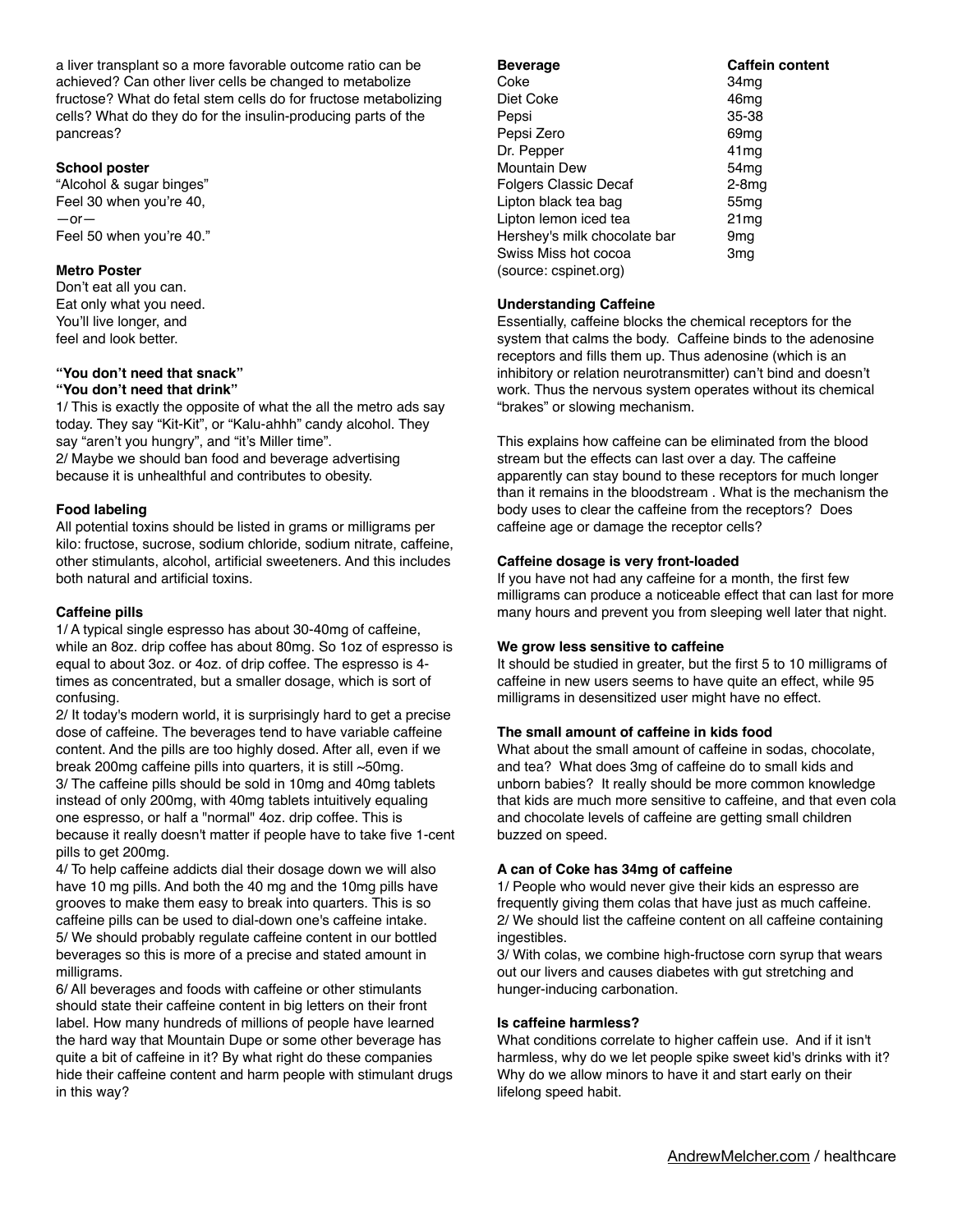## **Getting your kids to bed**

If you are having trouble with this, you might want to eliminate all caffeine from their diet. Even the 3-milligrams from the hot cocoa in the morning may create problems that night, and perhaps even the next day. No chocolate, no tea, no colas.

## **Caffeine experiments**

1/ What dose of caffeine produce an observable increase in activity for 2 and 3 year olds? I bet it is less than 3mg — 10% of the caffeine in a can of coke (34mg) and on par with hot cocoa levels of caffeine.

2/ What dose of maternal caffeine consumption produces a measurable increase in fetal activity under ultrasound. start with 1mg on an empty stomach.

3/ Take an isolated sleep-away school with no outside food and give half the kids a cookie with 3mg of caffeine daily and the other half get an identical cookie with no caffeine. The overall diet has no caffeine. How much less do the caffeine kids sleep? Does the caffeine affect their academic performance?

## **Advice for young caffeine addicts**

Start with a few milligrams, a tenth or a fifth of an espresso and gradually increase your dosage. Try not to have more than one espresso until you are over 30 years old, and two espressos until you are over 40 years old. Save it.

## **Caffeine vs. Methamphetamine**

There is probably more on the overlap than on the ends. So a few milligrams of caffeine now and then might produce 10% or 20% of the meth effect. Do we want our kids leaning even 10% towards the meth effect.

## **Sugar taxation**

Maybe we should tax sugars so that sugar is no longer the cheapest part of the food. If we did that, then commercial food production will stop being about adding as much sugar as tolerable, and instead it will be about subtracting as much sugar as tolerable.

## **No trademark protection for tobacco**

Why do we give trademark protection to tobacco products if they kill 480,000 Americans a year? Why do we spend taxpayer money to reduce the counterfeiting of tobacco products? Why not do nothing to help and slope the economy against tobacco.

## **Cancer-leaf**

People are changing all sorts of words and pronouns for little reason today. So let's do this: Let's officially change the name of tobacco and start calling it "Cancer Leaf". Let's make this the official name of tobacco from now on. So the stores that sell tobacco must call themselves "Cancer Leaf shops". And the Packages must say "Cancer Leaf" instead of tobacco.

## **Free diabetes testing**

The public would be financially wise to offer nearly free urine testing for changes in serum amylase (or lipase/proenzyme) levels. Then we can tell people that they need to cut back on sugar or there is a 50/50 chance they will develop diabetes. Then we can save billions on the fraction of people who change their lifestyle in advance.

## **The insulin cartel**

1/ Insulin prices are up 10-fold in the past 25-years. 2/ Synthetic insulin is almost 40-years old and for this reason, no longer deserves intellectual property protection. 3/ The "big-3" insulin makers have grown fantastically rich exploiting their aged and now baseless cartel, and no longer deserve intellectual property protection.

## **Preventable healthcare cost in the US**

Cost of tobacco healthcare ~\$300 billion Cost of diabetic healthcare ~\$400 billion Given a US GDP of 21 trillion, the cost of these two preventable healthcare problems is 3-1/3% of US GDP.

On average Americans each pay \$909 on tobacco healthcare, and \$1,212 on diabetes healthcare.

## **SISOP = sugar induced symbiot overgrowth pathologies**

When our symbiots to get too much sugar, they tend to overgrow and cause problems. Now, because there are lots of people eating just about all the sugar their body can handle—all day long—there seems to be many people suffering from excess sugar simbiot pathologies like:

1/ Chronic acid reflux from sugar distorted esophageal flora. 2/ Chronic bloating and diarrhea from sugar distorted colon flora.

3/ Sinusitis from sugary and bacterially nutritious nasal mucus. 4/ Tinea and fungal infections from skin that has a bit too much nutritious sugar on it.

5/ Vaginosis, prostatitis, and perhaps bronchitis from sugary and nutritious body fluids. Also, excess sugar may lower vaginal PH, which reduces sperm lifespans and fertility with women who eat too much sugar.

## **Undigested gut sugar Syndrome**

The presence of excess sugars in the gut causes bacterial overgrowth, inflammation and gas. In the top of the gut, a bubbling froth of these gas bubbles seems to be what drives acid reflex up. In the bottom half of the gut, the bacterial overgrowth causes gas, bloating intestinal irritation and diarrheal illness.

## **A sugar and fertility experiment**

Since the time of ancient Athens, people have commented on how a rich life reduces fertility. Is there a sugar component to this? Here is an easy, cheap experiment. Locate a few thousand healthy couples that are trying to conceive and both are between say age 20 and 33. Does a totally sugar-free keto-diet in both increase the fertility rate for their age cohort?

## **Fertility and salt**

Let's do the above experiment where the male takes salt. How much salt should a man take if he is trying to impregnate?

## **Fertility and copper**

Do copper pipes reduce fertility? It is very easy to study this among couples trying to conceive. Do the people drinking tap water from copper pipe buildings have a harder time conceiving than those who never drink tap water. What about tobacco and alcohol and marijuana and obesity. How much do various levels of these affect our fertility? And given the insignificant cost of such studies, why doesn't our public health website have detailed information about this sort of stuff?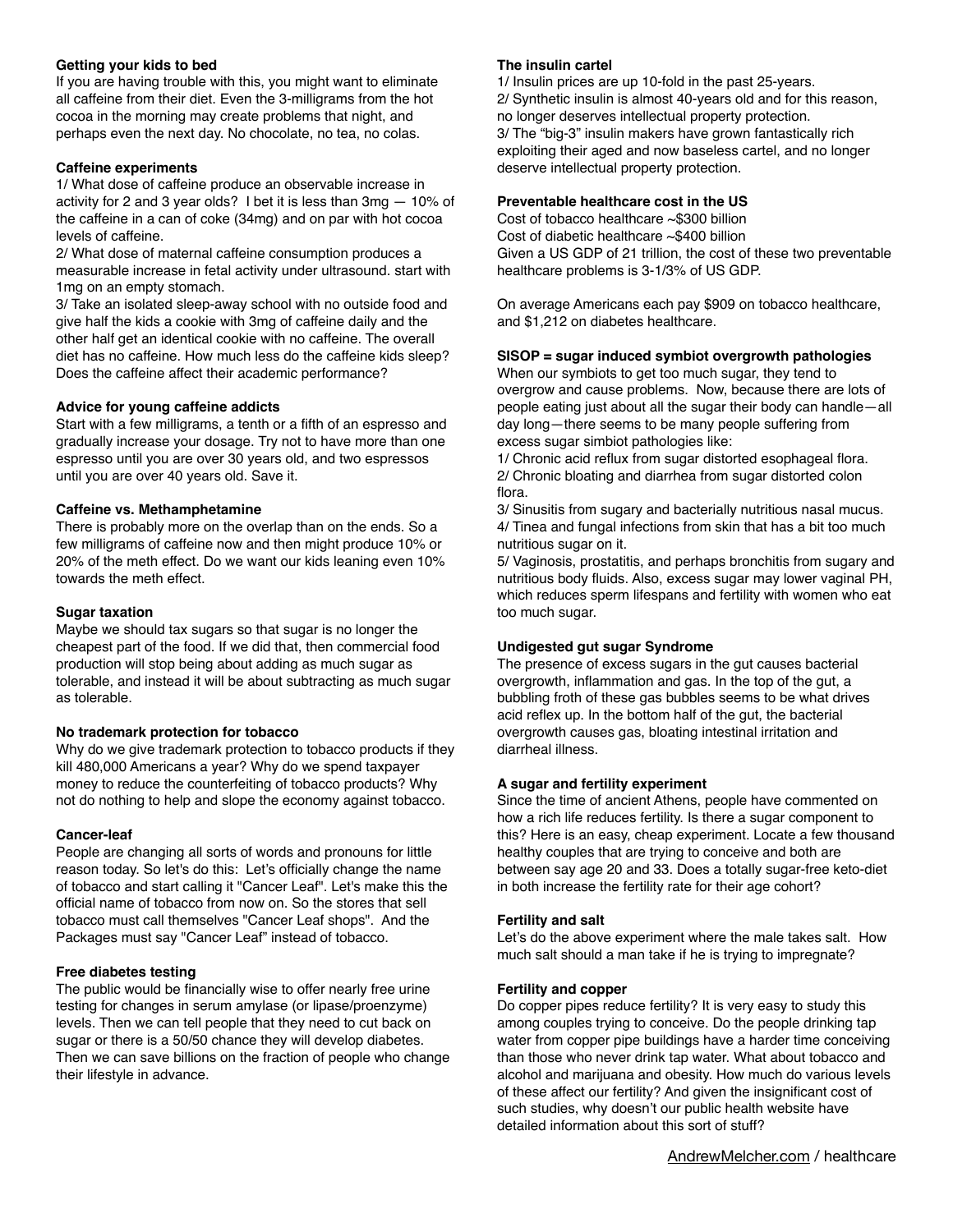## **Things you might avoid doing**

Maybe the public health departments should make lists of things that should be avoided and how dangerous they are, and why.

## **Skene's gland and fertility**

This is the gland inside the G-spot. It is the equivalent of the male prostate gland which emits basic-PH prostate fluid to counteract the natural acidity of vaginas. Lots of prostate fluid makes the vagina more basic and improves sperm lifespans. What does the fluid in the Skene's gland do to vaginal PH and sperm lifespan? Does a swollen Skene's gland increase sperm lifespan and fertility? How does Skene's fluid get to the adjacent vagina? How long does it take? Can we make a synthetic fluid, a drug to simulate "Skene's fluid"?

## **Sugar & infections**

1/ Feeding the pathogens we are trying to eliminate isn't really important when the treatment works immediately. It becomes more of an issue when the treatments take a long time to work. Here with these long-term treatments that only barely work, the relationship between the pathogen's reproduction rate and host's elimination rate is a critical factor. So even if not eating sugar only slows the pathogen's growth rate by 3%, this is still important for long-term infection treatments.

2/ It should be common knowledge that "Sugar Fasting" is good to do when you notice an infection. This can help the body eliminate many infections. Not eating any sugar for a few days should be in everyone's home remedy toolbox.

3/ Our bodies are full of genuinely helpful symbiots, quasisymbiots and pathogens hiding in stealth mode. Sugar fasting often helps our bodies to regain control of many sorts of "symbiot uprising".

## **Sugar, symbiots, and aging**

When the natural symbiots in our bodies overgrow, they start acting more like pathogens, and less like symbiots. In other words, they tend to harm our cells more. Thus they cause more inflammation and cellular aging.

So consuming too much sugar causes symbiot overgrowth, which leads to inflammation and faster aging of cells. And regeneration is limited for every living creature. Bio-mechanisms can only heal so many times before the recovered tissue starts to become aged and distorted… like a photocopy of a photocopy of a photocopy. This is why sugar is harmful.

## **Celiac disease**

As the small intestine ages or perhaps ages faster due to inflammation, its crenelations shrink and so does its surface area, and its ability to absorb nutrients. Let's have a name that not only is easily recognizable here, but one that also conveys something about the condition to everyone who hears it. Let's rename this as aged gut syndrome, or AGS. Then people will focus on keeping their digestive system young by eating less fructose, and other harmful things.

## **Un-chewed seeds**

Do certain un-chewed seeds reduce bowel inflammation, or only its symptoms?

## **Lomotil**

Is it possible to use low doses of diphenoxylate over a couple weeks with a low sugar intake to treat bowel inflammation and cure some diarrheal illnesses?

What if we attach a big polymer molecule to the Lomotil so the dosage can be increased?

## **Excess fluid implies inflammation**

Excess fluid in an organ tends to indicate inflammation and cells being aged faster than normal. This seems to be so for one's nasal passages, lungs, gut, eyes, and even perhaps even one's salivary glands, and reproductive organs.

## **Emphysema**

This is excessive aging of the lungs. Why don't we call it "Aged Lung Syndrome". What are the main source of aged lung syndrome aside from tobacco?

## **Aged liver syndrome**

This is so much more accurate that "fatty liver". What are we doing? Are we trying to hide medical wisdom from the people? Let's call it Aged Liver Syndrome and then we can list all the things that people do to get aged liver syndrome and how bad medical science thinks each dose is. How bad is it to have 2 drinks, 4-drinks, 6-drinks, 8-drinks, 10-drinks, 200mg of acetominophin, 400mg, 600mg, 800mg, 50g of fructose in a sitting, 100g, etc. Lets get some estimated numbers so the people can know what is killing them.

## **Aged skin syndrome**

This comes from excess abuse of the skin from either UV light or soaps or chemicals.

## **The Mexican flavor**

What is the name of the micro-organism that gives Mexican corn its distinctive taste? Are we sure this organism is entirely benign? It sort of seems like this organism causes intestinal wear in some people. distinctive flavor and after-effects were covered up with some of the world's spiciest food.

## **Blistering diseases**

Consider the many causes of people getting lots of blisters that rupture over time and produce a high viral load:

1/ The blisters rupturing over time is exactly what a Bath pathogen needs.

2/ Do the blisters contain a high level of pathogens? Which pathogens do this?

3/ We should all be aware of which diseases do this, so we can reduce further infections.

## **The modus operandi of Shingles**

Diseases that infect the head, shoulders and upper back seem to be a thing that helped pathogens spread in a bat cave. Which "non-contageous" skin diseases are most common here and on the feet?

## **Psoriasis might be caused by a pathogen**

Covid only kills a tiny sliver of the people it infects. What if the disease lost all virulence except for the 1-in-2,000 it kills? What if Covid evolved to produce no noticeable effects except for giving 1-in-2,000 people a terrible rash? Would we then regard the pathogen as contagious then?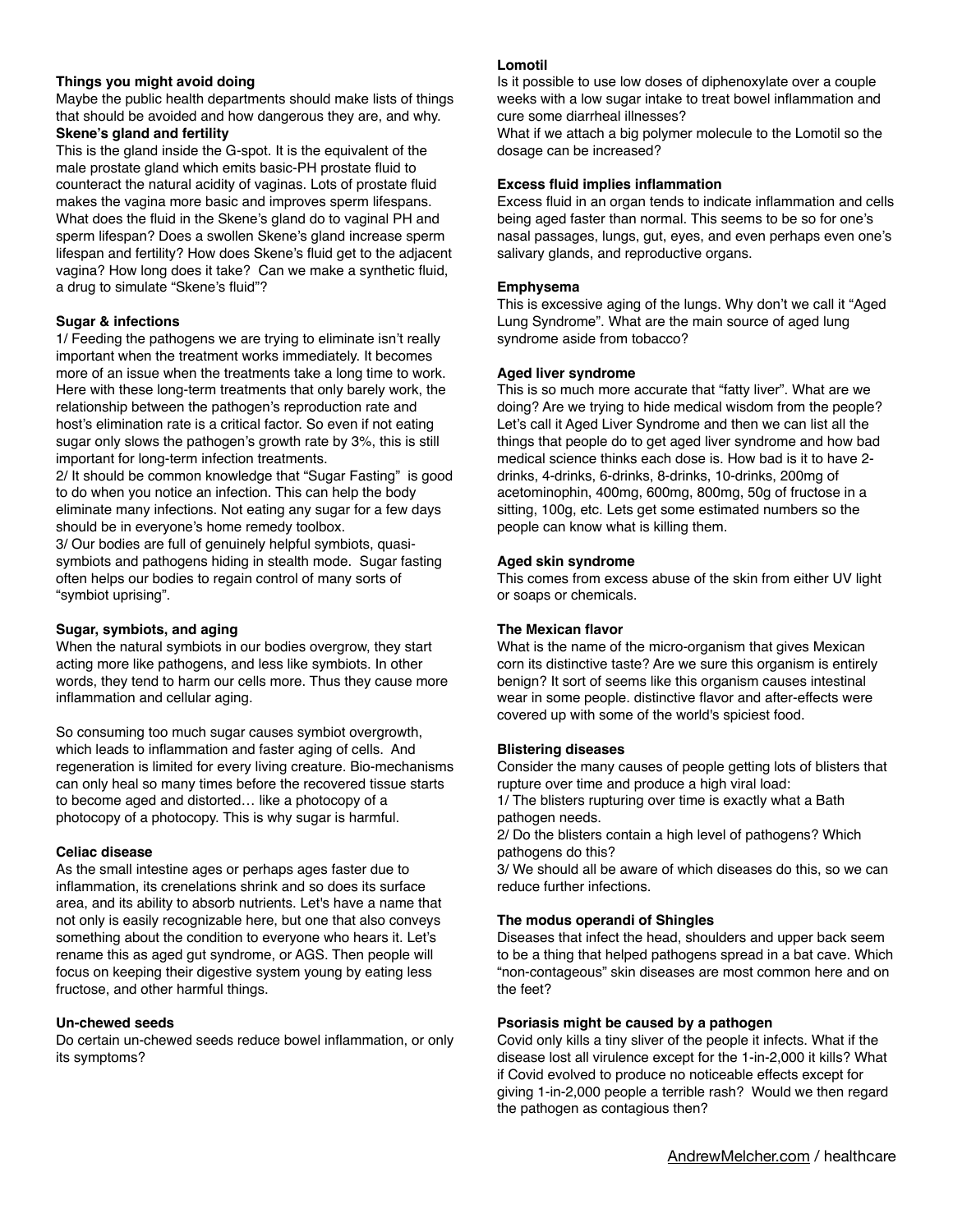## **When fruit or alcohol**

## **has a laxative or gas effect**

This means that your body is overloaded and unable to metabolize all the fructose or alcohol in your gut. So this nutrition continues down to where it does not belong and the excess nutrition causes lower intestinal bacteria to overgrown, which causes inflammation and fluid and loosening of the stool. The laxative effect is a symptom that you are consuming too much sugar or alcohol and are overloading your body.

### **Chimp livers and fructose metabolism**

The differences should help us understand diabetes.

### **That which ages us**

1/ Poisons like those in tobacco, heavy metals, and alcohol. 2/ Radiation like that in sunlight which kills our cells and causes them to regenerate.

3/ Pathogens that remain living in our cells, feeding off our cells. Pathogens like the ones that eventually cause dementia, high blood pressure, aneurism, and many other late life diseases. 4/ Excess activity or fuel consumption. The machine that is your body ages like a car. Many parts like the tires will fail due to age after a few decades, even if you seldom drive the car. They will also fail if you don't use your car enough.

5/ Sugars that tends to make symbiots overgrow.

6/ Fructose that wears out our livers.

## **Athletes**

What health problems does each sport suffer from? We should make a matrix with the percent that go on to suffer each of many conditions. For example, among those who played high school football, what percentage over normal suffer back pain, or knee pain at age 60?

The Iron-men and ultra-athletes will be very interesting to study — particularly in the metabolic areas where they are worn-out after some decades. These guys will help us determine an upper range for what constitutes a healthy activity level.

## **Fatty liver + low hormones?**

The liver makes all the Cholesterol one needs … but this is of course, only when it's healthy. Unhealthy "fatty" livers sometimes do not make enough cholesterol. Then the body can't produce enough hormones. This because Cholesterol is an essential ingredient in the production of dozens of hormones including Serotonin, Dopamine, Estrogens, Progesterones, "Testosterones", and Insulin.

So, if a hormone replacement patient has a damaged liver, and the patient has low overall Cholesterol levels, and the condition is not urgent, perhaps it is wise to first try increasing dietary cholesterol to see if the low hormone levels are actually a Cholesterol nutrient issue.

These people all might want try eating a 2 or 3 eggs a day to see if their hormone deficiency is from Cholesterol malnutrition. Maybe their problem will go away with with something as simple as having eggs with breakfast.

## **Damaged livers drive towards diabetes in two ways**

**On one hand**, our damaged livers harm our insulin producing cells by trickling-out glucose all day — that is to say, glucose metabolized from the fructose we eat.

**On the other hand,** our damaged livers don't produce enough cholesterol, and this starves our insulin producing cells of something they need to function.

### **Cholesterol is a nutrient like vitamin D Fructose is a toxin, like alcohol.**

#### **Eggs for breakfast, then 1 or 2 meals**

One egg has 190 mg of cholesterol . What happens when prediabetics eat 2-eggs a day, in the morning, maybe 3-to-5-hours before the insulin is needed for their big lunch meal? Does having a big supply of cholesterol improve insulin levels? Does this slow the onset of diabetes? Does it help if the insulin cells are well nourished with cholesterol when they must come on? How much lead time is optimal? It would be such an easy thing to study.

### **Eggs for your first meal**

Perhaps in some people, morning cholesterol is needed to help the body to make hormones that help metabolize the other food and also to get through the day.

### **Diseases associated with low cholesterol**

Which health conditions are associated with low cholesterol? What percent of these conditions are helped by increasing dietary cholesterol?

### **All day sugar / all-day cholesterol?**

If all-day sugar causes to produce insulin all-day — does all-day insulin tend to be a cause of all-day high cholesterol?

### **Cholesterol and calcium**

These are the two main ingredients in arterial plaque. Are we absolutely sure that cholesterol alone is the main cause? Maybe both are needed. Or maybe both are layered up by a third thing, namely a bat-borne blood pathogen that evolved to build shields against the immune system for itself here and there. Also, this way, more of the blood vessels of the animal will carry the disease to the predators eating the animal's carcass. Also, perhaps arterial sclerosis is not so much a thing of a meat-rich diet, but more a thing of a rare and undercooked meat diet.

### **Eggs are eaten early in the day in most parts of the world**

In most parts of the world, people seem to benefit from this. It was either chosen by preference, or it evolved through natural selection. Either way we should take a good look at the ideal dosage and timing of our supplemental cholesterol. It would seem that some liver damaged people could benefit from a small amount of dietary cholesterol in their diet. Medical science should know how much is ideal.

#### **Cholesterol: another harmful nutrient**

It is quite easy to overdose on most vitamins and nutrients. Surely the human body can only metabolize so many milligrams of supplemental dietary cholesterol per hour. How much dietary cholesterol doesn't raise blood cholesterol in a bad way? How much dietary cholesterol can the body metabolize before the nutrient starts causing trouble, like say building up in the arteries? Medical science really should study supplemental cholesterol dosage in healthy and liver damaged people.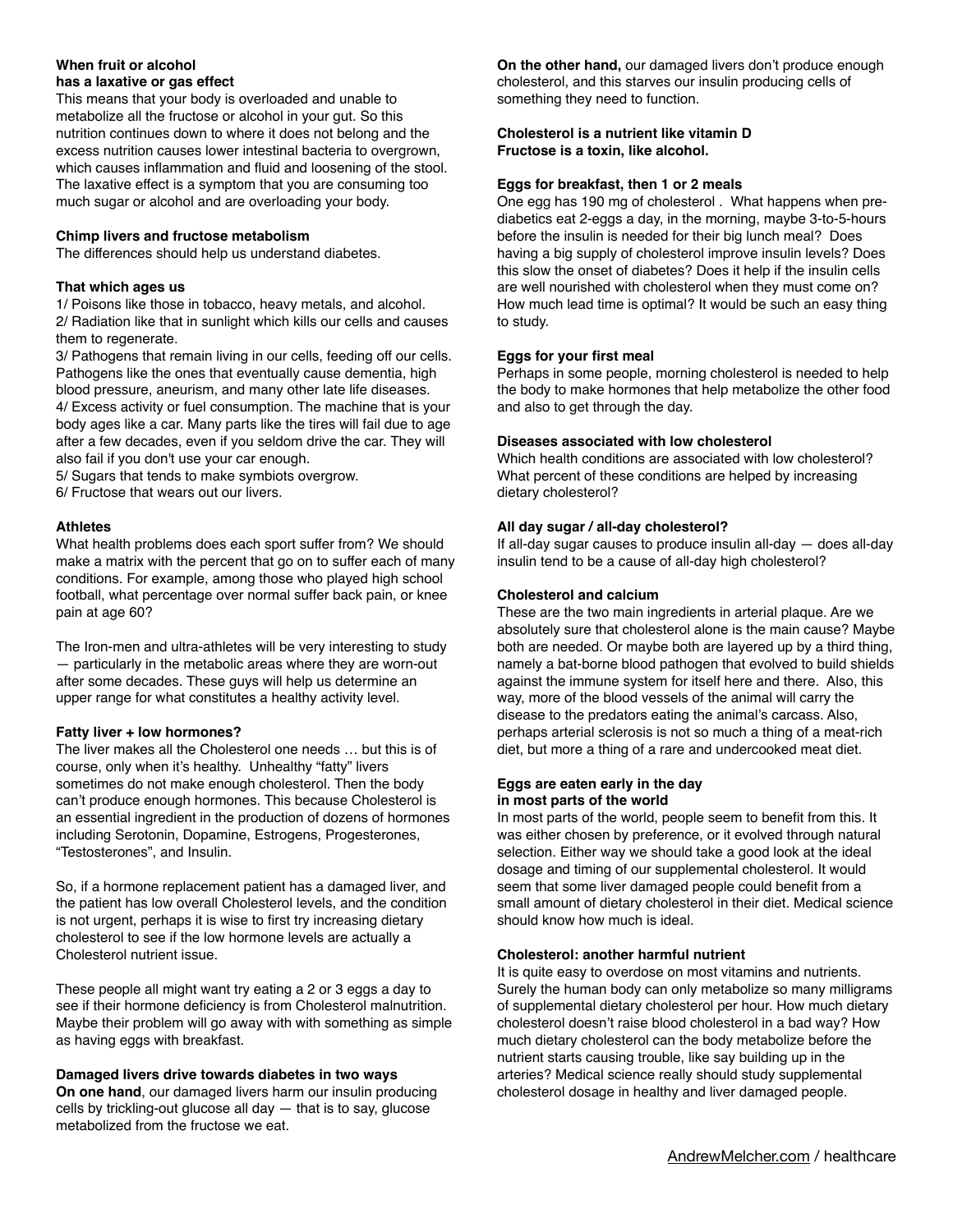## **One egg has 190 mg of cholesterol Chicken broth has 7mg of cholesterol**

In some places, lard and eggs are a folk remedy for keeping people a bit warmer when it is very cold. But cholesterol also seems to help people with fevers to maintain body temperature a bit better and deal a bit better with the stresses of infectious disease.

## **Breeding the fructose down**

Nearly all fruiting plants offer a mix of fructose and glucose. Some have more glucose and others have more fructose. We should be able to breed the harmful fructose out of our fruits and crops entirely. Basically the plant evolves towards more glucose when the plant must be entirely beneficial to it's symbiot animals. The plant evolves towards more fructose when the plant benefits from slowly poisoning the animals that eat too much its fruit.

The fructose makes the greediest fruit-eaters fat, slow, and torpid, like we see with so many humans. Then they get eaten and then their fat carcass often becomes valuable fertilizer for the plant. This is similar to how many fruiting plants evolved to support fruit that naturally ferments. This leads to drunken, and later severely hung-over prey animals… impaired to the point they often become prey and fertilizer.

## **Don't eat too much of one thing**

Evolution always greatly rewarded plants that got animals to eat only a little bit of their fruit and seeds. But evolution also tended to punish plants that let themselves be taken advantage of by their symbiots. So many fruits are fine in small amounts, but if you live off of them it will be bad for your health over the long term.

## **Brazil nuts**

1/ The evolutionary forces that drive towards killing off feasters and supporting nibblers (in the interest of improved seed dispersal) tend to produce more than one mechanism for doing this. So Brazil nuts (among other tree seeds) have probably have other mild toxins in addition to having too much selenium. 2/ Is there variation in the selenium level of various Brazil nuts? Do some have very high selenium and some have low selenium?

3/ Some Brazil nut trees might be practicing a die here strategy by loading their nuts with toxic levels of selenium and perhaps other "drugs".

4/ It would be interesting to see the range of selenium concentrations for Brazil nuts.

## **Vitamin A and light sensitivity**

Is light sensitivity sometimes the flip-side of some forms of night blindness? Is the same vitamin deficiency causing our pupil to become inflexible, or non-responsive in both directions? Is light sensitivity a better indication of vitamin A deficiency? Maybe we should say both things are indications of a vitamin A deficiency.

## **Dry eyes and sunlight**

Why do my dry eyes at night get all better when I am out in sunlight during the previous few days? Here we recall how most pathogens find even ambient sunlight deadly. Which eye conditions are improved by regular exposure to sunlight?

## **Tobacco, alcohol, fructose, & sunlight**

These are the four big toxins in our lives today, perhaps in order of how much harm they do to us.

### **All the ways you don't feel it when you are hurting your body**

We should make a list and repeat this list over and over in our schools. We should teach kids about repetitive brain injuries instead of having brain injury sports as national pass-times. And we should teach kids about binges, and stop all media glorification of binges and intoxicated celebration parties.

## **Fatty liver is a bad term**

1/ Fatty liver is an anesthetic term that hides what a bad thing it is to have a damaged liver. Better to say "liver damage" or "damaged liver".

2/ The fact that so many people have a fatty liver in the modern world also is an anesthetic. This should not be considered normal, but a huge submerged problem.

3/ Kids should be taught the many health problems that follow from a worn liver.

## **Informing people of liver damage**

As a matter of public health in helping people to take care of themselves, a fatty liver diagnoses from the ultrasound techs should come with some numbers:

1/ The percentage of liver damage estimated.

2/ The life expectancy is estimated based on the percent of liver damage, assuming clean living in the future.

3/ The life expectancy is estimated based on the percent of liver damage, assuming more of the same lifestyle with regard to alcohol, fructose, and drug consumption.

4/ All this is automated and all the tech does is enter a two digit number estimating liver damage to areas in percent.

## **Medical ratings**

There should be an objective scale 1-100 for communicating how urgent it is that treatment be undertaken. There should also be ratings for contagiousness, and prognosis for the very ill.

## **Pain meds and alcohol**

There should to be more public awareness of the liver damage caused by taking over the counter pain meds with alcohol.

## **The active high-sugar lifestyle**

Maybe in addition to our excessive sugar intake, our activity levels are also excessive. What if the way to a long life is to avoid sugar in addition to alcohol, and getting only moderate exercise. What if it wastes precious life energy to develop too much endurance. What if excessive exercise or work in youth shortens our lives? What about developing large muscles. Does that wear a person out too?

## **How much is ideal**

How much exercise is ideal for which age ranges? Let's use our phone pedometers and a computer and then starting in 20 years, we can see how long people life according to daily activity level and age. People should know this. The public should make this available. Also, if we are going to be tracking everyone's drug and alcohol and cigarette use, let's do a similar thing for these.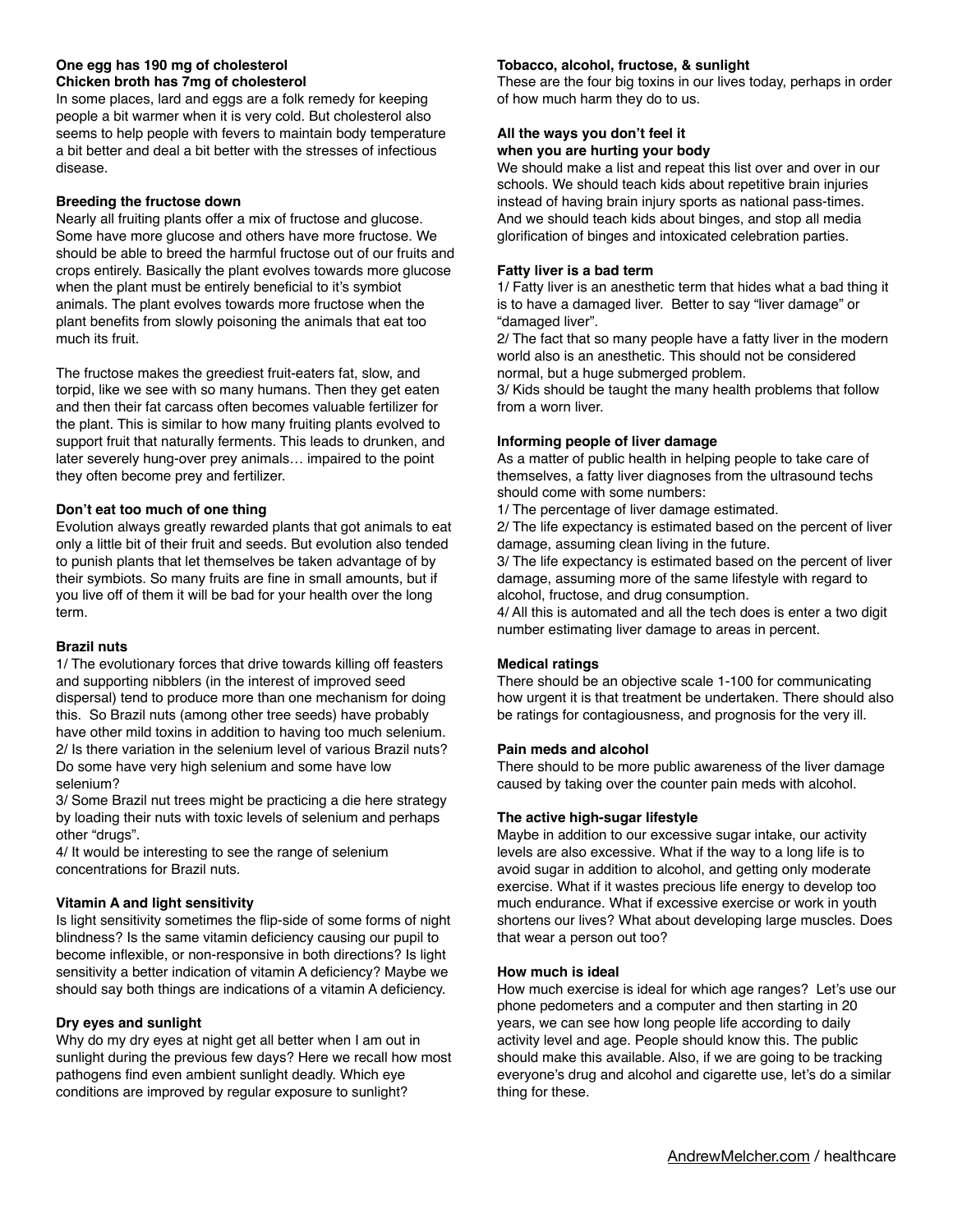## **Your "acid valve" needs time to heal**

If you burn the "acid valve" between your esophagus and your stomach (you "lower esophageal sphincter valve" or LESV) it take 3 to 14 days to heal and grow fully leakproof again.

## **Stop the burn right away**

Whenever people get acid reflux, they need to stop the burn right away to stop the damage—which will only cause more scarring and more leaking and more burning. So:

1/ Take a fast acting antacid right away to neutralize the acid and stop the burning.

2/ Avoid whatever it is that you ate that is giving you acid reflux. 3/ Reduce your sugar, carb and alcohol intake.

4/ Stop drinking fizzy drinks including beer.

5/ Don't lie down on a full stomach, and try to stop eating a few hours before bed.

6/ Try to start sleeping on you left side if you can. Your gut is not symmetric and sleeping on your left side will keep your LESV more at the top of your gut. Later in the night you can roll onto your back or your right side.

## **Acid reflux froth**

It seems that the correct way to visualize the problem with acid reflux and bloating is as a froth of bubbles in the gut. The gut fills with bubbles causes pressure and then the bubbles at the top rupture, causing stomach acid to spray onto the LESV at the same time as the gas is leaking out. Some thoughts: 1/ Maybe instead of focusing on neutralizing the acid in the

entire gut (which is actually needed for proper metabolism of calcium at a minimum) we should focus more on neutralizing the acid at the top of the gut. Maybe instead of taking one large antacid of 200mg, we should take 20 small doses of 10 mg that only neutralize the acid at the top of the gut.

2/ Maybe we should focus more on neutralizing the foam than on neutralizing the acid.

3/ Dissolving 10 milligrams of potassium salt in water and taking sips seems to help a tiny bit with acid reflux.

## **Acid reflux is degenerative**

We need more public awareness about how acid reflux is degenerative. People should know that every time they burn their LESV, it grows back a bit more scarred, distorted and leaky. Then in many people their "acid valve" gets so scarred that it eventually stops working and acid leaks when they lie down. Currently, 15-million Americans suffer from daily acid reflux. That is about 4.5% of the population.

## **Colic baby? Try Left-breast—right-breast**

The human digestive system is not symmetrical. For this reason, mothers should feed left breast/right breast. This way, at the end of feeding, the babies are lying on their left side and sloped in their mother arms. In this sloped position, the upper valve of the baby's stomach, the baby's acid valve is pointed more or less up, so this valve, the "lower esophageal valve" doesn't need to close as hard. This reduces stress on the gut, this stress often being the cause of colic.

Also, it is not hard to imagine that babies will eat more, and grow bigger if they are fed Left/Right, rather than the other way around. Just remember the army chant: "Left-right, left-right, left-right". Finally, the reason for mom holding the baby in her arms is to keep the baby in this maximum belly full position asleep, on the baby's left side. So maybe 15 minutes is not

enough. Maybe 30 minutes or 60 minutes will help underweight babies eat more and grow bigger. Also, we probably don't want to start a lifetime of acid reflux with baby feeding.

## **Is some acid reflux from a calcium deficiency?**

Eating calcium sure stops acid reflux. Maybe some part of acid reflux is from a calcium deficiency. Maybe in some people it is the body saying "eat more bones". Also does magnesium increase the effectiveness of calcium for stopping acid reflux?

## **Magnesium malnutrition in kids**

Magnesium is needed (along with Vitamin D) to metabolize calcium. Maybe in some children, their brain burns too much magnesium and there is not enough for proper calcium absorption. We should probably consider testing kids for both calcium and magnesium levels. It is an easy test.

## **Calcium, Vitamin D, and magnesium for kids**

1/ Calcium, Vitamin D, and magnesium supplements cost nothing and are easy to take. We will recover our money and efforts right away from fewer broken bones and other health issues in childhood.

2/ The Calcium is calming, and the magnesium will probably improve brain function and learning, So we should probably give These to kids when they arrive at school, along with some egg bread lightly sweetened with glucose.

3/ We should load people's bones up with calcium, starting in youth, so they have lots of calcium in old age. This will save the healthcare system much money in broken bone repair costs. 4/ Calcium, Vitamin D, and magnesium should probably be drummed into young people several times in youth so it gets through and is better remembered. We can tell all kids how it will make them a taller straighter and give them stronger bones and muscles. We can also tell the girls how it will make their babies will be stronger when they are older and have babies.

## **Brain induced magnesium deficiency syndrome**

This is where the brain uses up all the magnesium needed to metabolize the calcium and the kids are underweight as a result. Is this a real thing? Can it be reversed by increased magnesium intake?

## **Things to avoid too much of**

Most people know to avoid too much alcohol, fat, salt, sugar and sun. But what about acid food? How does too much vinegar and sour bread and lime juice age the body? How much is too much? How much is not enough?

## **Osteoporosis exercises from youth**

The three main areas of osteoporosis weakness are the hips, back and wrists. The bones in all these areas are easily strengthened by the various types of exercise coupled with proper intake of calcium, magnesium and vitamin D. This knowledge is far more important than teaching kids to play head-ball in school.This should be drummed into kids, not headball. We might also add exercises to strengthen the various problematic tendons of the body.

## **Spoofing pathogens into remission**

It isn't hard to imagine that some pathogens respond to low vitamin D levels (or serotonin levels, or dopamine levels). We really should figure out how pathogens know to re-activate when their hosts are stressed and de-activate when their hosts have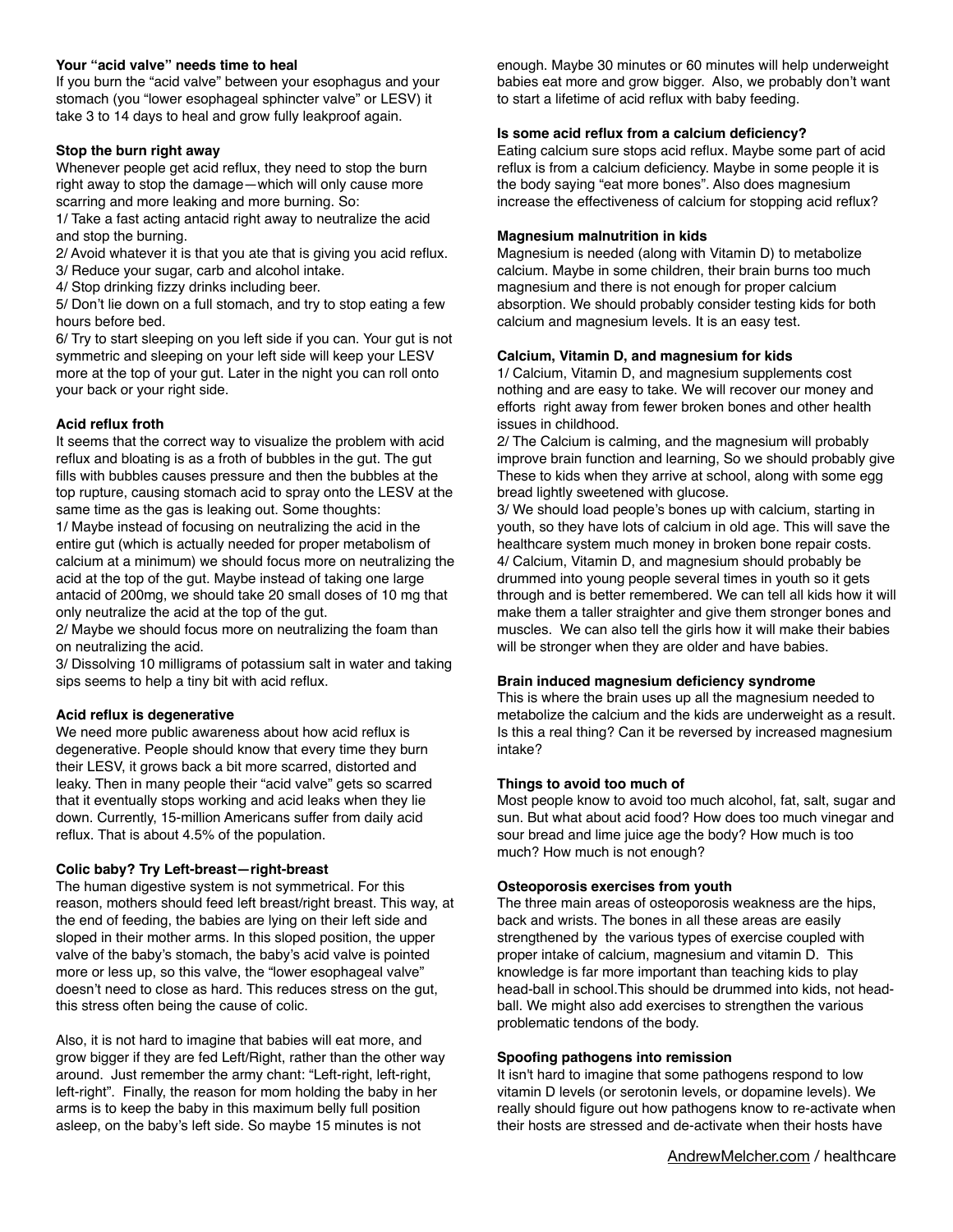recovered. Then perhaps we can spoof the pathogens into remission. Maybe this is what a single cortisone dose produces sometimes.

# **Calcium constipates and magnesium is a laxative**

These two minerals go very well together.

## **How long do pyrethroids last in your blood?**

1/ Pyrethrum binds with cloth and stays toxic to mosquitos for 6 weeks. So it seem like Chrysanthemum evolved to bind-with and stay in the body for a long time.

2/ We should study how the pyrethroids bond to the body, if it does that. If we understand this, we might be able to use much lower doses of "blood insecticides".

3/ It seems like the Chrysanthemum pyrethroids bind with blood cells. Do they do this?

4/ What other cells do Chrysanthemum pyrethroids bind with? Can we use them as a spray-on binding agent for say a wound antibiotic, or an inhaled lung antibiotic. Or perhaps they are good for chemotherapy drugs that can be injected, or painted on tumor margins.

5/ Does taking Chrysanthemum repel insects in any way, or keep people from being bitten?

## **Insect repellant X-prize**

1/ The world could use a more effective, longer-lasting insect repellant that doesn't stink like deet (diethyltoluamide). 2/ Everyone knows diethyltoluamide by its trademarked name deet. So deet can no longer have a valid trademark as it has become the generic term for diethyltoluamide.

## **Chrysanthemum evolution**

1/ The plant was under pressure to evolve maximum insect protection with minimum harm and dosage.

2/ It was under pressure for its insecticide protection to bind and last as long as possible.

3/ If people start using it, mosquitos, fleas and ticks will start to avoid our species and any other species that uses it.

## **Drug education videos**

1/ The CDC should make user videos for all prescription and non-prescription drugs and treatments.

2/ Everyone has to watch the appropriate video before they can buy the drug. So the education part of dispensing drugs is automated and much faster and easier. It can also be made as effective as necessary through repetition and testing 3/ Because all patients are well informed, more drugs can be made available over the counter.

4/ This is exactly what is needed for over the counter pain killers. There needs to be more public awareness of the liver damage caused by taking too many over the counter pain meds and particularly taking them with alcohol.

5/ When people want to buy certain medicinal herbs, they should be required to take the drug user's tutorial and pass the test. Just like with pharmacy drugs.

## **National prescription database**

There should be a national database where everyone's pharmaceutical records are kept and tracked. This is to flag "overlapping" prescriptions, and prescription drug abusers, as well as adverse reaction trends. At least we should be doing this for older patients and drugs prone to abuse or misuse.

### **National infectious disease database**

Every time someone tests positive for an infectious disease, it should be recorded and matched with their problems in late life. Then we will know which late life problems are associated with which pathogens.

## **Worldwide drug SKU numbers**

All drugs should have a worldwide SKU number 123-456-789 for each chemical compound and dosage. This in addition to the drug's name. Also under this scheme, over 99.99% of numbers will not be valid.

## **CDC opt-in email newsletters**

This is where a doctor signs you up for CDC updates for whatever conditions you have. Then you get the CDC newsletter which is free of ads and bias (hopefully). This has updates on all the new and in-progress drugs and treatment changes for whatever condition the person has. With this system, we can totally eliminate all costly drug advertising and save piles of healthcare money.

## **The Elizabeth Holmes machine**

Go look at someone using a home insulin tester, and pay attention to the remarkably small amount of blood needed for this. Then tell me that we will not be able to use 8 such tests on a single capillary-action line. Then tell me we will not be able to have up to 8 capillary-action lines for up to 64 tests from a single drop of blood. That doesn't seem so hard to do. The world needs exactly the machine that Holmes was working on.

This technology looks like a good thing for improving public health. Imagine if people could run inexpensive panels for themselves. Then people will be able to detect their diseases earlier, and get treated earlier.

## **Telemedicine**

Telemedicine seems like it is becoming mostly a thing of patient empowerment, and patent DIY through things like cheap and easy blood screening. The convenience of self-testing will surely get many people testing themselves more often and sooner.

## **People should not own their lucky immunity**

If someone's body has the magic antibodies, or cells that the whole world needs, these should belong to everyone. The person should get a generous payment, but there should be no zillion dollar payments to them.

## **Pulse wave velocity**

Maybe PWV gets faster with age because the hose gets softer. Do pulses move faster through softer or harder latex hoses filled with water? Also, perhaps the inelastic blood vessels wind up a bit stretched and this speeds up the flow.

## **Anti-biotic delivery to the prostate**

Is this improved by a drip to the inferior vesical artery? It would appear that we can achieve significantly higher doses delivered to the prostate this way. Maybe we can end the chronic bacterial infections this way.

## **Prostate disease**

Does some prostate disease come from the colon? Is some prostate disease actually from intestinal bacteria out of balance?